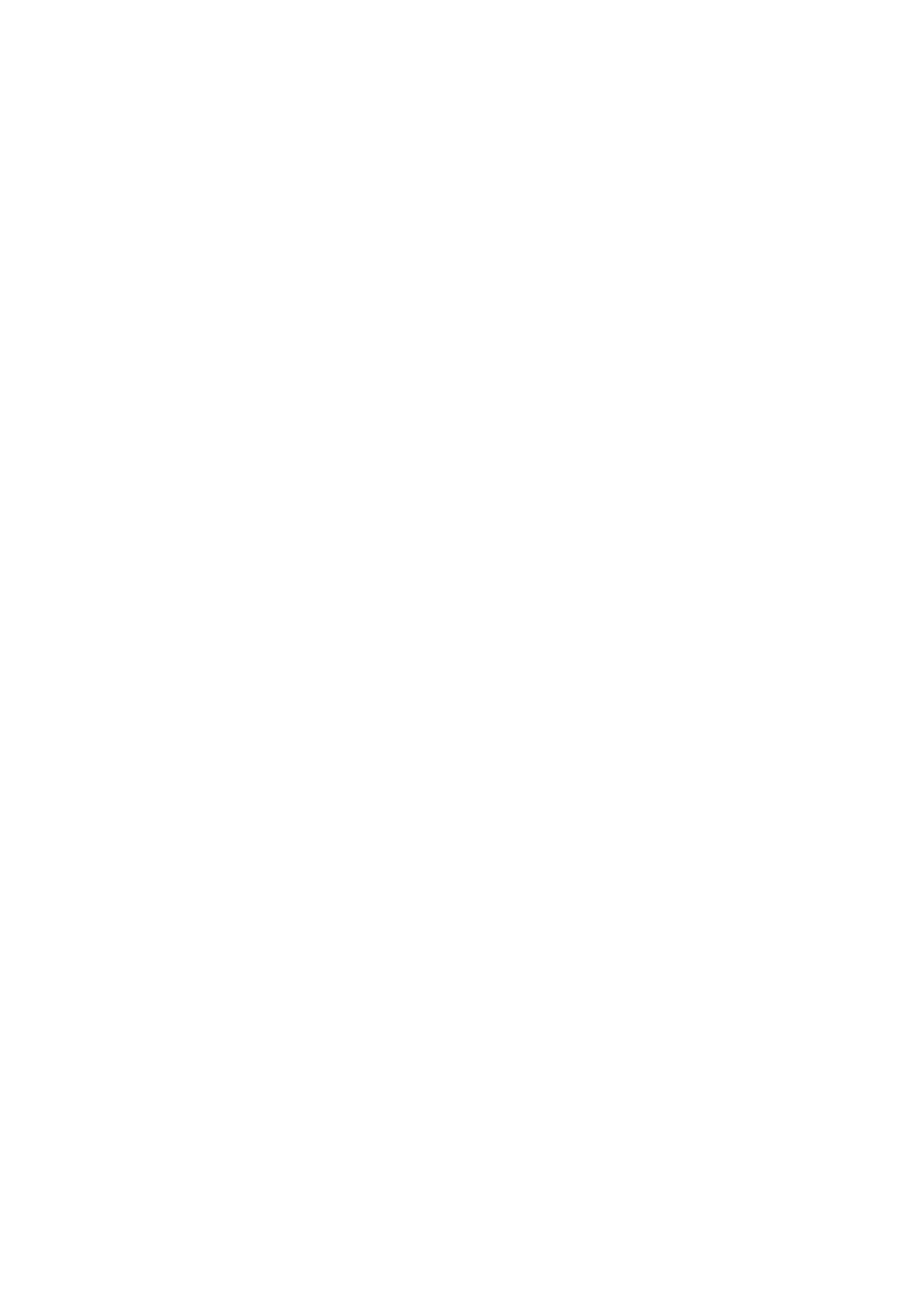# **MODELS PROPAC 30/45/70/90/140**

The Calorex Propac range of air/water heat pumps for swimming pool applications consist of 5 models. Heat pumps on this manual are designed for heating pool water and spas within the range 7ºC to 40ºC with high water flow rate. The titanium water heat exchanger is suitable for fresh and salt water pools. Units with the suffix M are suitable for outdoor pools operating in ambient temperatures above 10ºC, units with the suffix MY are suitable for outdoor pools operating in ambients -15ºC to 40ºC. The units are fully packaged and should be sited outside in a well ventilated area.

Other features include integral safety devices to protect the heat pump from internal and external faults. Indicator lamps indicate operating mode. An adjustable thermostat controls water temperature. Also a 6 minute timer is incorporated. A 12 hour delay timer is incorporated into all machines, which after a power interruption or from initial start will prevent the machine compressor(s) from starting for a 12 hour period. This feature is to protect the compressors from liquid pumping which can cause internal compressor damage.

## **IMPORTANT NOTE**

Calorex Heat Pumps Limited is an ISO9001:2000 certified company. All Calorex heat pumps are CE approved.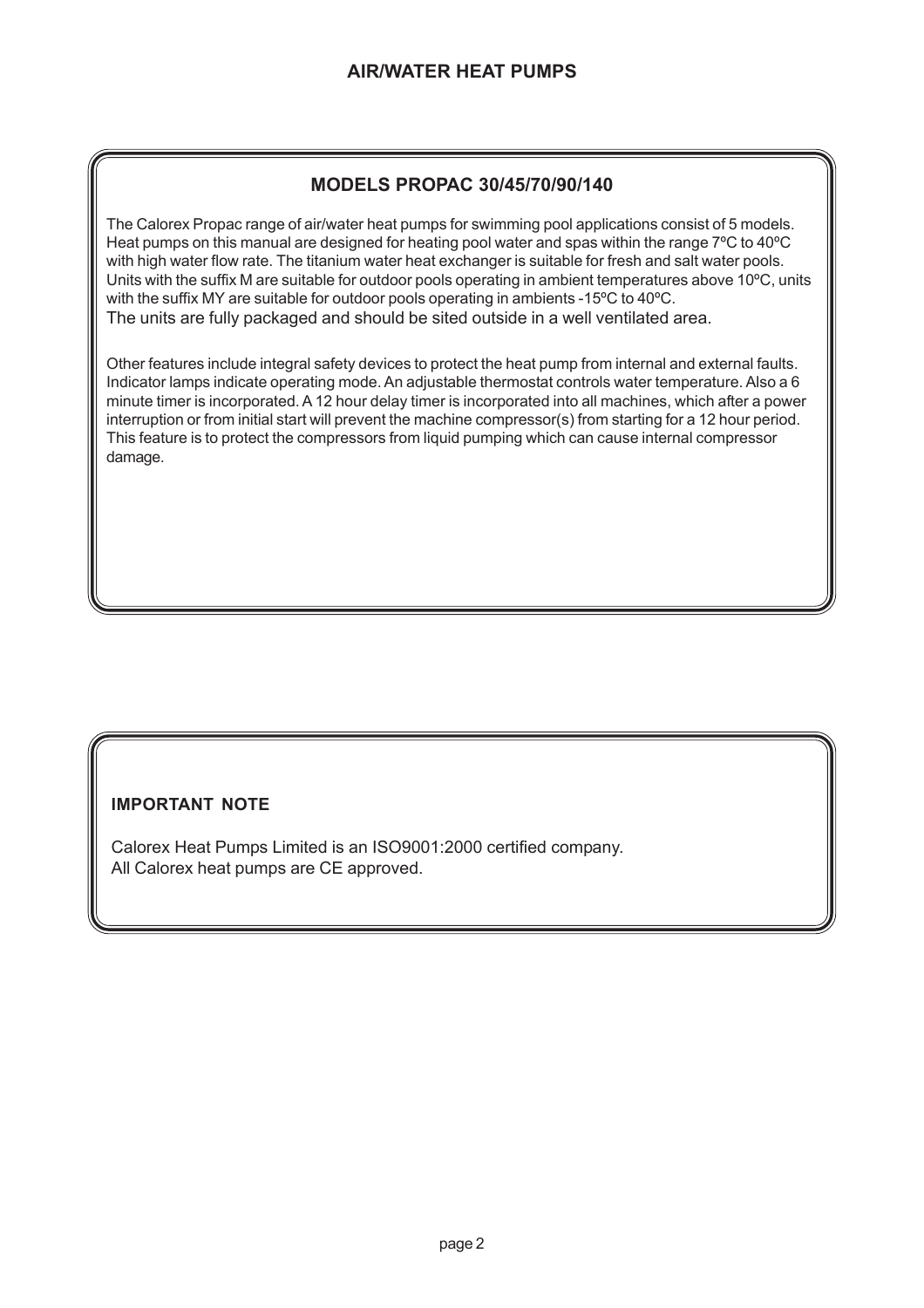# **THE HEAT PUMP CYCLE**

The Calorex Swimming pool heat pump provides thermodynamic heating by means of a vapour compression cycle, (similar to that employed in a conventional refrigerator), in addition to acting as an active solar collector.



## **Coefficient of Performance**

The efficiency of a Heat Pump is usually called its 'Coefficient of Performance' - (C.O.P.) which is simply a ratio of heat output to energy input, both being expressed in kW. Thus a Heat Pump absorbing 1 kW of electricity, collecting 4 kW of energy from the air, and delivering 5 kW of heat to the pool water is said to have a C.O.P. of 5:1.

Naturally, this ratio will vary according to the temperature of the water and the ambient air.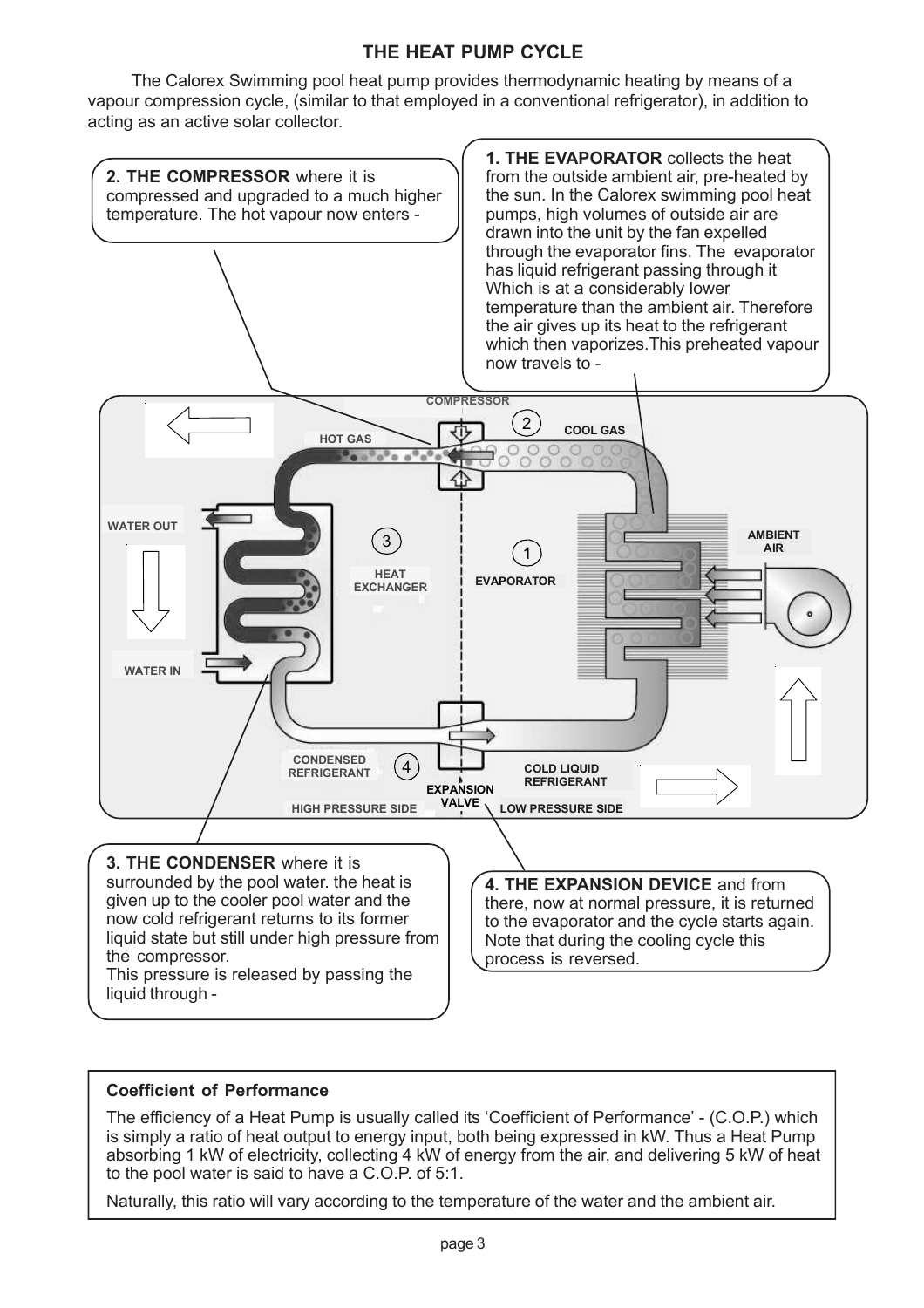# INSTALLATION

# **1. SITING**

**NOTE:** These units are not recommended for plant room installation.

- a Ensure heat pump on site is as ordered, i.e. model, electrical supply and factory fitted options.
- b Inspect unit for damage, in particular inspect the evaporator (finned side) to ensure that it is undamaged. (Minor indentations in the fins do not affect performance). If severely damaged, endorse delivery note in presence of the driver and send a recorded delivery letter to transport company giving details.
- c Protect unit if installation is delayed.
- d Provide a firm level base capable of supporting operational weight of unit; spread load on timber floor.
- e Ensure water cannot collect under unit recommend units are installed on plinth 100mm above finished floor level and also to aid condensate drainage.
- f Allow adequate clearance to service panels on unit; recommend 500mm minimum (see installation drawings).
- g All Calorex heat pumps are by design as quiet as is practical, however due consideration should be given to siting in order to fully exploit this feature, i.e. ensure that the inlet and outlet grilles face away from occupied premises.
- h Ensure loose debris such as leaves, grass cuttings, etc will not block air inlet filters or grilles.
- i Consider protection from extreme weather conditions.

#### **2. AIR FLOW**

Due consideration must be given to air flow, ie do not obstruct inlet or outlet and ensure discharge air cannot recirculate to inlet (see figures 1 and 2)

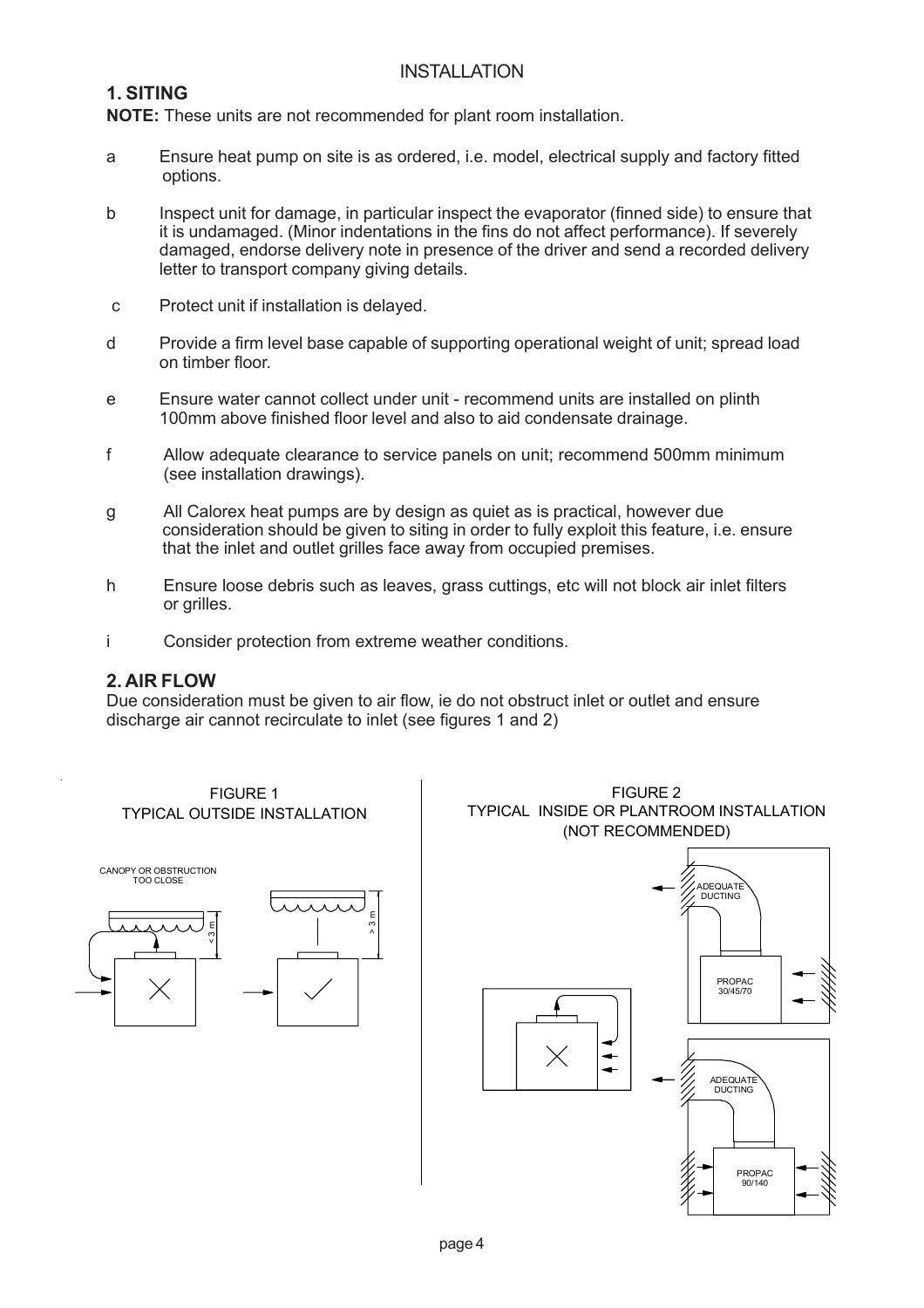#### TABLE 1

Required Free Areas to provide air flow to and from heat pumps when installed on an enclosed area or where required to pass through a wall etc.

Free area is the available area through which air can pass through a grille or louvres.

Note: If multiple units are installed in an enclosed area then the inlet free areas required for each unit can be added together to form one inlet aperture.

BUT discharge from each unit must be kept separate and must not be incorporated into one common duct system.

|                      | <b>TABLE 1</b>                   |           |  |
|----------------------|----------------------------------|-----------|--|
| <b>MODEL</b>         | Minimum Free Area m <sup>2</sup> |           |  |
|                      | <b>Inlet</b>                     | Discharge |  |
| PROPAC <sub>30</sub> | 0.59                             | 0.25      |  |
| PROPAC <sub>45</sub> | 0.98                             | 0.42      |  |
| PROPAC <sub>70</sub> | 1.19                             | 0.52      |  |
| PROPAC <sub>90</sub> | 1.731                            | 0.84      |  |
| PROPAC 140           | 2.138                            | 1.04      |  |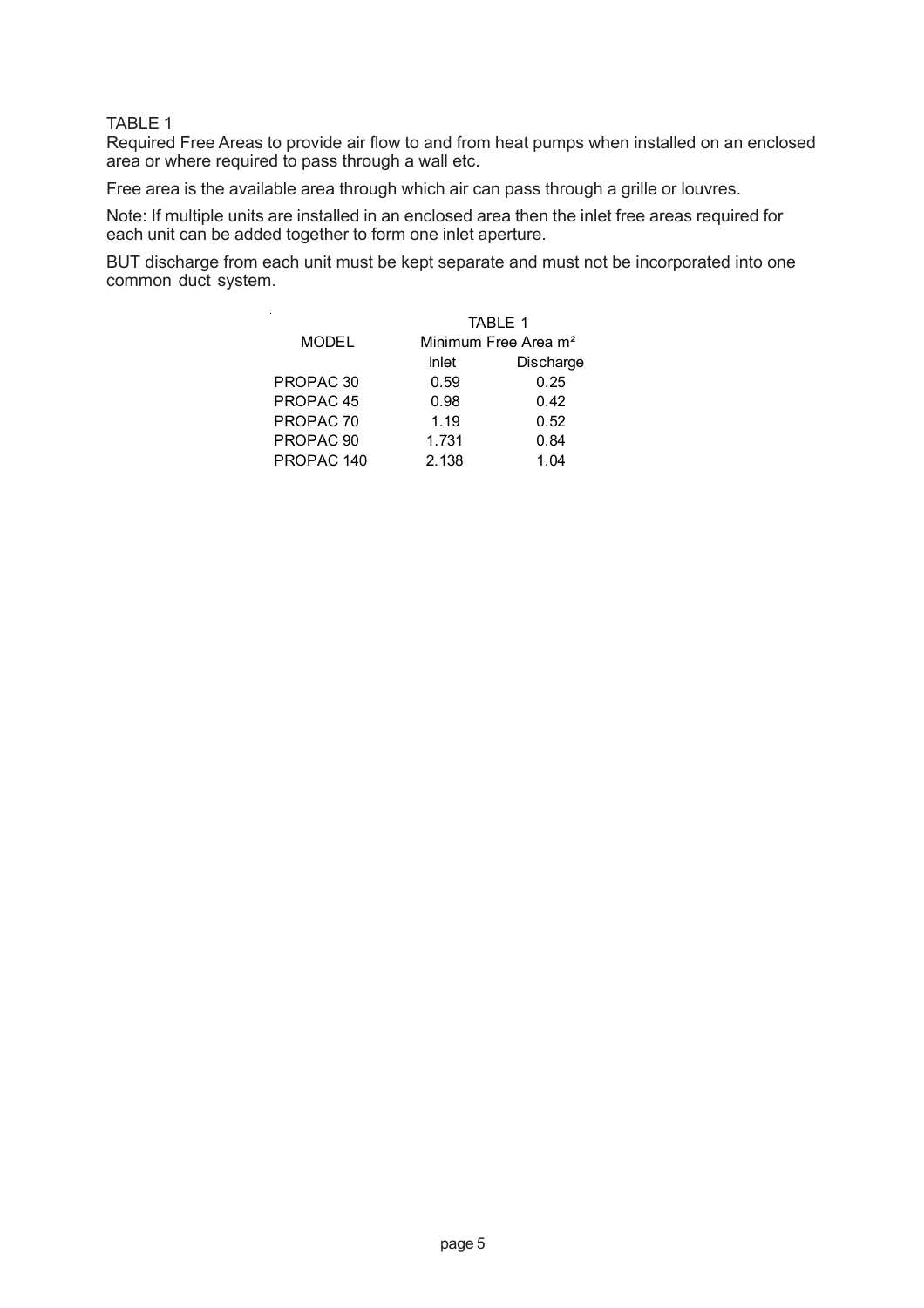# **3. PLUMBING**

The Calorex Pool Heat Pump must be connected after the filter in the return pipe to the pool. If an existing heater is being retained, then the Calorex should be connected between the filter and the other heater. *(See Figures 3 & 4).*

a Calorex Heat Pumps have water inlet/outlet connections as follows:

| <b>MODEL</b>         | Water in/out    | MODEL               | Water in/out    |
|----------------------|-----------------|---------------------|-----------------|
|                      | connection size |                     | connection size |
|                      |                 | PROPAC PPT30        | <b>1% BSPM</b>  |
| PROPAC <sub>45</sub> | <b>1% BSPM</b>  | <b>PROPAC PPT45</b> | 2" BSPM         |
| PROPAC <sub>70</sub> | <b>1% BSPM</b>  | PROPAC PPT70        | 2" BSPM         |
| PROPAC <sub>90</sub> | <b>1% BSPM</b>  | PROPAC PPT90        | 3" BSPM         |
| PROPAC 140           | 2" BSPM         | PROPAC PPT140       | 3" BSPM         |

- b Suitable breakable couplings should be installed local to heat pump.
- c If heat pump installed at lower level than pool water then isolation valves should be fitted.
- d Drain valve or plug should be fitted to lower pipe to facilitate drain down in winter period.
- e The condensation from the evaporator fins drains away through holes in the base of the unit. If desired, an optional factory fitted driptray with  $1\frac{1}{2}$ " sink fitting can be fitted to allow the condensate to drain via 1½" domestic waste piping. In this case it is necessary to ensure that the Calorex Heat Pump is placed on a level plinth so that the condensate can run away with adequate fall to waste ie  $\frac{1}{2}$ " per foot minimum. A U trap should also be incorporated into the pipework.
- f When the pipework installation is complete the pool pump should be switched on and the system tested for leaks. Also check the filter gauge to see that there is not an excessive increase in back pressure. If everything is then working normally the water circulating system is ready to use.



- g Water circuit to and from unit to be capable of maintaining within specified limits the rate of flow required by heat pump (see data sheet).
- h All pipework must be adequately supported with allowance for expansion/contraction especially with plastic pipework.
- i It is recommended that when installing water system the last connections to be made in the system should be the breakable couplings to avoid any stresses on to the unit connections.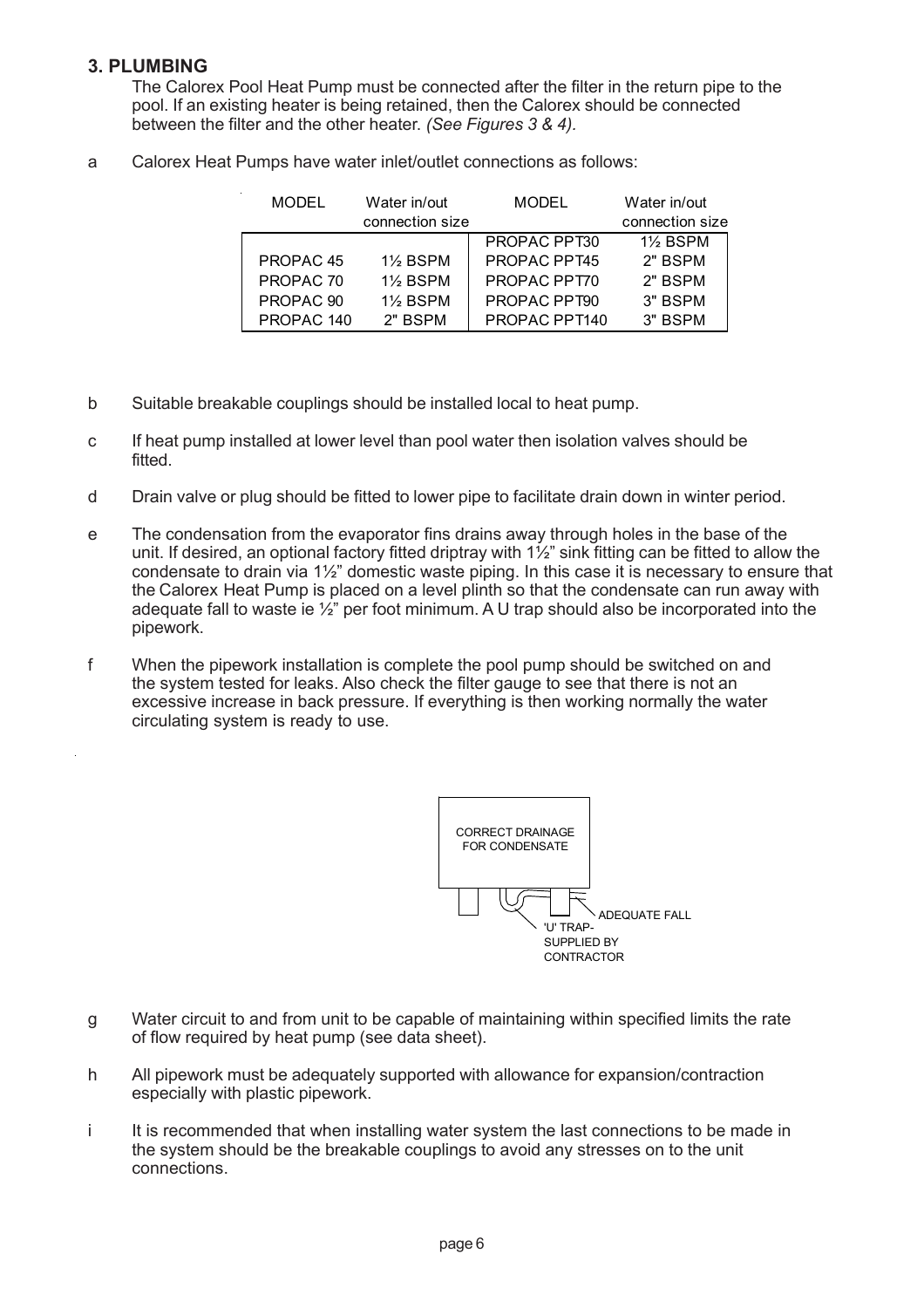### IMPORTANT

1. All pool purifying devices and chemical injection systems to be fitted down stream of heat pumps unless installation is as per filter dosing (see figure 3).

This includes the practice of dosing chemicals direct into skimmer basket, which results in concentrated corrosive liquids passing over vulnerable metal components.

| рH                                    | $7.2 - 7.8$                       |
|---------------------------------------|-----------------------------------|
| Total Alkalinity                      | 80 - 120 ppm as CaCO <sub>3</sub> |
| Total Hardness                        | 150 - 250 ppm as $CaCO3$          |
| Total dissolved solids                | 1000 Max ppm                      |
| Saline Water (Titanium Condenser)     | 35,000 Max ppm                    |
| Saline Water (Cupro Nickel Condenser) | 8,000 Max ppm                     |
| Chlorine - free CI Range              | 1.0 - 2.0 ppm Domestic            |
| Chlorine - free CI Range              | 3.0 - 6.0 ppm Commercial          |
| Ozone                                 | 0.9 Max ppm                       |
| <b>Bromine</b>                        | $2 - 5$ ppm                       |
| Baguacil                              | 25 - 50 ppm                       |
| Aquamatic Ionic Purifier              | Max 2 ppm Copper                  |

3. Maximum pressure of water in heat pump circuit should not exceed 3 kg/cm<sup>2</sup> (50 psi).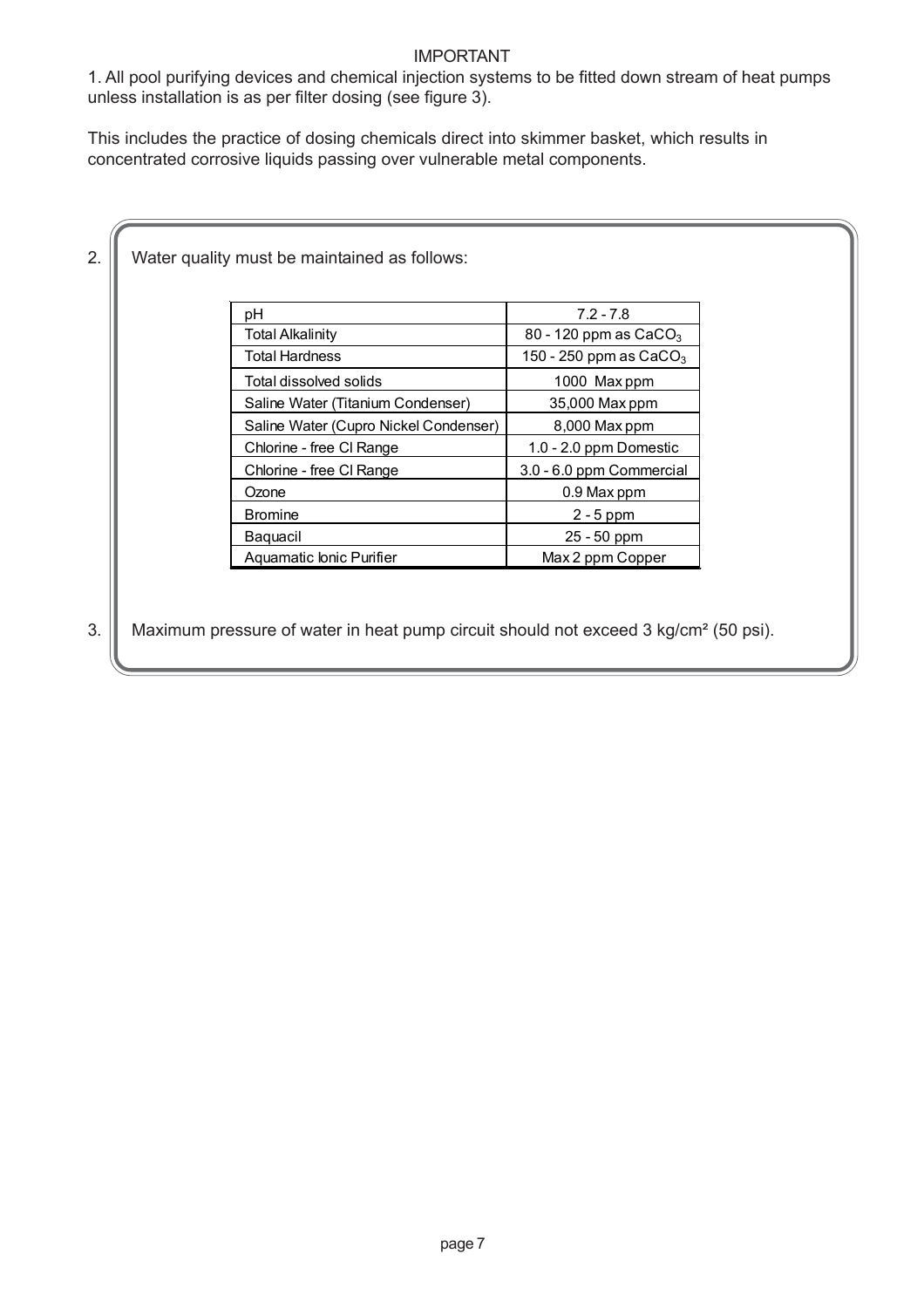The Propac is fitted with a water flow switch which inhibits the operation of the machine when the minimum water flow is below 5000 l/hr.





## **Flow Meter Method (see fig 3.)**

Ensure isolation valves 'A' and 'B' and bypass valve 'C' are fully open. Close the bypass valve until the flow light that is positioned on the heat pump console illuminates and then close it slightly more to allow for flow loss due to a dirty filter. Remove handle and lock off valve 'C'.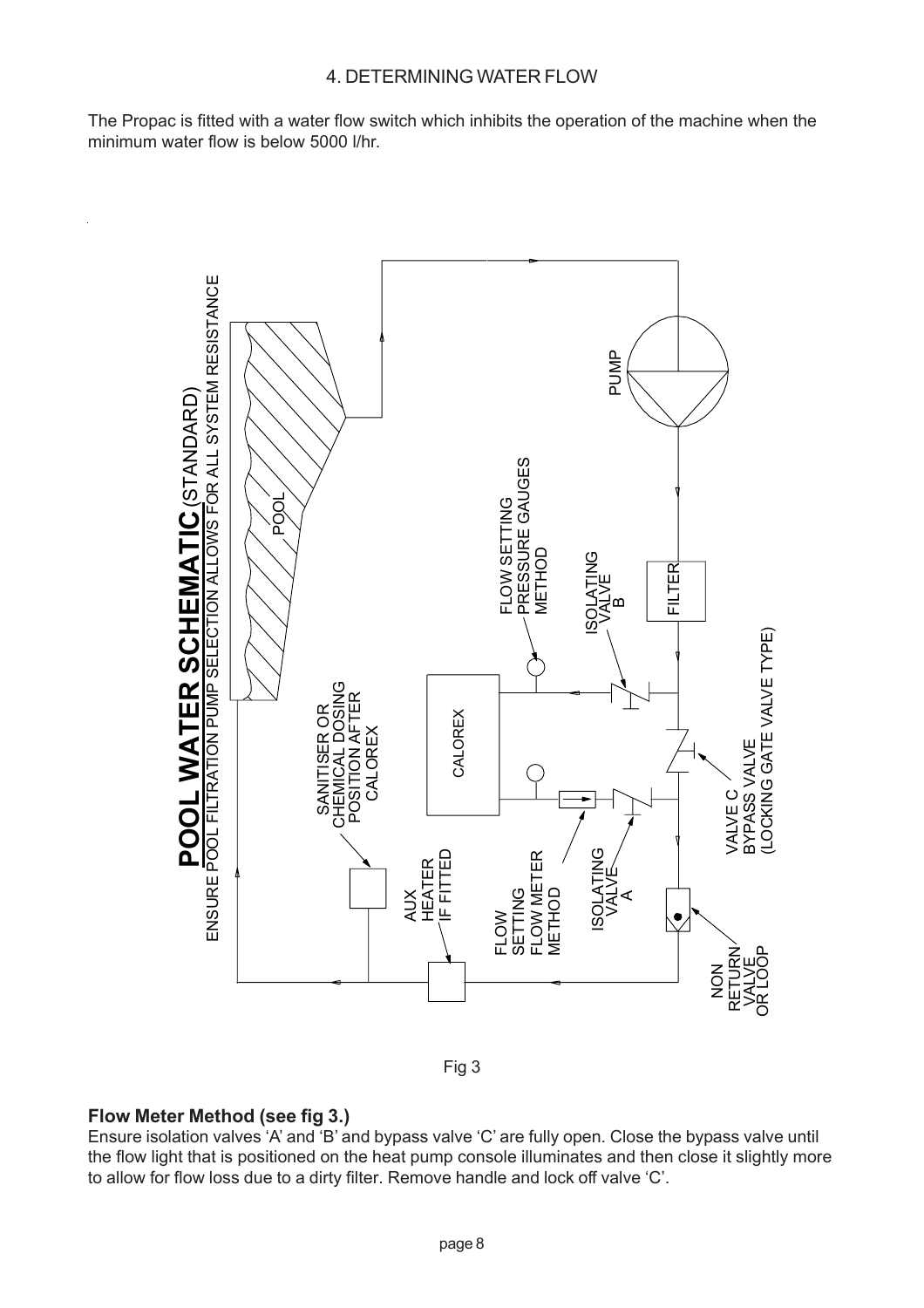# **5.0 ELECTROLYTIC CORROSION IN SWIMMING POOLS**

Electrolytic corrosion will occur when dissimilar metals that are in contact with each other create a potential difference between themselves. Sometimes separated by a conductive substance known as an electrolyte, the dissimilar metals will create a small voltage (potential difference) that allows the ions of one material to pass to the other.

Just like a battery, ions will pass from the most positive material to the more negative material.

Anything more than 0.3 volts can cause the most positive material to degrade.

A swimming pool with its associated equipment can create this effect. The pool water being an ideal electrolyte and components of the filtration circuit, heating system, steps, lights etc providing the dissimilar metals needed to complete the circuit.

Whilst these small voltages are rarely a safety threat, they can create premature failure through corrosion. Not dissimilar to corrosion through oxidation, electrolytic corrosion can cause complete failure of a metallic material in a very short period of time.

In order to prevent this type of corrosion all metallic components in contact with swimming pool water should be bonded together using 10mm<sup>2</sup> bonding cable. This includes non-electrical items such as metal filters, pump strainer boxes, heat exchangers, steps and handrails. It is highly recommended that bonding be retrofitted to existing pools, which may not be protected by this system.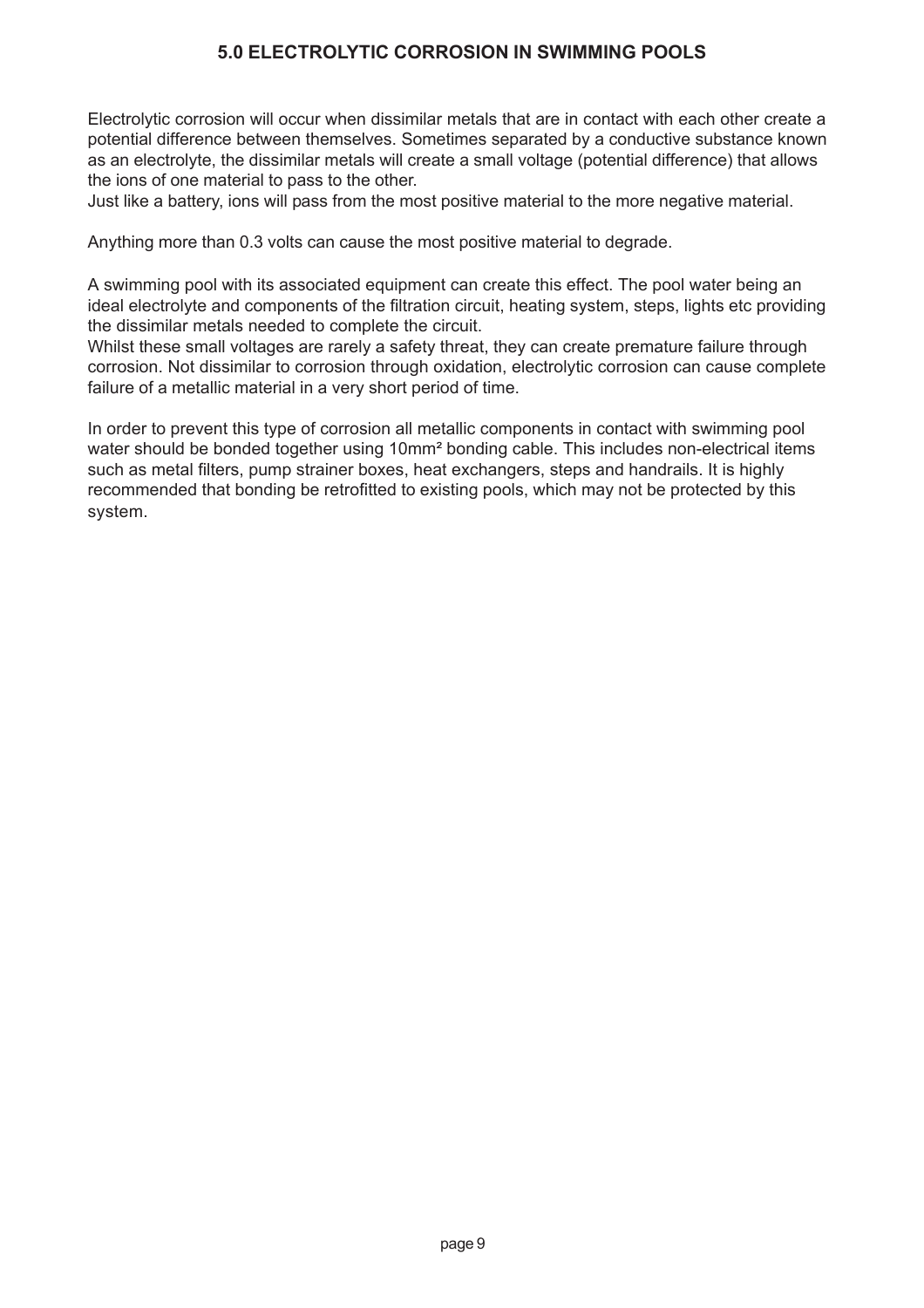### **5.1 ELECTRICAL (MACHINE WIRING AND SUPPLY) SEE FIG. 4,5, and 6 FOR PREFERRED METHOD**

The cable supplying electricity to a machine with a given load must increase in cross sectional area (C.S.A.) as the length increases in order that the voltage drop within the cable does not exceed recommended limits. Cable sizing should be calculated by an appoved electrician. All electrical work to be carried out in accordance with I.E.E. standards, latest issue, or local codes of practice as applicable.

The machine should be installed in accordance with EMC2004/108/EC.

Protected supply to incorporate fuses or motor type circuit breakers (Type C) to specified rating, (see Data Sheet). H.R.C. fuses are recommended. An isolator which disconnects all poles must be fitted within 2m and in sight of machine.†

All units must be correctly earthed/grounded. An earth leakage trip of the current operating type (30mA) is recommended to be fitted to this heat pump and any associated equipment. When fitting recommended earth leakage trip, to avoid nuisance tripping, the machine should be connected to its own 30mA trip separate from any other associated equipment.

#### I**nconsistent Electrical Supply**

The following limits of operation must not be exceeded if Calorex machines are to be guaranteed either in performance or warranty terms:

| Voltage                     | Minimum | Maximum |
|-----------------------------|---------|---------|
| Three-phase machines (EU)   | 360V    | 440V    |
| Cycle frequency (50Hz)      | 47.5Hz  | 52.5Hz  |
| Three phase machines (60Hz) | 187V    | 253V    |
| Cycle frequency (60Hz)      | 57.0Hz  | 63Hz    |

This voltage must be made available at the heat pump whilst running.

† Note the isolator must have a minimum of 3mm air gap when turned off.

**NOTE**: All machines are fitted with a phase protection relay and will not run if the phases are not connected in correct order (phase sequence) or if the supply voltage is 15% less than the nominal voltage. (415V for 3N~ 50Hz) . The lamp on the phase rotation relay, situated in the electric box, is illuminated when the phases are correctly connected and the voltage is sufficient. The undervoltage protection feature is not present in phase protection relays fitted in 220V 3~ 60Hz machines.

When the machine is started for the first time it is vital that the 12 hour delay incorporated into the compressor is allowed to occur. This delay prevents damage to the compressor which would be expensive to repair. After this initial start up the machine can be turned on and off by use of the standby switch. It should be noted however that when on standby the machine is still live.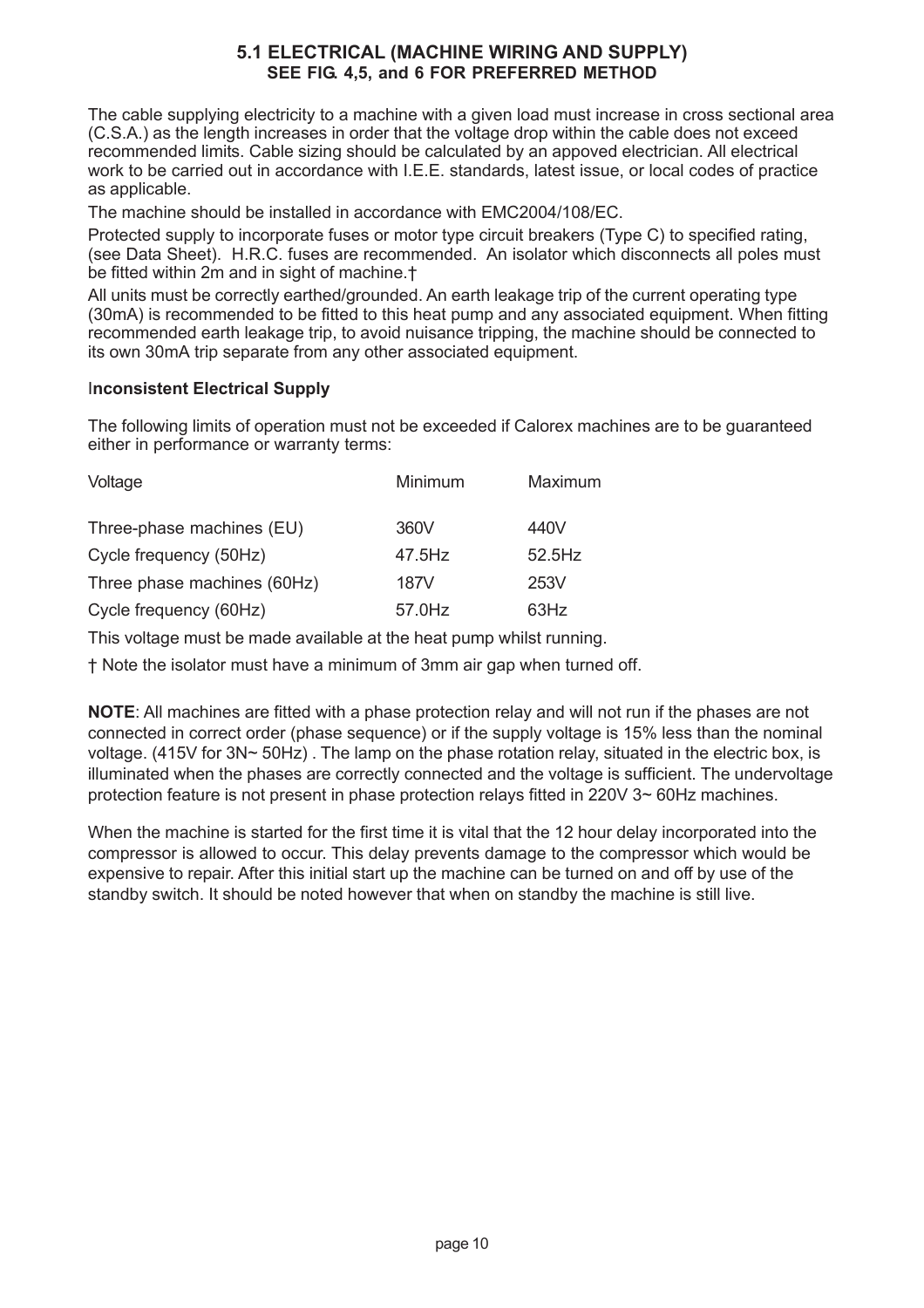Fig. 4 LOCATION OF MAINS INPUT AND EXTERNAL INTERLOCK TERMINALS



### Interlock

All units have interlock circuit incorporated in control circuit, brought out to two terminals. These terminals are shorted out for factory testing. The interlock may be used to control the heatpump from a remote location or a built in flow switch.

On site shorting loop is to be removed and two wires taken to pair of volt free contacts in water pump starter/contactor/relay or flow switch so that the Heat Pump cannot operate unless water pump is operating (see figs 5 and 6).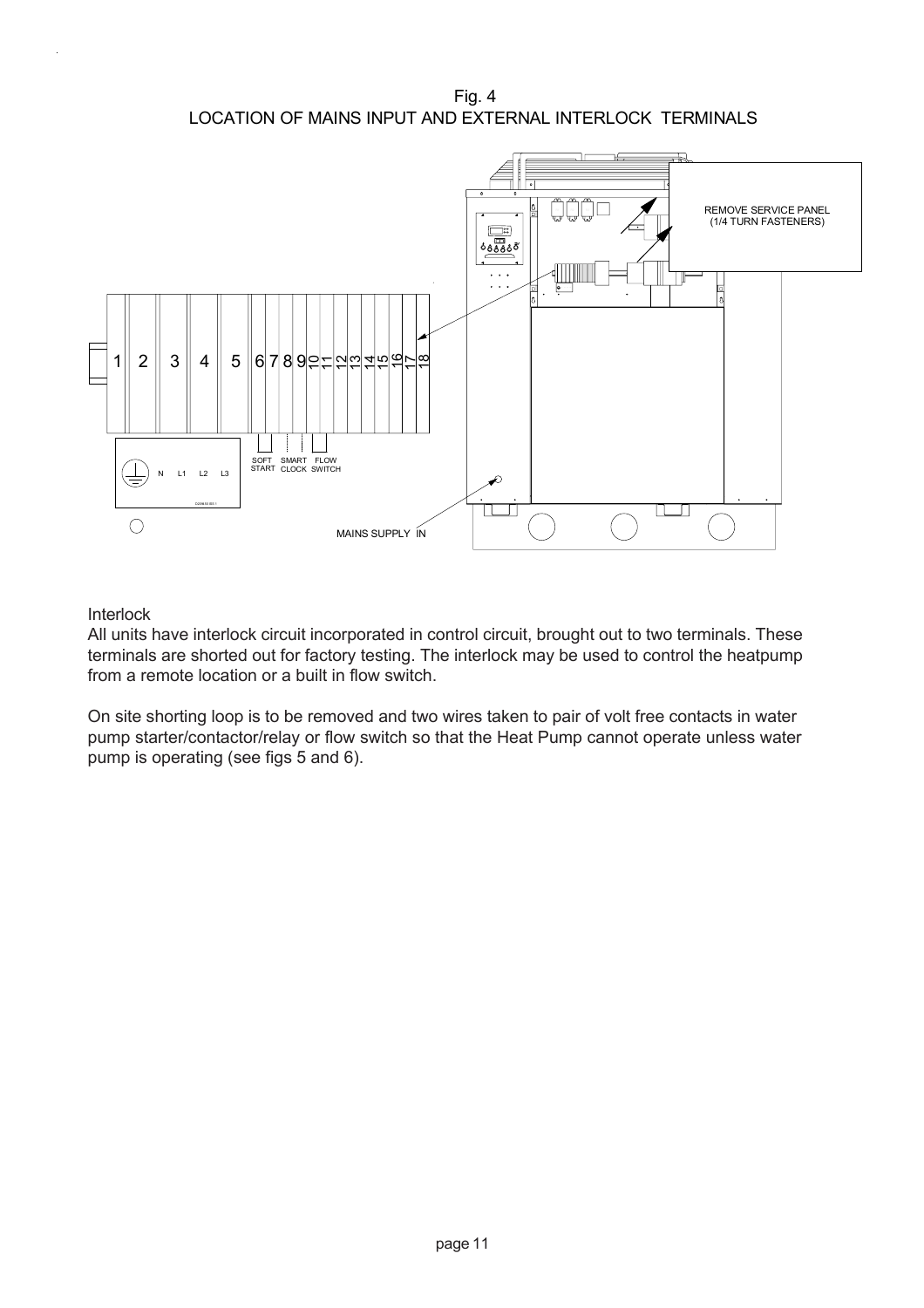Fig. 5

#### RECOMMENDED ELECTRICAL INSTALLATION FOR CALOREX HEAT PUMP WITH SINGLE PHASE WATER PUMP



Fig. 6

#### RECOMMENDED ELECTRICAL INSTALLATION FOR CALOREX HEAT PUMP WITH THREE PHASE WATER PUMP

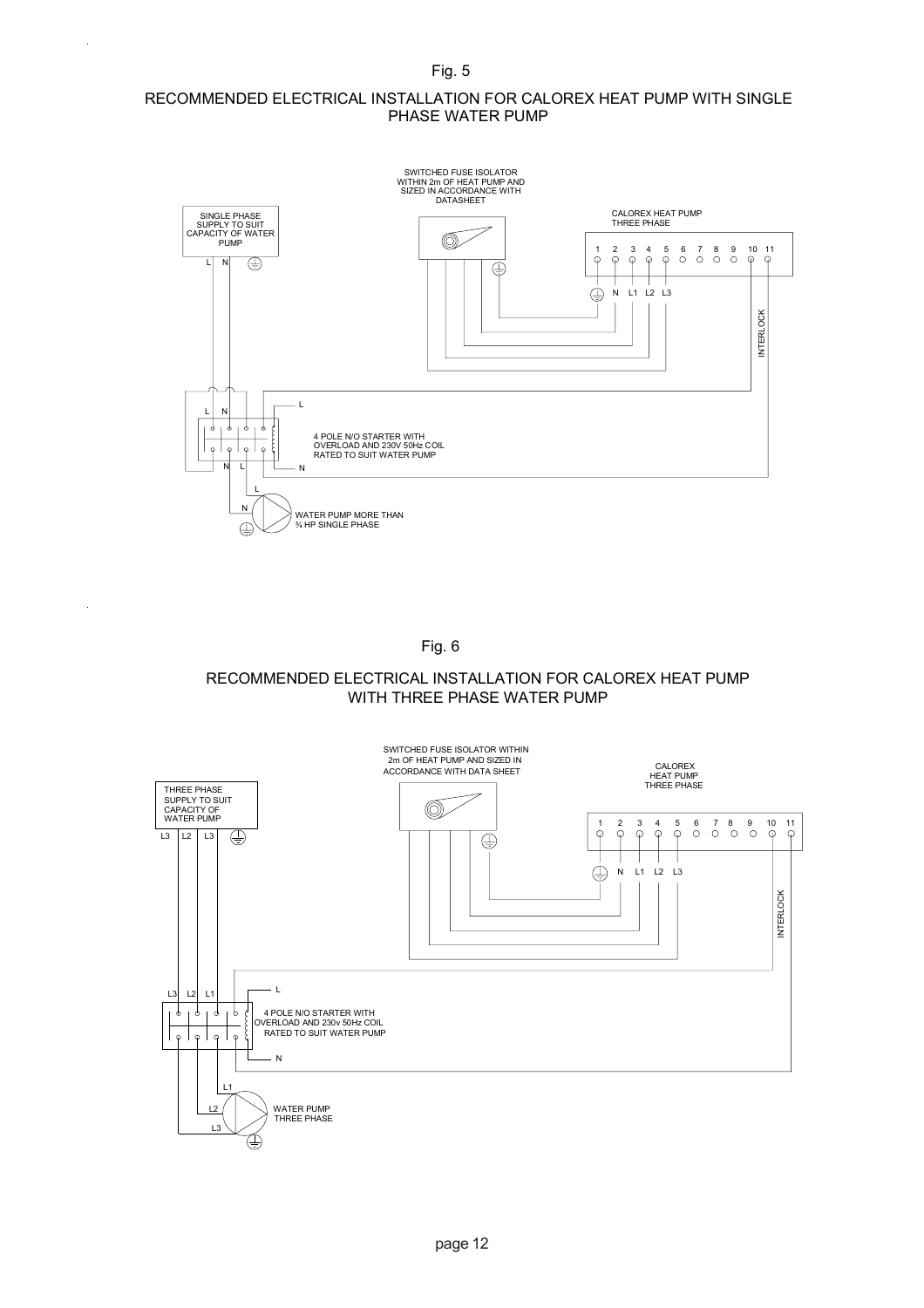## **ELECTRICAL CIRCUIT DIAGRAMS**

#### ELECTRICAL CIRCUIT DIAGRAM PROPAC 30BM THREE PHASE (400V 3 N~ 50Hz)

 $\ddot{\phantom{a}}$ 



| <b>MCB SETTINGS</b>      |       |      |  |  |
|--------------------------|-------|------|--|--|
| CONTROLCOMPRESSOR<br>FAN |       |      |  |  |
| 2.5A                     | 22.9A | 0.8A |  |  |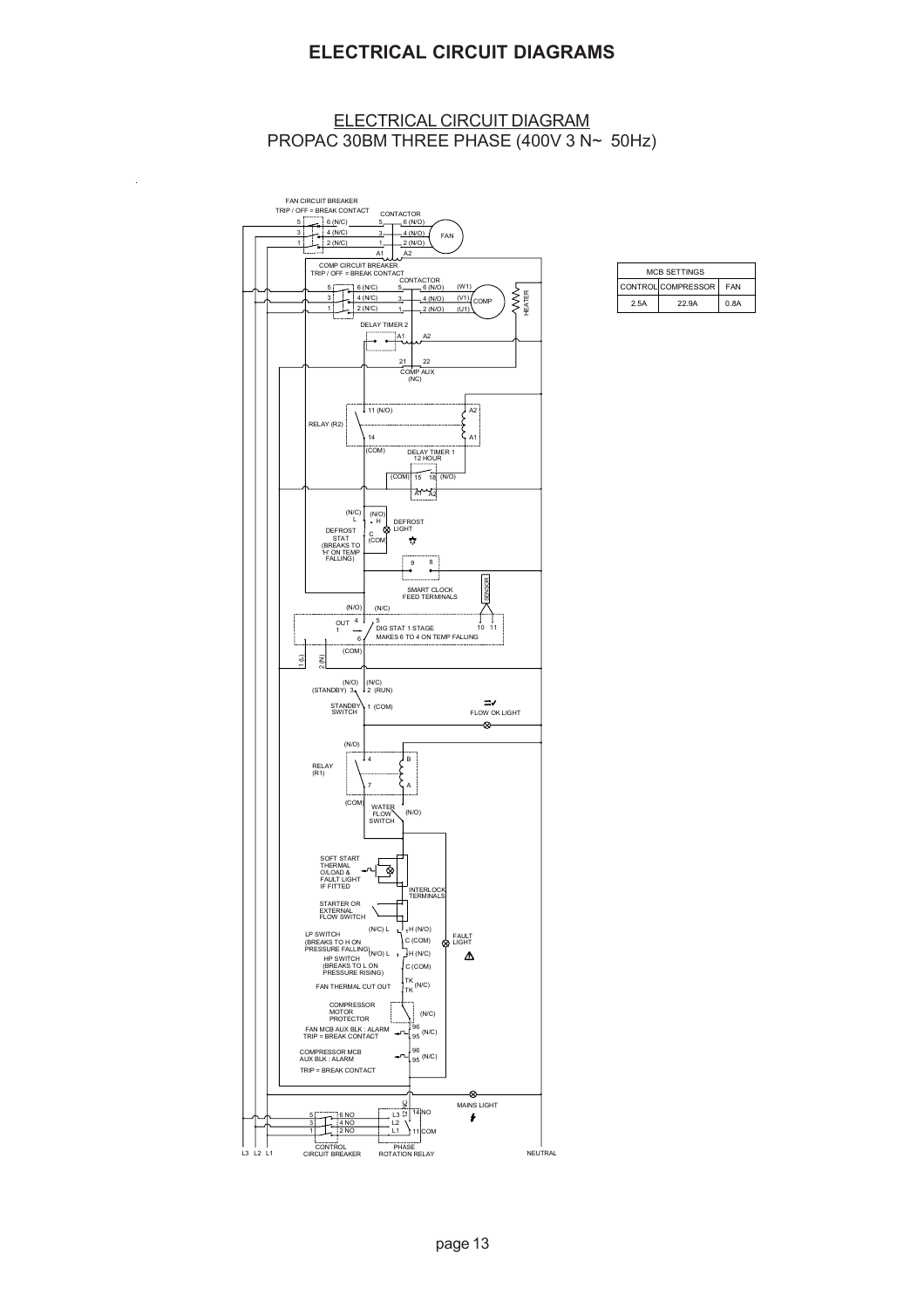#### ELECTRICAL CIRCUIT DIAGRAM PROPAC 45BM THREE PHASE (400V 3 N~ 50Hz)



| <b>MCB SETTINGS</b> |                    |            |  |
|---------------------|--------------------|------------|--|
|                     | CONTROL COMPRESSOR | <b>FAN</b> |  |
| 2.5A                | 23.8A              | 1 7 A      |  |

MCB CONTACTS / MCB ALARM CONTACTS / MCB AUX CONTACTS SHOWN WITH CIRCUIT BREAKER MANUALLY SWITCHED TO THE ON CONDITION

WATER FLOW SWITCH CONTACTS SHOWN WITH WATER FLOW AT MAXIMUM RATE

ALL OTHER CONTACTS SHOWN IN DE-ENERGISED STATE BUT WITH<br>REFRIGERATION<br>CIRCUIT FULLY CHARGED

WHERE CONTACTS ARE MARKED (N/O) OR (N/C) ON CIRCUIT DIAGRAM ABOVE CONDITIONS APPLY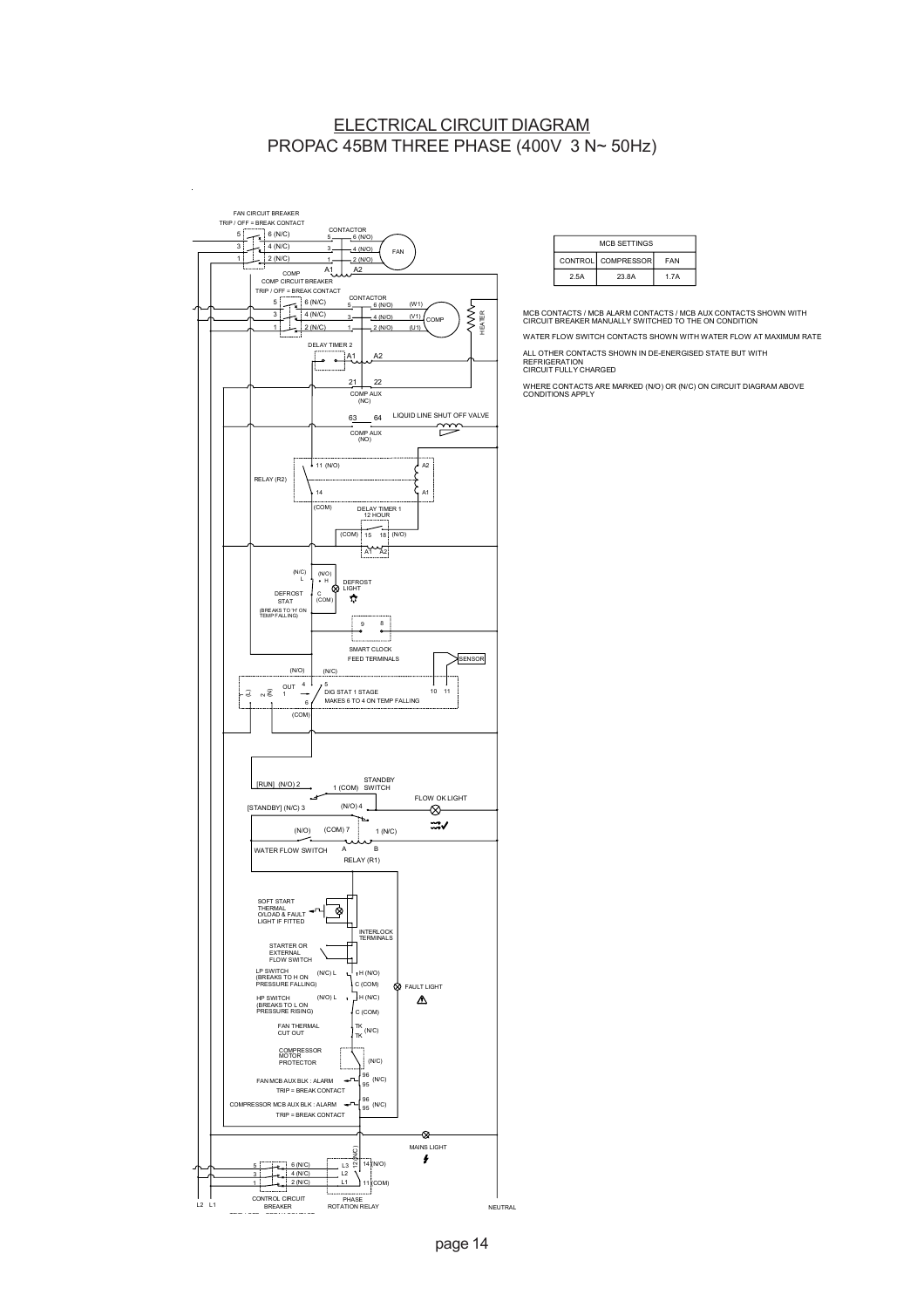#### ELECTRICAL CIRCUIT DIAGRAM PROPAC 45EM THREE PHASE (220V 3~ 60Hz)



 $\overline{a}$ 

| <b>MCB SETTINGS</b> |                    |      |
|---------------------|--------------------|------|
|                     | CONTROL COMPRESSOR | FAN  |
| 2.5A                | 46.8A              | 3.3A |

MCB CONTACTS / MCB ALARM CONTACTS / MCB AUX CONTACTS SHOWN WITH CIRCUIT BREAKER MANUALLY SWITCHED TO THE ON CONDITION

WATER FLOW SWITCH CONTACTS SHOWN WITH WATER FLOW AT MAXIMUM RATE

ALL OTHER CONTACTS SHOWN IN DE-ENERGISED STATE BUT WITH REFRIGERATION CIRCUIT FULLY CHARGED

WHERE CONTACTS ARE MARKED (N/O) OR (N/C) ON CIRCUIT DIAGRAM ABOVE CONDITIONS APPLY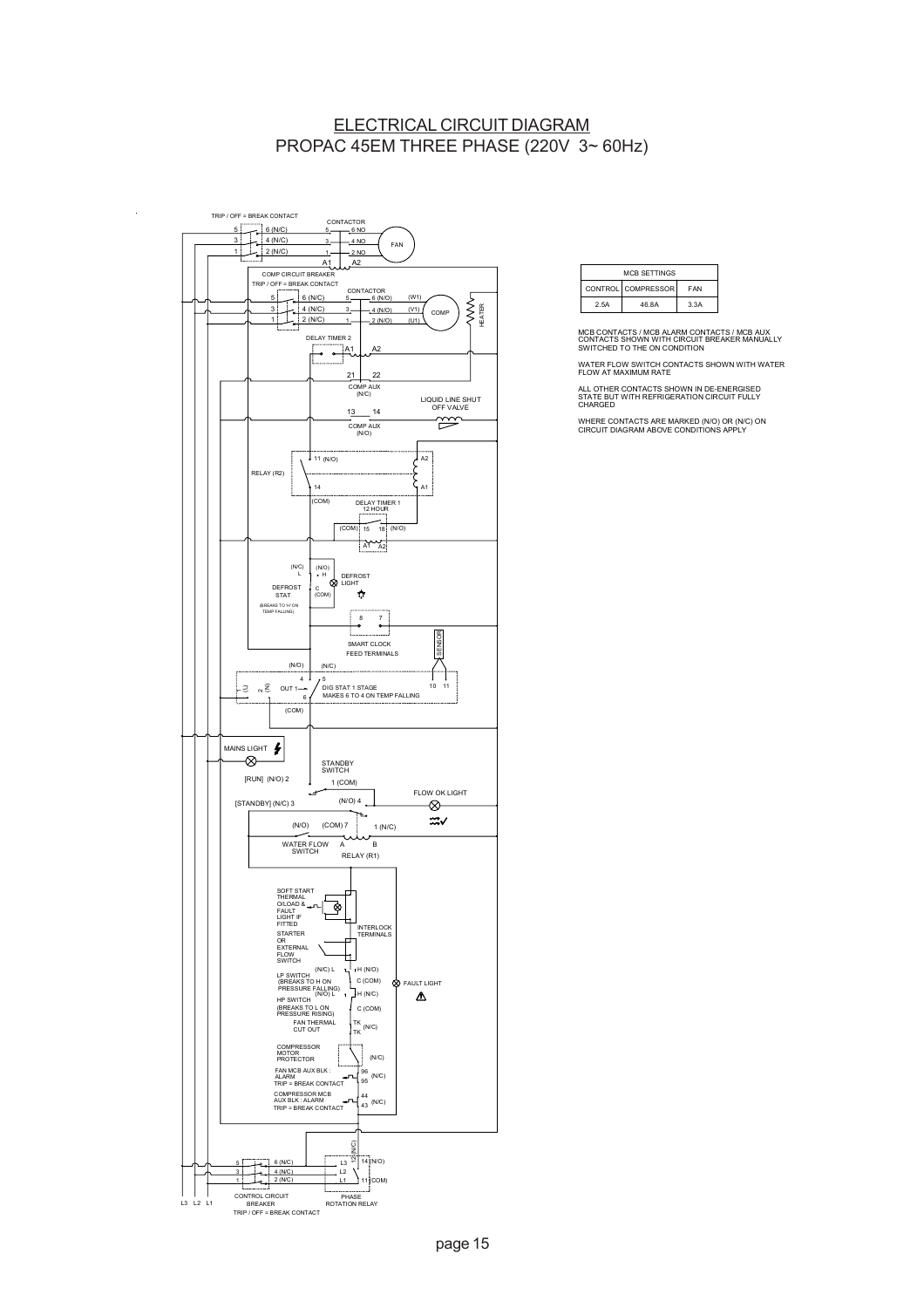### ELECTRICAL CIRCUIT DIAGRAM PROPAC 70BM THREE PHASE (400V 3 N~ 50Hz)



| <b>MCB SETTINGS</b>                  |       |      |  |
|--------------------------------------|-------|------|--|
| CONTROL   COMPRESSOR  <br><b>FAN</b> |       |      |  |
| 2.5A                                 | 36.8A | 2.7A |  |

MCB CONTACTS / MCB ALARM CONTACTS / MCB AUX CONTACTS SHOWN WITH CIRCUIT BREAKER MANUALLY SWITCHED TO THE ON CONDITION WATER FLOW SWITCH CONTACTS SHOWN WITH WATER FLOW AT MAXIMUM RATE

ALL OTHER CONTACTS SHOWN IN DE-ENERGISED STATE BUT WITH REFRIGERATION CIRCUIT FULLY CHARGED WHERE CONTACTS ARE MARKED (N/O) OR (N/C) ON CIRCUIT DIAGRAM ABOVE CONDITIONS APPLY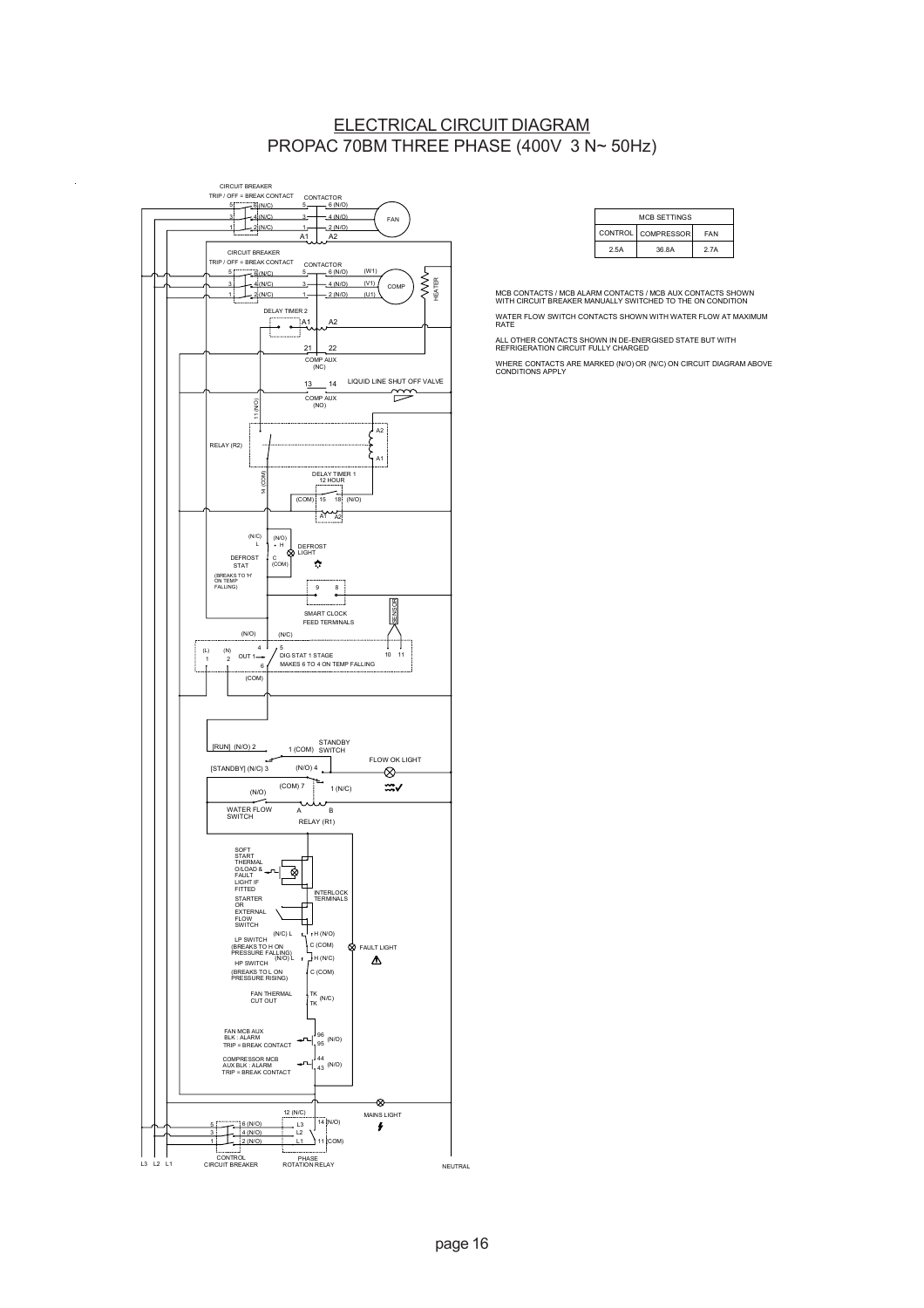#### ELECTRICAL CIRCUIT DIAGRAM PROPAC 90BM THREE PHASE (400V 3 N~ 50Hz)

 $\ddot{\phantom{a}}$ 

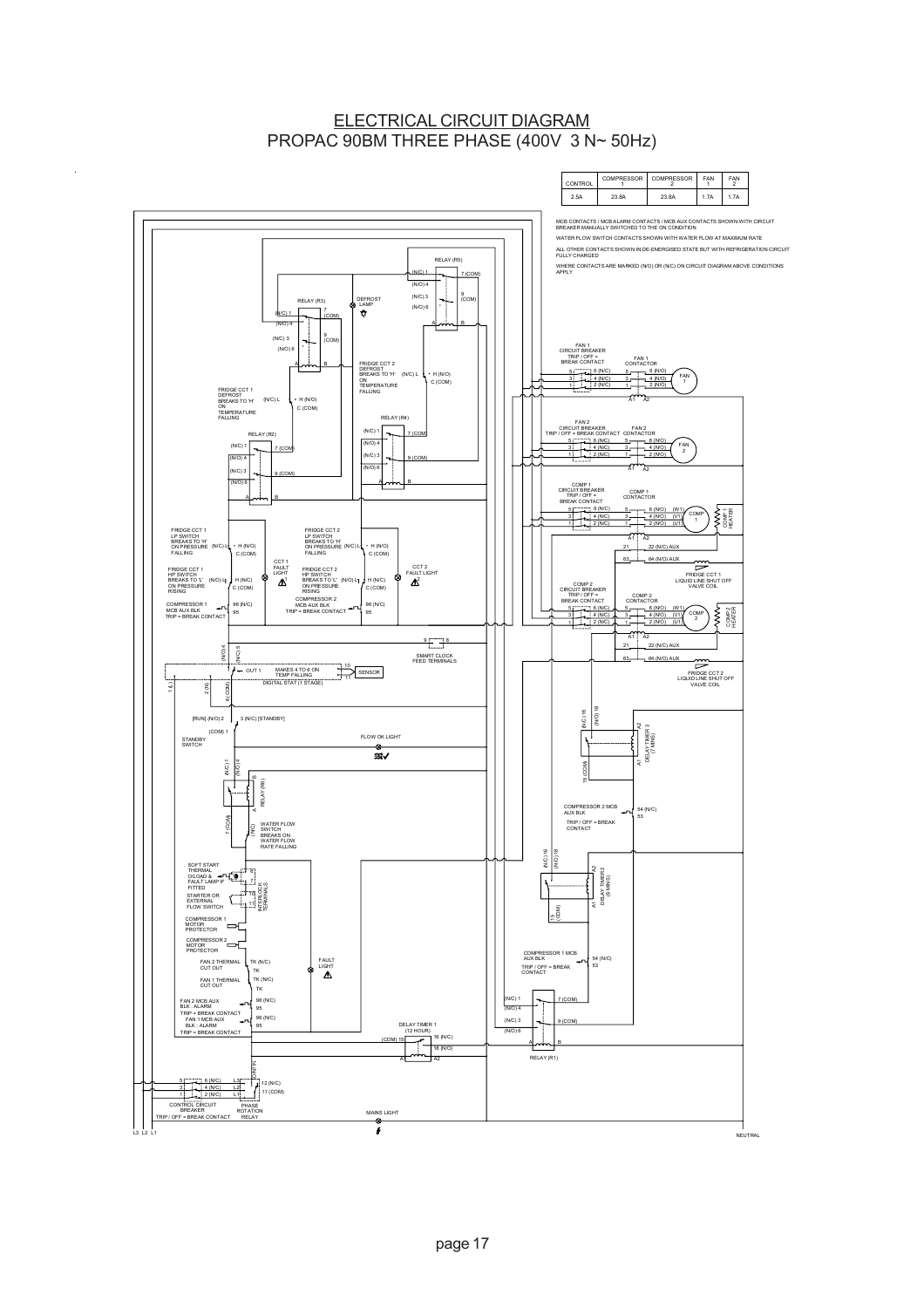## ELECTRICAL CIRCUIT DIAGRAM PROPAC140BM THREE PHASE (400V 3 N~ 50Hz)

 $\bar{\mathcal{A}}$ 



D579450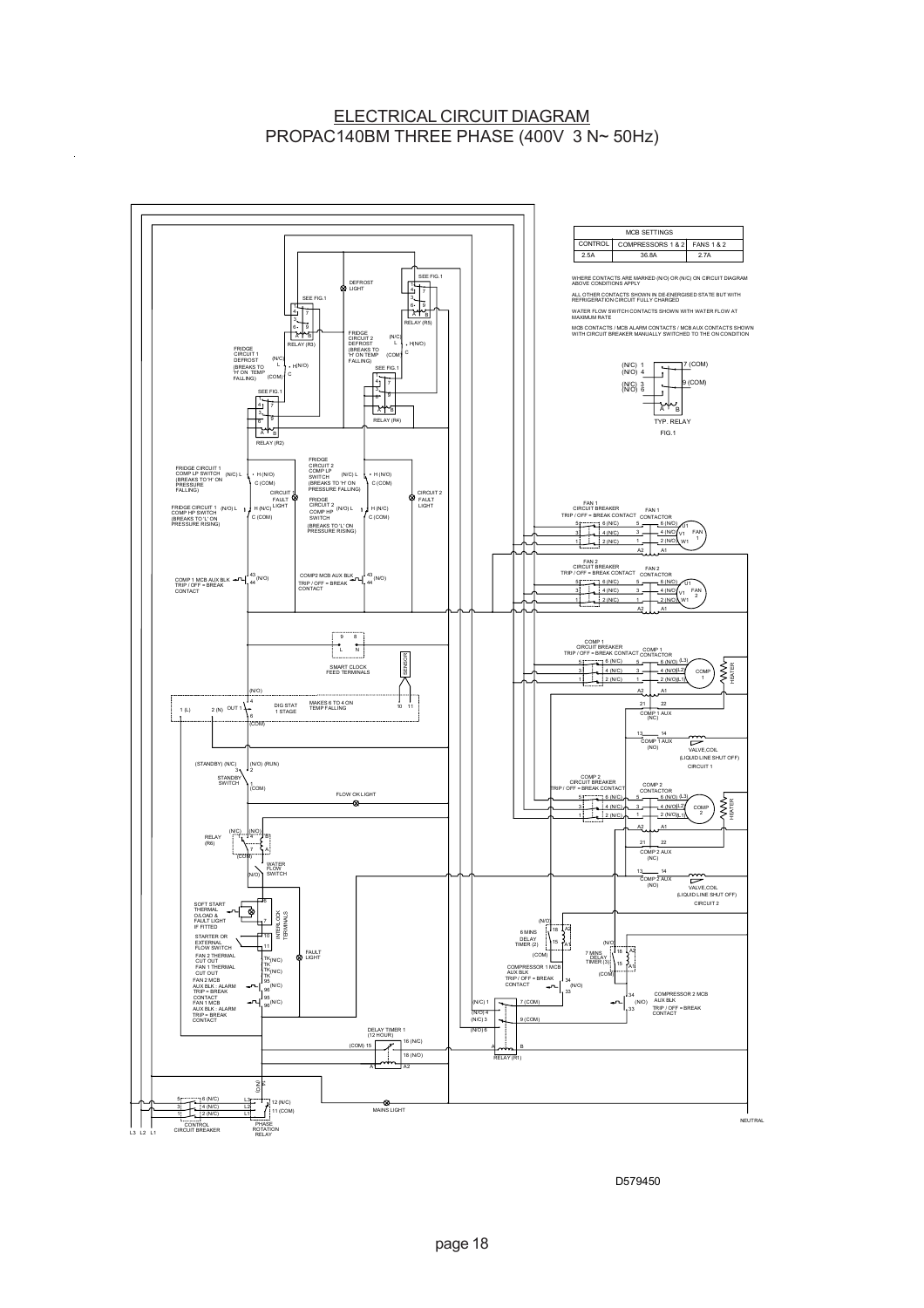#### ELECTRICAL CIRCUIT DIAGRAM PROPAC30BMY THREE PHASE (400V 3 N~ 50Hz)



| <b>MCB SETTINGS</b>                   |       |      |  |
|---------------------------------------|-------|------|--|
| COMPRESSOR  <br><b>FAN</b><br>CONTROL |       |      |  |
| 25A                                   | 22 QA | በ ቋል |  |

MCB CONTACTS / MCB ALARM CONTACTS / MCB AUX CONTACTS SHOWN WITH CIRCUIT BREAKER MANUALLY SWITCHED TO THE ON CONDITION

WATER FLOW SWITCH CONTACTS SHOWN WITH WATER FLOW AT MAXIMUM RATE

ALL OTHER CONTACTS SHOWN IN DE-ENERGISED STATE BUT WITH<br>REFRIGERATION<br>CIRCUIT FULLY CHARGED

WHERE CONTACTS ARE MARKED (N/O) OR (N/C) ON CIRCUIT DIAGRAM ABOVE CONDITIONS APPLY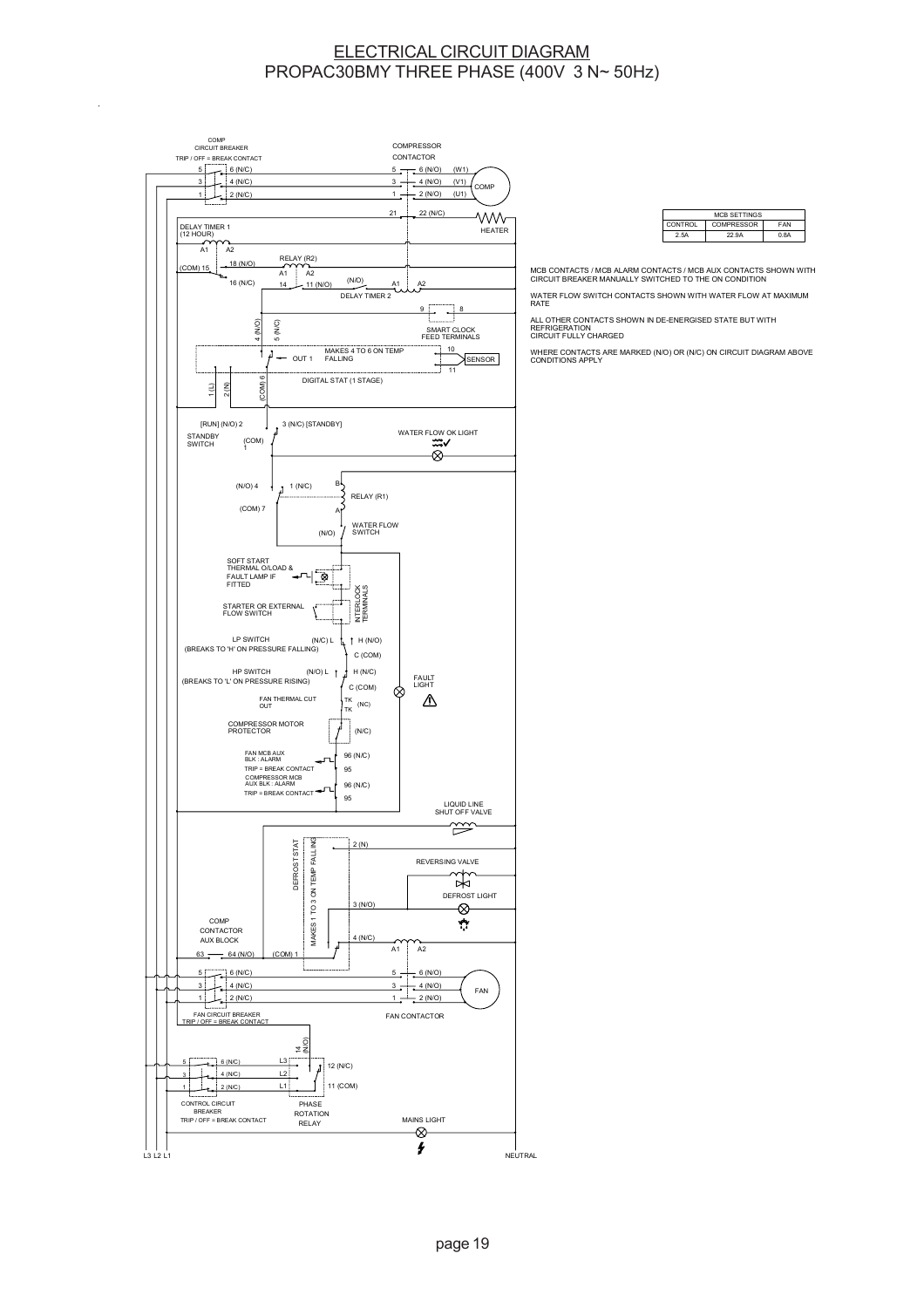#### ELECTRICAL CIRCUIT DIAGRAM PROPAC 45BMY THREE PHASE (400V 3 N~ 50Hz)



| <b>MCB SETTINGS</b>              |       |     |  |
|----------------------------------|-------|-----|--|
| CONTROL COMPRESSOR<br><b>FAN</b> |       |     |  |
| 2.5A                             | 23 8A | 17A |  |
|                                  |       |     |  |

MCB CONTACTS / MCB ALARM CONTACTS / MCB AUX CONTACTS SHOWN WITH CIRCUIT BREAKER MANUALLY SWITCHED TO THE ON CONDITION

WATER FLOW SWITCH CONTACTS SHOWN WITH WATER FLOW AT MAXIMUM RATE

ALL OTHER CONTACTS SHOWN IN DE-ENERGISED STATE BUT WITH REFRIGERATION CIRCUIT FULLY CHARGED

WHERE CONTACTS ARE MARKED (N/O) OR (N/C) ON CIRCUIT DIAGRAM ABOVE CONDITIONS APPLY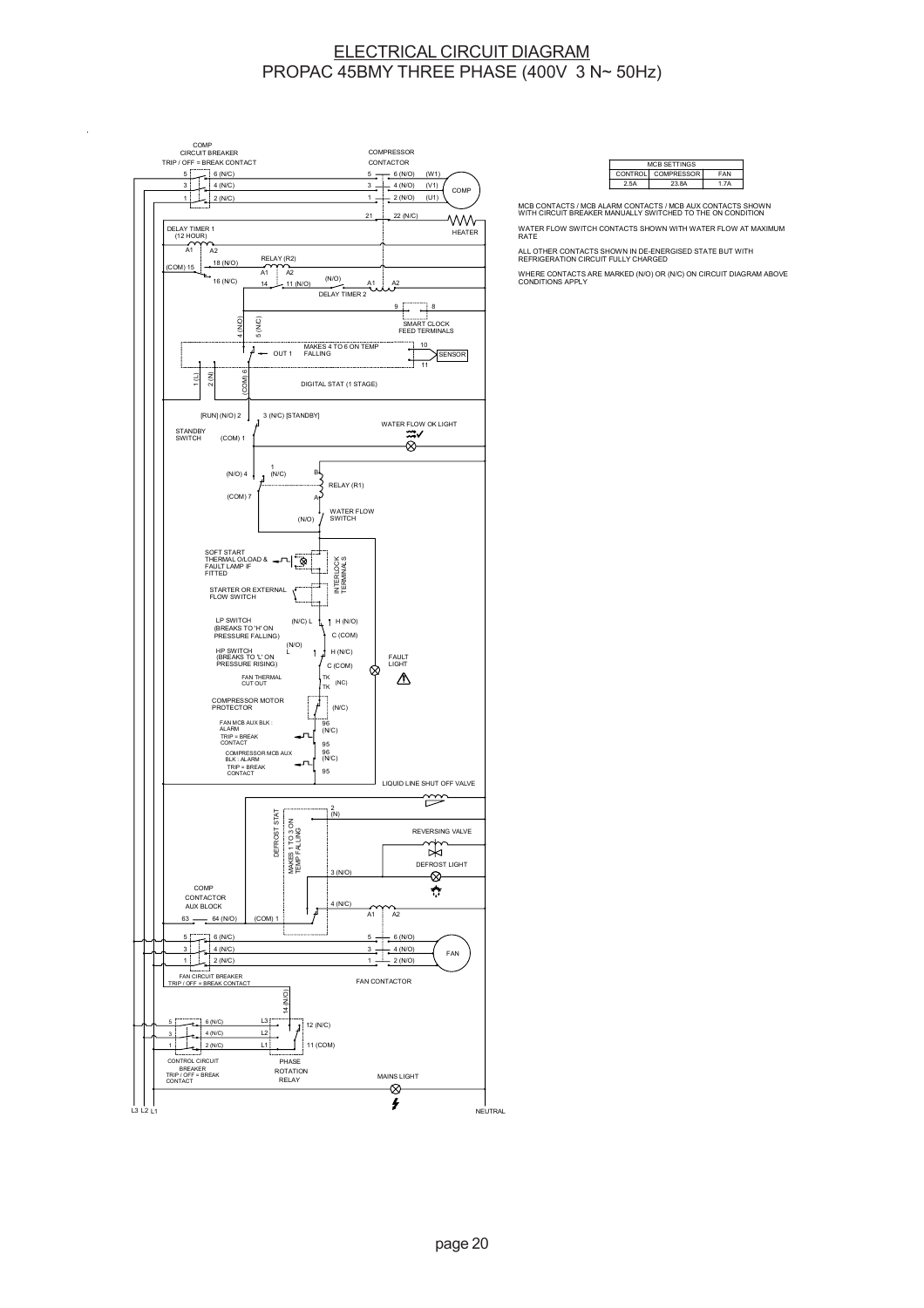#### ELECTRICAL CIRCUIT DIAGRAM PROPAC 45EMY THREE PHASE 220V 3 ~ 60Hz)





MCB CONTACTS / MCB ALARM CONTACTS / MCB AUX CONTACTS SHOWN WITH CIRCUIT BREAKER MANUALLY SWITCHED TO THE ON CONDITION WATER FLOW SWITCH CONTACTS SHOWN WITH WATER FLOW AT MAXIMUM RATE ALL OTHER CONTACTS SHOWN IN DE-ENERGISED STATE BUT WITH REFRIGERATION CIRCUIT FULLY CHARGED WHERE CONTACTS ARE MARKED (N/O) OR (N/C) ON CIRCUIT DIAGRAM ABOVE CONDITIONS APPLY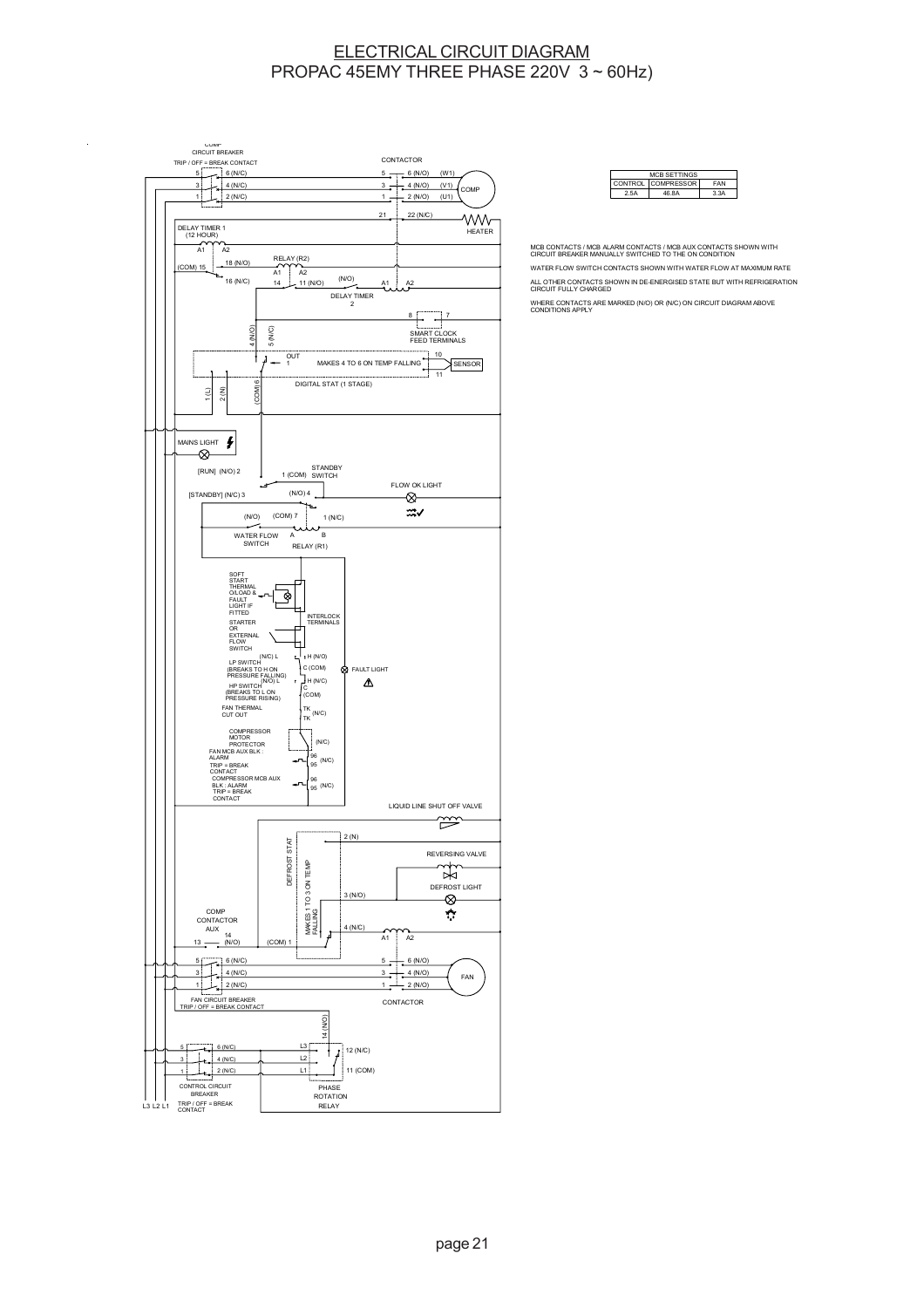#### ELECTRICAL CIRCUIT DIAGRAM PROPAC 70BMY THREE PHASE (400V 3 N~ 50Hz)



J.



MCB CONTACTS / MCB ALARM CONTACTS / MCB AUX CONTACTS<br>SHOWN WITH CCT BREAKER MANUALLY SWITCHED TO THE ON<br>CONDITION.

WATER FLOW SWITCH CONTACTS SHOWN WITH WATER FLOW AT MAXIMUM RATE

ALL OTHER CONTACTS SHOWN IN DE-ENERGISED STATE BUT WITH REFRIGERATION CIRCUIT FULLY CHARGED. WHERE CONTACTS ARE MARKED (N/O) OR (N/C) ON CCT DIAGRAM ABOVE CONDITIONS APPLY.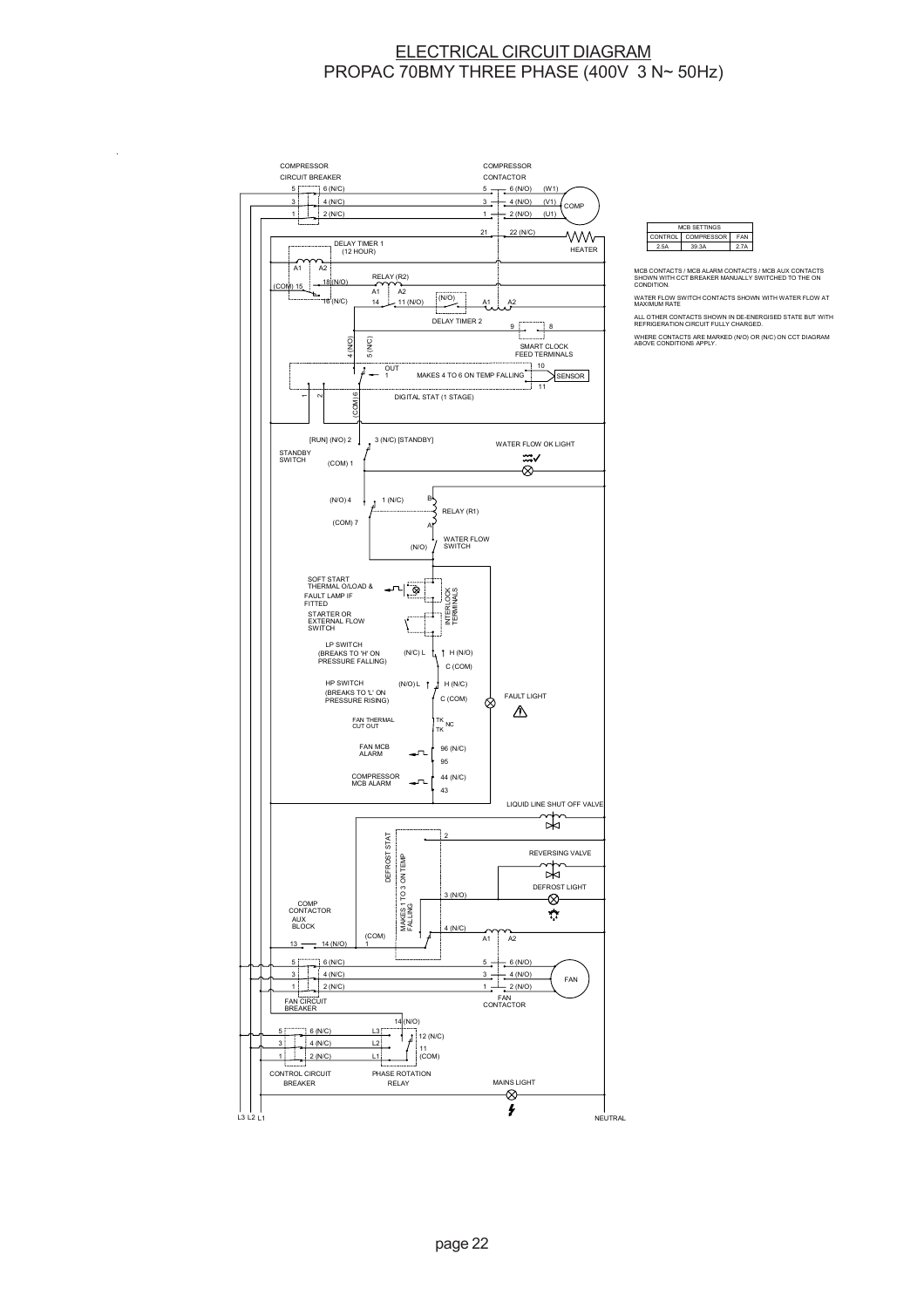### ELECTRICAL CIRCUIT DIAGRAM PROPAC 140BMY THREE PHASE (400V 3 N~ 50Hz)

 $\overline{a}$ 

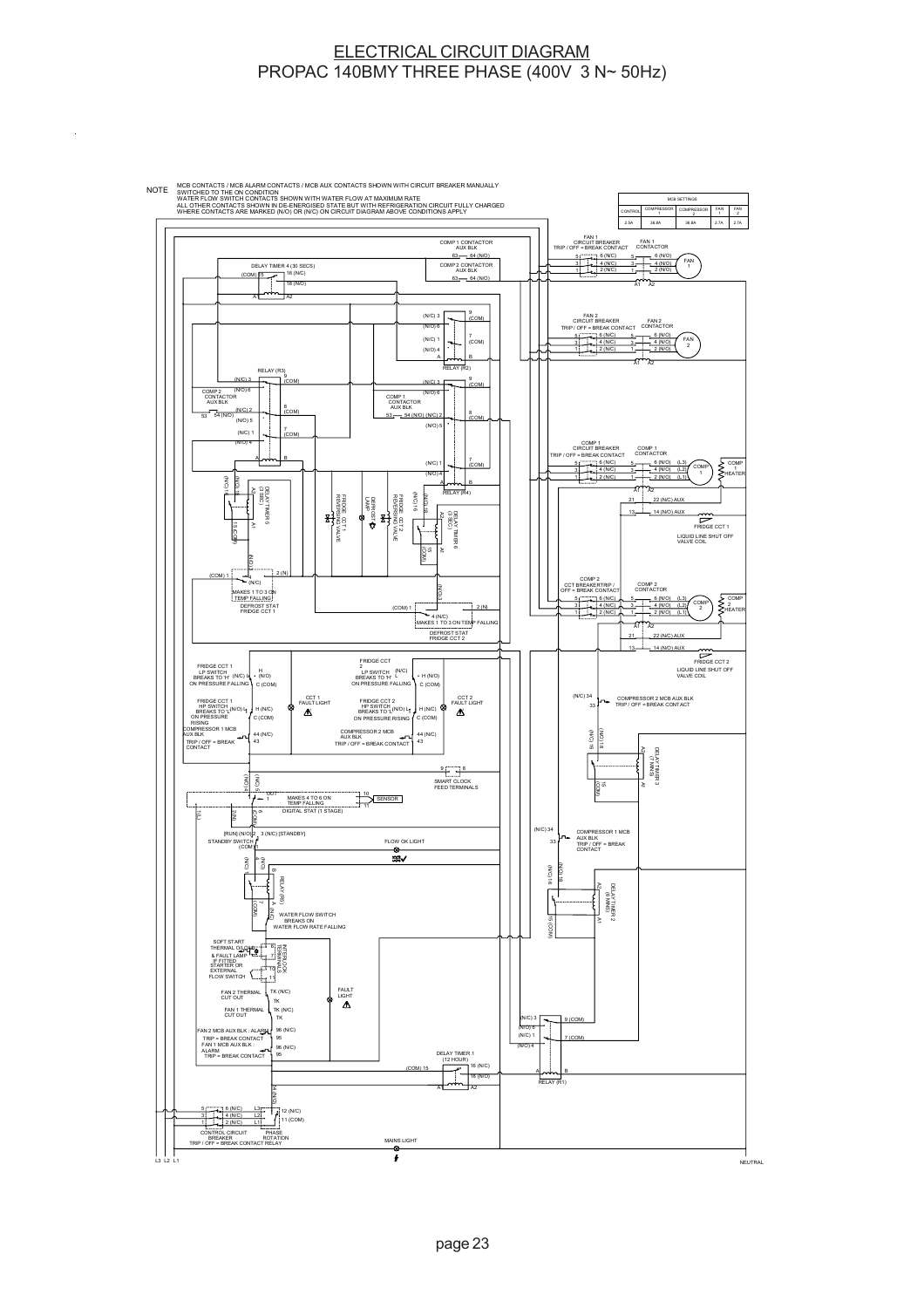## **REGULAR PLANNED MAINTENANCE**

Operations to be carried out during a regular planned maintenance visit are as follows:

- 1) Replace all belts where fitted.
- 2) Clean or replace filters as applicable. (This action may be required more frequently than regular servicing.
- 3) Check operation and condition of all fans and compressors.
- 4) Check capacitor tolerances (where fitted).
- 5) Check condition of all heat exchangers/evaporators.
- 6) Check refrigeration system parameters.
- 7) Check operation of control valves.
- 8) Check for water leaks.
- 9) Check drip trays and internal drain lines for blockages and clear.
- 10) Check operation of controls and calibrate as necessary.
- 11) Check operation of interlocks in use.
- 12) Final check on overall operation of unit.
- 13) Indicate on report any faults found or causes for concern.

Frequencies recommended:

Light to medium use 2 visits per year.

Heavy use 4 visits per year.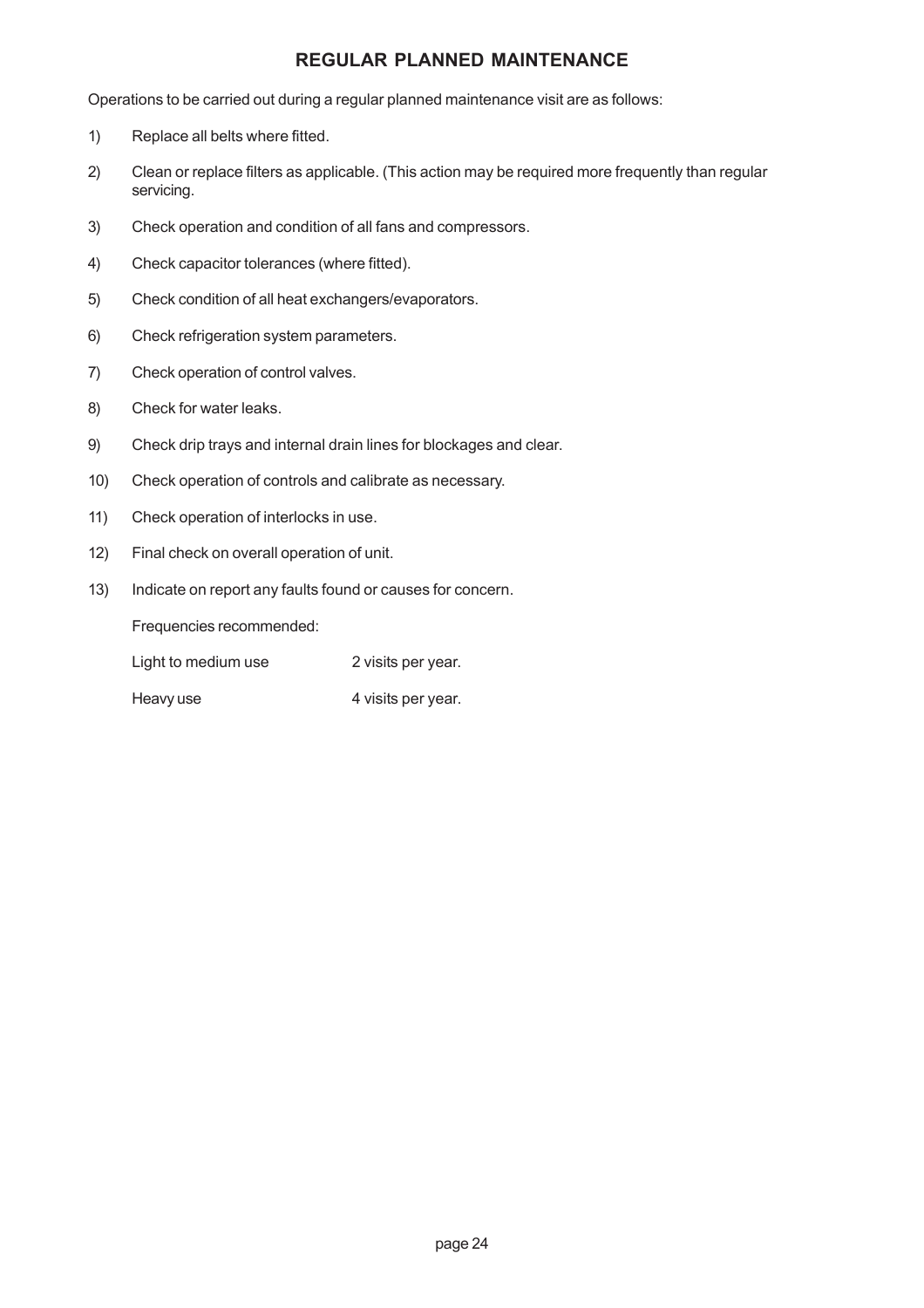# **CONTROLS AND INDICATION LAMPS**

# **THERMOSTAT**

Adjustable single stage digital thermostat controls and maintains heating level. Press and release 'P' key to display required temperature, to alter required temperature press up or down symbols. After 5 seconds display reverts to actual water temperature.



PP30/45/70 M

∱ MAINS IN FAULT DEFROST  $\mathscr V$  WATER FLOW OK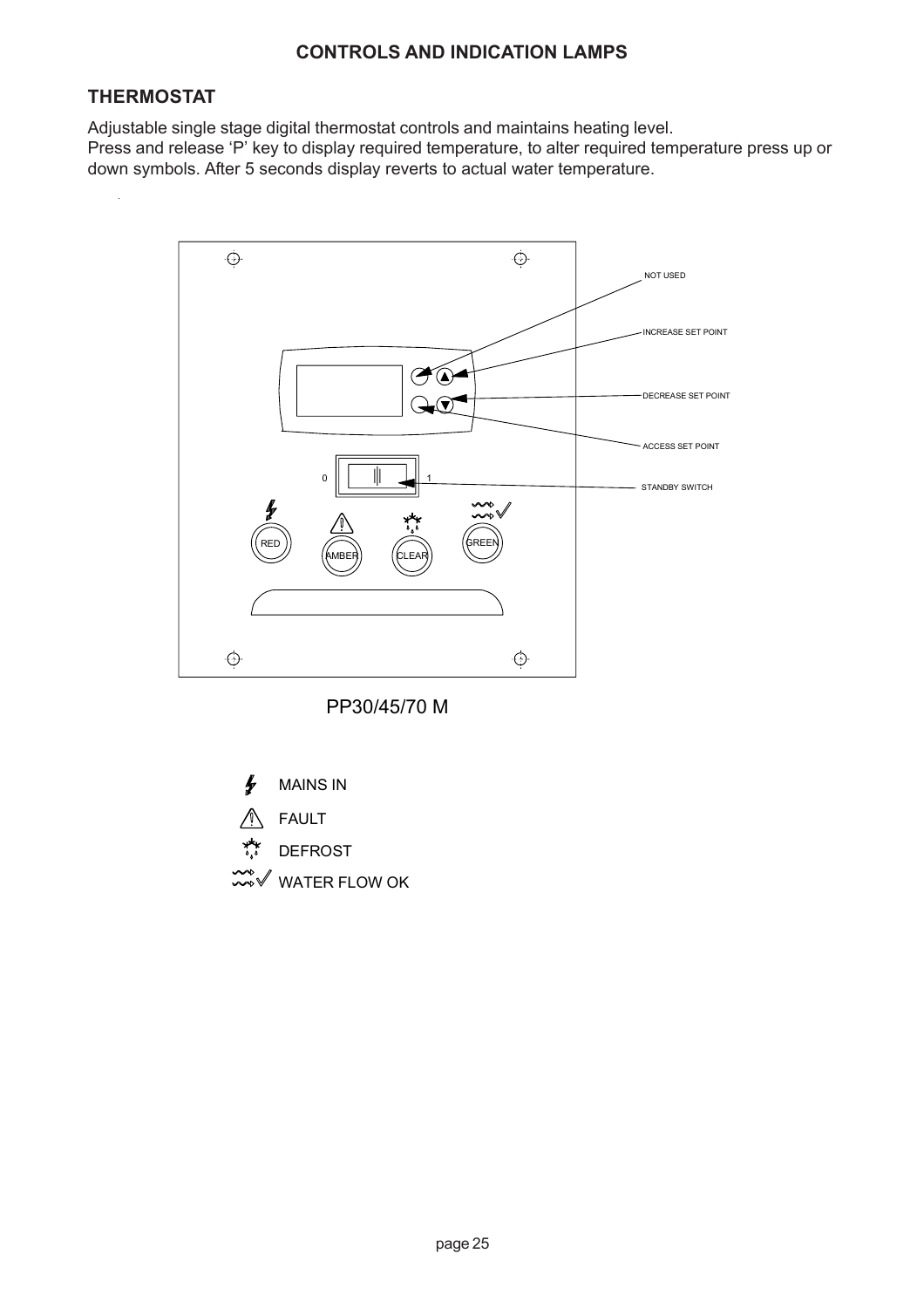

# PP90/140 M

- $\mathbf{r}$ MAINS IN
- $\triangle$ GENERAL FAULT
- $\bigwedge^1$ FAULT, FRIDGE CIRCUIT 1
- $\begin{picture}(180,10) \put(0,0){\line(1,0){15}} \put(15,0){\line(1,0){15}} \put(15,0){\line(1,0){15}} \put(15,0){\line(1,0){15}} \put(15,0){\line(1,0){15}} \put(15,0){\line(1,0){15}} \put(15,0){\line(1,0){15}} \put(15,0){\line(1,0){15}} \put(15,0){\line(1,0){15}} \put(15,0){\line(1,0){15}} \put(15,0){\line(1,0){15}} \put(15,0){\line($ FAULT, FRIDGE CIRCUIT 2
	- DEFROST
- $\frac{1}{2}$ WATER FLOW OK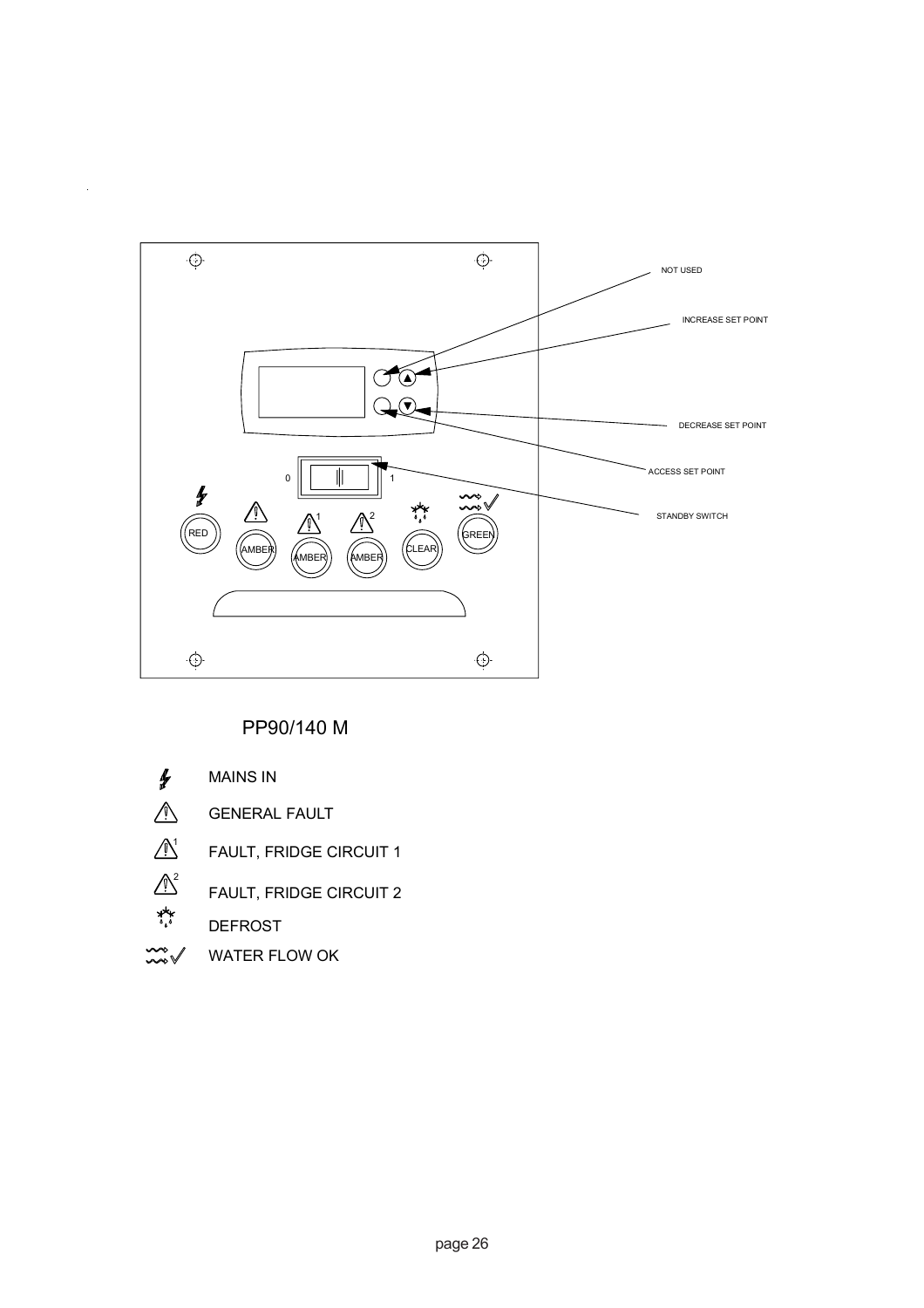# HEAT PUMP MALFUNCTION

WARNING: Isolate machine electrically before entering machine or removing panels.

The user check list should be carried out before initiating a service call.

Do not attempt to interfere with any internal control settings as these have been factory calibrated and sealed. Any sign of abnormal operation such as water dripping should be reported immediately to your installer or to Calorex.

If in doubt or if advice required, contact Calorex Service Department.

Telephone (01621) 857171 or 856611

# **USER CHECK LIST 30/45/70BM**

| LAMP                         |              |                                   |            | <b>ACTION</b>                                                                                                                |  |
|------------------------------|--------------|-----------------------------------|------------|------------------------------------------------------------------------------------------------------------------------------|--|
| UNIT DOES NOT OPERATE        |              |                                   |            |                                                                                                                              |  |
| <b>MAINS</b>                 | <b>RED</b>   | f                                 | <b>OFF</b> |                                                                                                                              |  |
| <b>FAULT</b>                 | AMBER        |                                   | <b>OFF</b> |                                                                                                                              |  |
| <b>DEFROST</b>               | <b>WHITE</b> | $\underset{\delta_{\rho}}{\star}$ | <b>OFF</b> | Check mains supply, -external fuses - isolator etc.                                                                          |  |
| <b>WATER FLOW</b>            | <b>GREEN</b> | $\mathbb{Z}\sqrt[3]{}$            | <b>OFF</b> |                                                                                                                              |  |
| <b>MAINS</b>                 | <b>RED</b>   | ∯                                 | ON         | Water flow inadequate.                                                                                                       |  |
| <b>FAULT</b>                 | <b>AMBER</b> | $\sqrt{V}$                        | <b>OFF</b> | Check water pump to restore water flow through machine. Check<br>waterflow rate. Check internal control MCB                  |  |
| <b>DEFROST</b>               | <b>WHITE</b> | مبعد<br>مو                        | <b>OFF</b> | Check thermostat set point.                                                                                                  |  |
| <b>WATER FLOW</b>            | <b>GREEN</b> | <del>₩</del>                      | <b>OFF</b> |                                                                                                                              |  |
| <b>MAINS</b>                 | <b>RED</b>   | f                                 | ON         |                                                                                                                              |  |
| <b>FAULT</b>                 | AMBER        |                                   | <b>OFF</b> |                                                                                                                              |  |
| <b>DEFROST</b>               | <b>WHITE</b> | <b>A</b>                          | <b>OFF</b> | 12 hour timer timing out or standby switch set to 0                                                                          |  |
| <b>WATERFLOW</b>             | <b>GREEN</b> |                                   | ON         |                                                                                                                              |  |
| <b>MAINS</b>                 | <b>RED</b>   | ł                                 | ON         | Check air flows are not restricted.                                                                                          |  |
| <b>FAULT</b>                 | <b>AMBER</b> |                                   | ON         | Check thermal cut out on Soft Start if fitted.<br>Check HP/LP cutout switch and reset (red button below console              |  |
| <b>DEFROST</b>               | <b>WHITE</b> |                                   | <b>OFF</b> | thermostat). NOTE LP Switch is Auto reset on Y machines. Check<br>Fan and compressor overloads (Fan located in electric box) |  |
| <b>WATERFLOW</b>             | <b>GREEN</b> | لاهمنه                            | ON         |                                                                                                                              |  |
|                              |              |                                   |            | FAN ON COMPRESSOR OFF                                                                                                        |  |
|                              |              | f                                 |            | Unit on defrost (normal) if after 20 mins the defrost lamp is still on                                                       |  |
| <b>MAINS</b>                 | <b>RED</b>   |                                   | ON         | check that air temperature is not below 10°C for 'M' models (-15°C for<br>'MY' models).                                      |  |
| <b>FAULT</b>                 | AMBER        |                                   | <b>OFF</b> |                                                                                                                              |  |
| <b>DEFROST</b>               | <b>WHITE</b> |                                   | ON         | Check evaporator is clean                                                                                                    |  |
| <b>WATERFLOW</b>             | <b>GREEN</b> | ∽∾                                | ON         | Check 12 hours elapsed since first power up.                                                                                 |  |
| UNIT OPERATES INTERMITTENTLY |              |                                   |            |                                                                                                                              |  |
| <b>MAINS</b>                 | <b>RED</b>   | ∯                                 | ON         | Check water flow is not restricted,                                                                                          |  |
| <b>FAULT</b>                 | AMBER        |                                   | ON/OFF     | and that electrical supply is adequate.                                                                                      |  |
| <b>DEFROST</b>               | <b>WHITE</b> | پېلېد<br>مو                       | <b>OFF</b> | Check that linked in external equipment is not the cause of the fault.                                                       |  |
| WATERFLOW                    | <b>GREEN</b> |                                   | ON/OFF     |                                                                                                                              |  |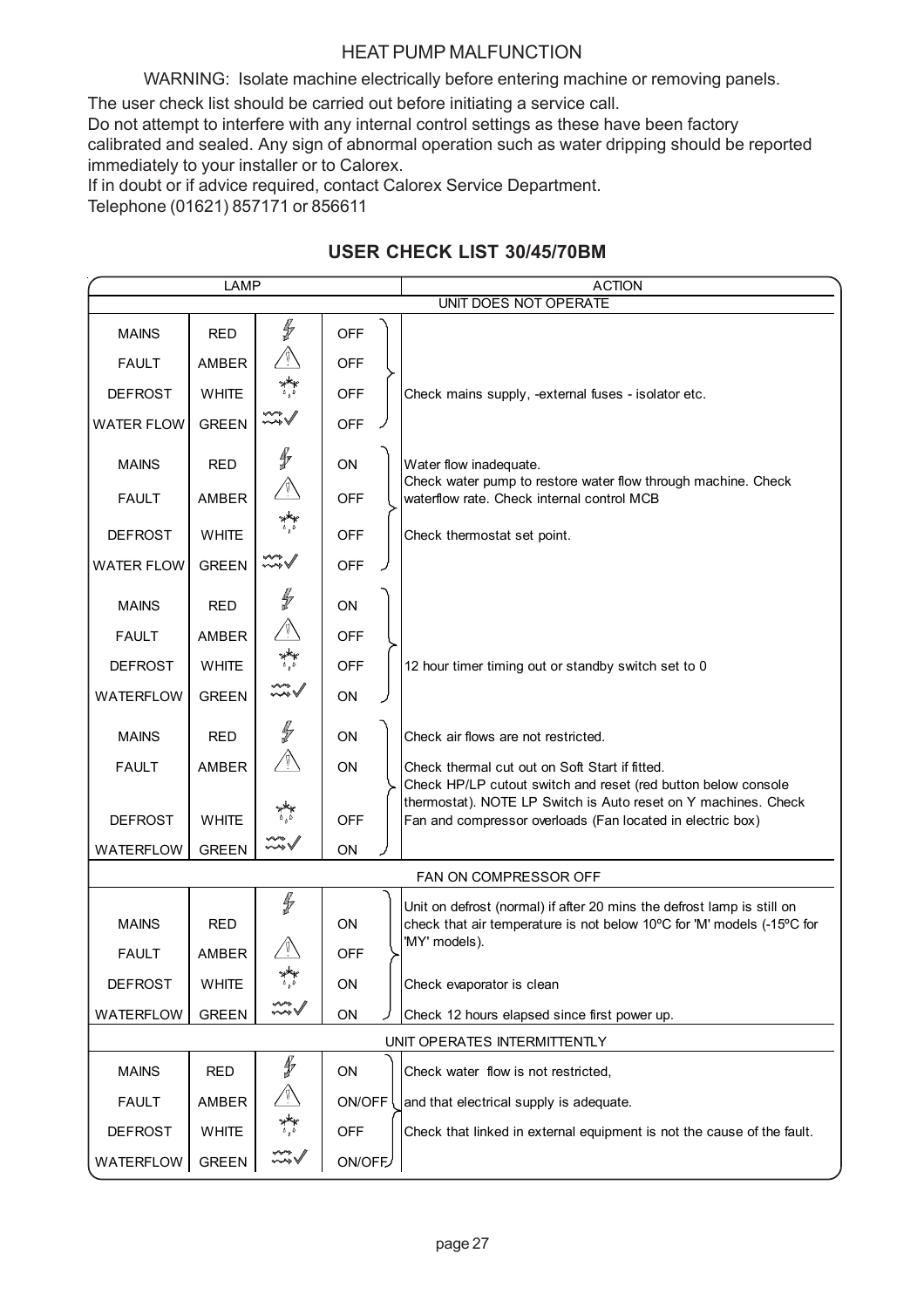# **USER CHECK LIST 90/140BM**

| <b>LAMP</b>                         |              |                                                           |            |   | <b>ACTION</b>                                                                                                                                                                                                                                                                                                            |  |  |  |
|-------------------------------------|--------------|-----------------------------------------------------------|------------|---|--------------------------------------------------------------------------------------------------------------------------------------------------------------------------------------------------------------------------------------------------------------------------------------------------------------------------|--|--|--|
|                                     |              |                                                           |            |   | UNIT DOES NOT OPERATE                                                                                                                                                                                                                                                                                                    |  |  |  |
| <b>MAINS</b>                        | <b>RED</b>   | ∯                                                         | <b>OFF</b> |   |                                                                                                                                                                                                                                                                                                                          |  |  |  |
| <b>FAULT</b><br><b>FRIDGE FAULT</b> | AMBER        |                                                           | <b>OFF</b> |   |                                                                                                                                                                                                                                                                                                                          |  |  |  |
| 1 AND/OR 2                          | AMBER        | 1/2                                                       | <b>OFF</b> |   | Check mains supply, -extemal fuses - isolator etc.                                                                                                                                                                                                                                                                       |  |  |  |
| <b>DEFROST</b>                      | <b>WHITE</b> | پېلو<br>مو                                                | <b>OFF</b> |   |                                                                                                                                                                                                                                                                                                                          |  |  |  |
| <b>WATER FLOW</b>                   | <b>GREEN</b> | $\stackrel{\leftharpoonup}{\rightsquigarrow} \mathcal{N}$ | <b>OFF</b> |   |                                                                                                                                                                                                                                                                                                                          |  |  |  |
| <b>MAINS</b>                        | <b>RED</b>   | ∯                                                         | ON         |   | Water flow inadequate<br>Check water pump to restore flow through machine. Check waterflow rate,                                                                                                                                                                                                                         |  |  |  |
| <b>FAULT</b>                        | AMBER        |                                                           | <b>OFF</b> |   | check internal control MCB                                                                                                                                                                                                                                                                                               |  |  |  |
| <b>FRIDGE FAULT</b>                 | AMBER        | 1/2                                                       | <b>OFF</b> |   |                                                                                                                                                                                                                                                                                                                          |  |  |  |
| 1 AND/OR 2                          |              | پېلې<br>مړه                                               |            |   |                                                                                                                                                                                                                                                                                                                          |  |  |  |
| <b>DEFROST</b>                      | <b>WHITE</b> |                                                           | <b>OFF</b> |   | Check thermostat set point. Check internal control M.C.B.                                                                                                                                                                                                                                                                |  |  |  |
| <b>WATER FLOW</b>                   | <b>GREEN</b> | $\sim\sqrt$                                               | <b>OFF</b> |   |                                                                                                                                                                                                                                                                                                                          |  |  |  |
| <b>MAINS</b>                        | <b>RED</b>   | ∦                                                         | ON         |   |                                                                                                                                                                                                                                                                                                                          |  |  |  |
| <b>FAULT</b><br><b>FRIDGE FAULT</b> | AMBER        |                                                           | <b>OFF</b> |   |                                                                                                                                                                                                                                                                                                                          |  |  |  |
| 1 AND/OR 2                          | AMBER        | 1/2                                                       | <b>OFF</b> |   | 12 hour timer timing out or standby switch set to 0                                                                                                                                                                                                                                                                      |  |  |  |
| <b>DEFROST</b>                      | <b>WHITE</b> | مهار<br>د ر                                               | <b>OFF</b> |   |                                                                                                                                                                                                                                                                                                                          |  |  |  |
| <b>WATERFLOW</b>                    | <b>GREEN</b> | $\mathbb{R}$                                              | ON         |   |                                                                                                                                                                                                                                                                                                                          |  |  |  |
| <b>MAINS</b>                        | <b>RED</b>   | ∯                                                         | ON         |   | Check air flows are not restricted.                                                                                                                                                                                                                                                                                      |  |  |  |
| <b>FAULT</b>                        | AMBER        |                                                           | <b>OFF</b> |   |                                                                                                                                                                                                                                                                                                                          |  |  |  |
| <b>FRIDGE FAULT</b><br>1 AND/OR 2   | <b>AMBER</b> | 1/2                                                       | ON         |   | Check HP/LP cut out switch and reset (red buttons). NOTE LP Switch is Auto<br>reset on Y machines. Fridge CCT 1 cut out switches in LH side of machine -<br>electric box facing. Fridge CCT 2 cut out switches mounted below console.<br>Check compressor motor circuit breakers. Check Compressor thermal<br>overloads. |  |  |  |
| <b>DEFROST</b>                      | <b>WHITE</b> |                                                           | <b>OFF</b> |   |                                                                                                                                                                                                                                                                                                                          |  |  |  |
| WATERFLOW                           | <b>GREEN</b> | ⊷                                                         | ON         | ノ |                                                                                                                                                                                                                                                                                                                          |  |  |  |
| <b>MAINS</b>                        | <b>RED</b>   | ∯                                                         | ON         |   |                                                                                                                                                                                                                                                                                                                          |  |  |  |
| <b>FAULT</b>                        | AMBER        |                                                           | ON         |   |                                                                                                                                                                                                                                                                                                                          |  |  |  |
| <b>FRIDGE FAULT</b><br>1 AND/OR 2   | AMBER        | 1/2                                                       | OFF        |   | Check fan motor circuit breakers. Check soft start (if fitted).                                                                                                                                                                                                                                                          |  |  |  |
| <b>DEFROST</b>                      | <b>WHITE</b> | ۵,۵                                                       | <b>OFF</b> |   | Check linked in extemal equipment is not the cause of the fault.                                                                                                                                                                                                                                                         |  |  |  |
| <b>WATERFLOW</b>                    | <b>GREEN</b> | <del>∽</del>                                              | <b>OFF</b> |   |                                                                                                                                                                                                                                                                                                                          |  |  |  |
| <b>MAINS</b>                        | <b>RED</b>   | ∯                                                         | ON         |   |                                                                                                                                                                                                                                                                                                                          |  |  |  |
| <b>FAULT</b>                        | AMBER        |                                                           | ON         |   |                                                                                                                                                                                                                                                                                                                          |  |  |  |
| <b>FRIDGE FAULT</b><br>1 AND/OR 2   | AMBER        | 1/2                                                       | <b>OFF</b> |   | Check water flow is not inadequate and water pump etc to restore flow to<br>machine.                                                                                                                                                                                                                                     |  |  |  |
| <b>DEFROST</b>                      | <b>WHITE</b> | بهلو                                                      | <b>OFF</b> |   |                                                                                                                                                                                                                                                                                                                          |  |  |  |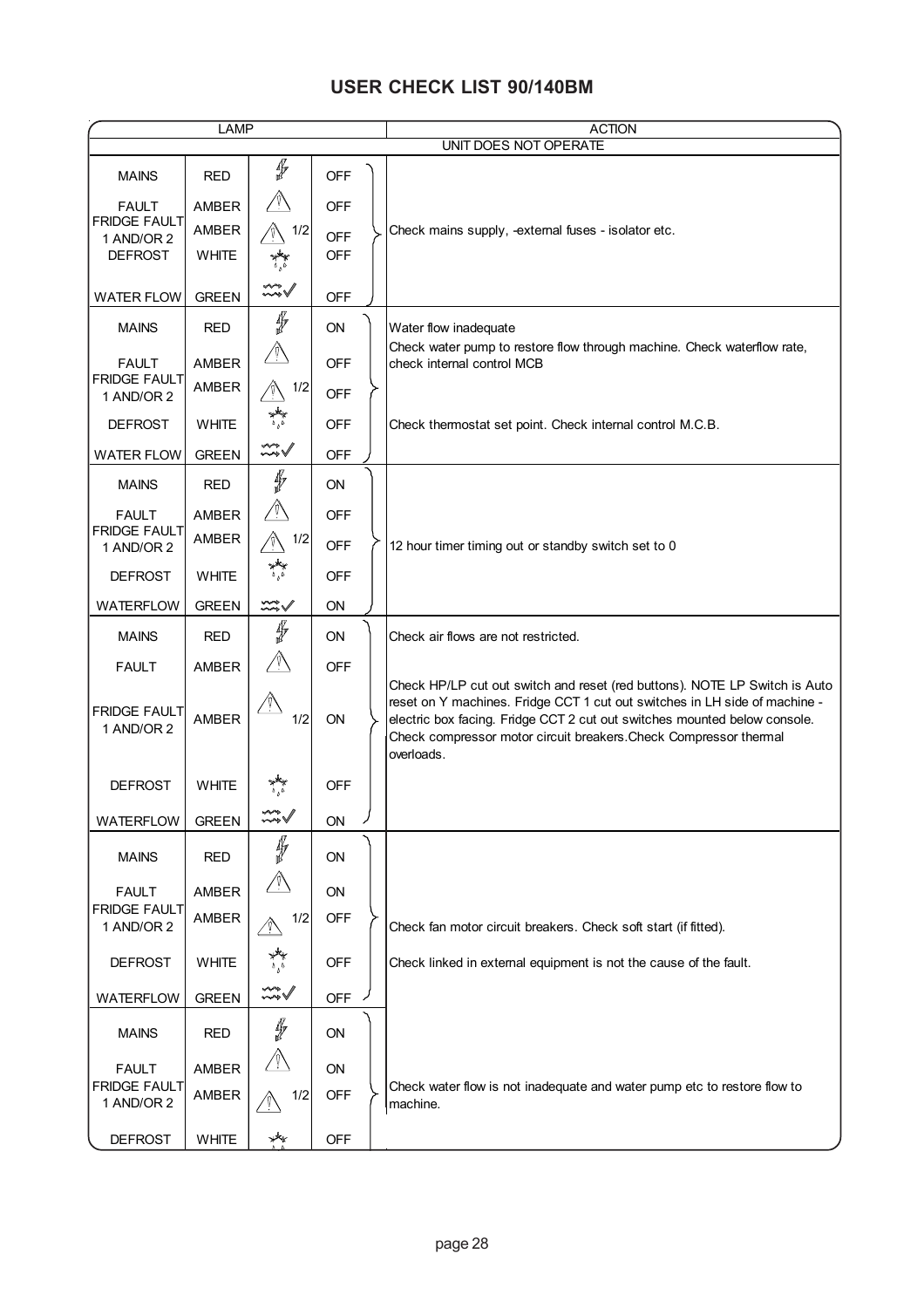| LAMP                                |              |                   |            |  | <b>ACTION</b>                                                                                                                                            |  |  |  |
|-------------------------------------|--------------|-------------------|------------|--|----------------------------------------------------------------------------------------------------------------------------------------------------------|--|--|--|
|                                     |              |                   |            |  | UNIT DOES NOT OPERATE                                                                                                                                    |  |  |  |
| <b>MAINS</b>                        | <b>RED</b>   | ľ                 | ON         |  |                                                                                                                                                          |  |  |  |
| <b>FAULT</b>                        | AMBER        |                   | ON         |  |                                                                                                                                                          |  |  |  |
| <b>FRIDGE FAULT</b><br>1 AND/OR 2   | <b>AMBER</b> | 1/2               | <b>OFF</b> |  | Check Thermal motor starters for fans have not tripped. Check soft start<br>has not tripped (if fitted). Check external flow switch is made (if fitted). |  |  |  |
| <b>DEFROST</b>                      | <b>WHITE</b> |                   | <b>OFF</b> |  |                                                                                                                                                          |  |  |  |
| <b>WATERFLOW</b>                    | <b>GREEN</b> | $\sim\sqrt$       | ON         |  |                                                                                                                                                          |  |  |  |
|                                     |              |                   |            |  | FAN ON COMPRESSOR OFF                                                                                                                                    |  |  |  |
| <b>MAINS</b>                        | <b>RED</b>   | ∯                 | ON         |  |                                                                                                                                                          |  |  |  |
| <b>FAULT</b><br><b>FRIDGE FAULT</b> | AMBER        | $\sqrt{N}$<br>1/2 | <b>OFF</b> |  | Unit on normal defrost. If after 20 mins defrost lamp is still on, check that                                                                            |  |  |  |
| 1 AND/OR 2                          | <b>AMBER</b> |                   | OFF        |  | air temperature is not below 10°C for 'M' models (-15°C for 'MY' models).                                                                                |  |  |  |
| <b>DEFROST</b>                      | <b>WHITE</b> | بهطیر<br>۱۸       | <b>ON</b>  |  | Check 12 hours elapsed since first power up.                                                                                                             |  |  |  |
| <b>WATERFLOW</b>                    | <b>GREEN</b> | wo<br>wo          | ON         |  |                                                                                                                                                          |  |  |  |
|                                     |              |                   |            |  | UNIT OPERATES INTERMITTENTLY                                                                                                                             |  |  |  |
| <b>MAINS</b>                        | <b>RED</b>   | ł                 | ON         |  | Check water flows are not restricted.                                                                                                                    |  |  |  |
| <b>FAULT</b>                        | <b>AMBER</b> | ∕ ņ∖              | ON/OFF     |  | and that electrical supply is adequate.                                                                                                                  |  |  |  |
| <b>FRIDGE FAULT</b><br>1 AND/OR 2   | AMBER        | 1/2<br>$\sqrt{V}$ | <b>OFF</b> |  | Check that linked in external equipment is not the cause of the fault.                                                                                   |  |  |  |
| <b>DEFROST</b>                      | <b>WHITE</b> | بهغو<br>دره       | <b>OFF</b> |  |                                                                                                                                                          |  |  |  |
| <b>WATERFLOW</b>                    | <b>GREEN</b> | $\mathbb{R}^*$    | ON/OFF     |  |                                                                                                                                                          |  |  |  |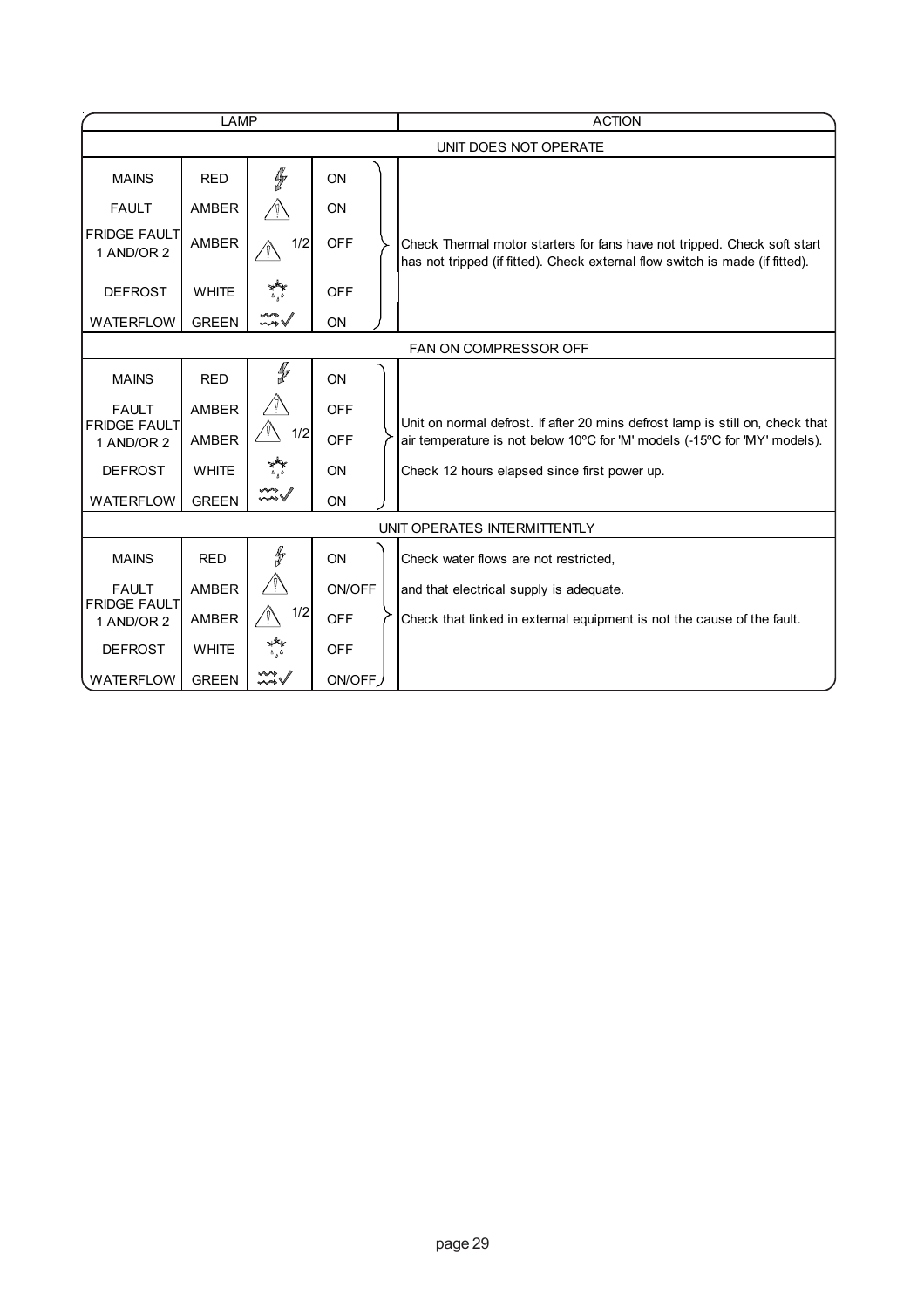### **DATA SHEET**

# **AIR TO WATER HEAT PUMPS FOR SWIMMING POOL AND HOT WATER APPLICATIONS. 400V 3N~ 50Hz UNITS (BM)**

|                                     |                         | <b>PROPAC</b> | <b>PROPAC</b> | <b>PROPAC</b>     | <b>PROPAC</b>                                                           | <b>PROPAC</b> |
|-------------------------------------|-------------------------|---------------|---------------|-------------------|-------------------------------------------------------------------------|---------------|
|                                     | model:-<br><b>UNITS</b> | 30            | 45            | 70                | 90                                                                      | 140           |
| <b>DUTY</b>                         |                         |               |               |                   |                                                                         |               |
| Air On @ 20°C, 65%RH                | <b>HEATING</b>          |               |               |                   |                                                                         |               |
| Output To Water (@ 26°C)            | kW                      | 32            | 40            | 62                | 80                                                                      | 124           |
| <b>Electrical Input</b>             | kW                      | 7.8           | 9.75          | 14.4              | 19.5                                                                    | 29            |
| <b>ELECTRICAL DATA</b>              |                         |               |               |                   |                                                                         |               |
| Electrical Supply 3 Phase           | V/ph/Hz                 |               |               | -400V 3N~ / 50Hz- |                                                                         |               |
| Minimum Supply Capacity 3 Phase     | amps                    | 20            | 22            | 35                | 43                                                                      | 67            |
| Recommended Supply Fuse 3 Phase     | amps                    | 30            | 30            | 50                | 60                                                                      | 100           |
| Max Starting Current STD (LRA)      | amps                    | 80            | 96            | 174               | 96                                                                      | 174           |
| Max Starting Current S/Start (LRA)  | amps                    | 31            | 33            | 40                | 33                                                                      | 40            |
| <b>AIR DATA</b>                     |                         |               |               |                   |                                                                         |               |
| Nominal Air Flow                    | $m^3/hr$                | 6300          | 12000         | 14000             | 24000                                                                   | 28000         |
| <b>Fan External Resistance</b>      | mm WG                   | $\Omega$      | 0             | 0                 | 0                                                                       | 0             |
| Fan External Resistance 'F'         | mm WG                   | N/A           | 4.5           | 6                 | 4.5                                                                     | 6             |
| <b>WATER DATA (PPT PROPACS)</b>     |                         |               |               |                   |                                                                         |               |
| Water Flow ±10%                     | L/min                   | 123           | 246           | 369               | 492                                                                     | 738           |
| Pressure Drop (Water)               | m hd                    | 4.2           | 4.8           | 1.4               | 5.6                                                                     | 7.4           |
| <b>Water Connections</b>            | inches                  | 1½" BSPM      | 2" BSPM       | 2" BSPM           | 3" BSPM                                                                 | 3" BSPM       |
| <b>Condensate Water Connections</b> |                         |               |               |                   |                                                                         |               |
| (Optional Factory Fit) (ALL)        | inches                  |               |               |                   | ------------ 1½" BSPM ------------------   ------- 1½" BSPM X 2 ------- |               |
| <b>PP PROPACS</b>                   |                         |               |               |                   |                                                                         |               |
| Water Flow ±10%                     | L/min                   | 66            | 66            |                   |                                                                         | 266           |
| Pressure Drop (Water)               | m hd                    | 2.1           | 4.2           |                   |                                                                         | 5.3           |
| <b>Water Connections</b>            | inches                  | 1½" BSPM      | 1½" BSPM      |                   |                                                                         | 2" BSPM       |
| <b>GENERAL DATA</b>                 |                         |               |               |                   |                                                                         |               |
| Hermetic System                     |                         |               |               |                   |                                                                         |               |
| Gas Charge (R407c) PPT              | kg                      | 5.5           | 14            | 18                | 14 X 2                                                                  | 20.5 X 2      |
| Gas Charge (R407c) PP               | kg                      | 5.5           | 14            |                   |                                                                         | 30 X 2        |
| Compressor Type                     |                         | <b>SCROLL</b> | <b>SCROLL</b> | <b>SCROLL</b>     | 2 x SCROLL                                                              | 2 x SCROLL    |
| Fan Type                            |                         | <b>AXIAL</b>  | <b>AXIAL</b>  | <b>AXIAL</b>      | 2 x AXAL                                                                | 2 x AXIAL     |
| Sound Pressure Level @3m            | dB A                    | 62            | 64            | 68                | 73                                                                      | 71            |
| <b>DIMENSION DATA</b>               |                         |               |               |                   |                                                                         |               |
| Width (unpacked) PPT                | mm                      | 1555          | 1665          | 1810              | 2095                                                                    | 2240          |
| Width (unpacked) PP                 | mm                      | 1555          | 1665          | $\blacksquare$    | $\overline{a}$                                                          | 2210          |
| Depth (unpacked)                    | mm                      | 790           | 1060          | 1190              | 1190                                                                    | 1650          |
| Height (unpacked)                   | mm                      | 1080          | 1310          | 1310              | 1330                                                                    | 1340          |
| Weight (unpacked) PPT PROPACS       | kg                      | 219           | 314           | 407               |                                                                         |               |
| Weight (unpacked) PP PROPACS        | kg                      |               |               |                   |                                                                         | 872           |
| Width (export, packed)              | mm                      | 1745          | 1845          | 1990              | 2295                                                                    | 2440          |
| Depth (export, packed)              | mm                      | 900           | 1170          | 1300              | 1310                                                                    | 1770          |
| Height (export, packed)             | mm                      | 1250          | 1480          | 1480              | 1500                                                                    | 1505          |
| Weight (export, packed) PPT PROPAC  | kg                      |               |               | 528               |                                                                         | 1028          |
| Weight (export packed) PP PROPACS   | kg                      |               |               |                   |                                                                         |               |

NOTES:-

(1) Weight and Dimensions Nett.

(2) Allow 500mm clearance to service panels.

(3) Minimum air temperature 7°C.

(4) Water to have correct balance pH 7.2 -7.8. Free Chlorine 1.0-2.0 ppm Domestic, 3.0-6.0 Commercial.

(5) Calorex reserve the right to change or modify models without prior notice.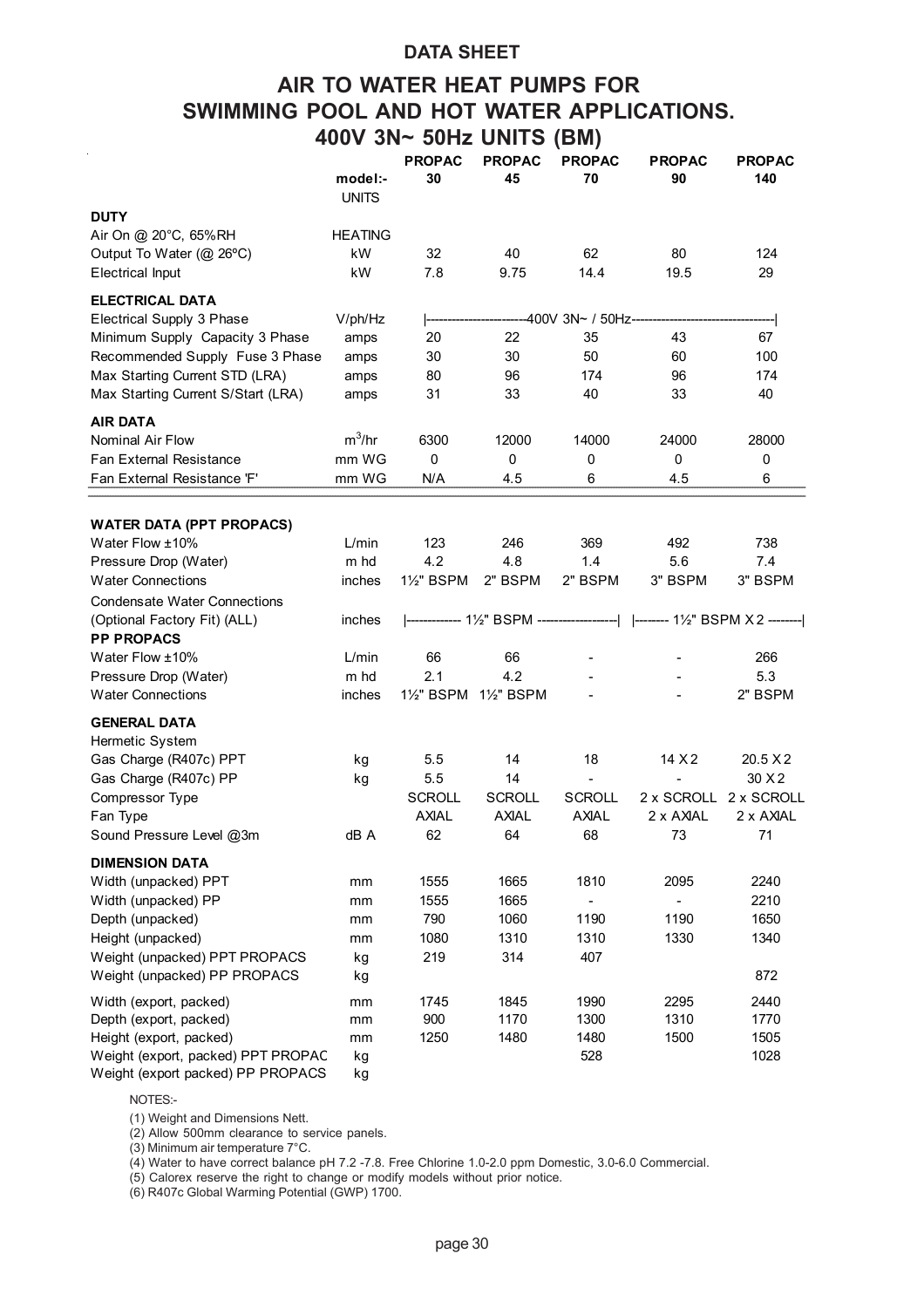# **AIR TO WATER HEAT PUMPS FOR SWIMMING POOL AND HOT WATER APPLICATIONS. 220V 3~ 60Hz UNITS (EM)**

|                                     | model:-<br><b>UNITS</b> | <b>PROPAC</b><br>30 | <b>PROPAC</b><br>45                        | <b>PROPAC</b><br>70 | <b>PROPAC</b><br>90 | <b>PROPAC</b><br>140                                                    |
|-------------------------------------|-------------------------|---------------------|--------------------------------------------|---------------------|---------------------|-------------------------------------------------------------------------|
| <b>DUTY</b>                         |                         |                     |                                            |                     |                     |                                                                         |
| Air On @ 20°C, 65%RH                | <b>HEATING</b>          |                     |                                            |                     |                     |                                                                         |
| Output To Water (@ 26°C)            | kW                      | 32                  | 40                                         | 62                  | 80                  | 124                                                                     |
| <b>Electrical Input</b>             | kW                      | 7.8                 | 9.75                                       | 14.4                | 19.5                | 29                                                                      |
|                                     |                         |                     |                                            |                     |                     |                                                                         |
| <b>ELECTRICAL DATA</b>              |                         |                     |                                            |                     |                     |                                                                         |
| Electrical Supply 3 Phase           | V/ph/Hz                 |                     |                                            | -220V 3~ / 60Hz---  |                     |                                                                         |
| Minimum Supply Capacity 3 Phase     | amps                    |                     | 42.1                                       |                     | 84.2                |                                                                         |
| Recommended Supply Fuse 3 Phase     | amps                    |                     | 59                                         |                     | 118                 |                                                                         |
| Max Starting Current STD (LRA)      | amps                    |                     | 205                                        |                     | 205                 |                                                                         |
| Max Starting Current S/Start (LRA)  | amps                    |                     | 26                                         |                     | 26                  |                                                                         |
| <b>AIR DATA</b>                     |                         |                     |                                            |                     |                     |                                                                         |
| Nominal Air Flow                    | $m^3/hr$                | 6300                | 12000                                      | 14000               | 24000               | 28000                                                                   |
| <b>Fan External Resistance</b>      | mm WG                   | $\mathbf 0$         | 0                                          | 0                   | 0                   | 0                                                                       |
| Fan External Resistance 'F'         | mm WG                   | N/A                 | 4.5                                        | 6                   | 4.5                 | 6                                                                       |
| <b>WATER DATA (PPT PROPACS)</b>     |                         |                     |                                            |                     |                     |                                                                         |
| Water Flow ±10%                     | L/min                   | 123                 | 246                                        | 369                 | 492                 | 738                                                                     |
| Pressure Drop (Water)               | m hd                    | 4.2                 | 4.8                                        | 1.4                 | 5.6                 | 7.4                                                                     |
| <b>Water Connections</b>            | inches                  | 1½" BSPM            | 2" BSPM                                    | 2" BSPM             | 3" BSPM             | 3" BSPM                                                                 |
| <b>Condensate Water Connections</b> |                         |                     |                                            |                     |                     |                                                                         |
| (Optional Factory Fit) (ALL)        | inches                  |                     | ------------- 1½" BSPM ------------------- |                     |                     | $\left  \begin{array}{cc} - - - - 1 \end{array} \right $ BSPM X2 ------ |
| <b>PP PROPACS</b>                   |                         |                     |                                            |                     |                     |                                                                         |
| Water Flow ±10%                     | L/min                   | 66                  |                                            |                     | 133                 | 266                                                                     |
| Pressure Drop (Water)               | m hd                    | 2.1                 |                                            |                     | 4.5                 | 5.3                                                                     |
| <b>Water Connections</b>            | inches                  | 1½" BSPM            |                                            |                     | 1½" BSPM            | 2" BSPM                                                                 |
|                                     |                         |                     |                                            |                     |                     |                                                                         |
| <b>GENERAL DATA</b>                 |                         |                     |                                            |                     |                     |                                                                         |
| Hermetic System                     |                         |                     |                                            |                     |                     |                                                                         |
| Gas Charge (R407c) PPT              | kg                      | 5.5                 | 14                                         | 18                  | 14 X 2              | 20.5 X2                                                                 |
| Gas Charge (R407c) PP               | kg                      | 5.5                 | $\blacksquare$                             | $\blacksquare$      | 14 X 2              | 30 X2                                                                   |
| Compressor Type                     |                         | <b>SCROLL</b>       | <b>SCROLL</b>                              | <b>SCROLL</b>       | 2 x SCROLL          | 2 x SCROLL                                                              |
| Fan Type                            |                         | <b>AXIAL</b>        | <b>AXIAL</b>                               | <b>AXIAL</b>        | 2 x AXIAL           | 2 x AXIAL                                                               |
| Sound Pressure Level @3m            | dB A                    | 62                  | 64                                         | 68                  | 73                  | 71                                                                      |
| <b>DIMENSION DATA</b>               |                         |                     |                                            |                     |                     |                                                                         |
| Width (unpacked) PPT                | mm                      | 1555                | 1665                                       | 1810                | 2095                | 2240                                                                    |
| Width (unpacked) PP                 | mm                      | 1555                |                                            |                     |                     | 2210                                                                    |
| Depth (unpacked)                    | mm                      | 790                 | 1060                                       | 1190                | 1190                | 1650                                                                    |
| Height (unpacked)                   | mm                      | 1080                | 1310                                       | 1310                | 1330                | 1340                                                                    |
| Width (export, packed)              | mm                      | 1745                | 1845                                       | 1990                | 2295                | 2440                                                                    |
| Depth (export, packed)              | mm                      | 900                 | 1170                                       | 1300                | 1310                | 1770                                                                    |
| Height (export, packed)             | mm                      | 1250                | 1480                                       | 1480                | 1500                | 1505                                                                    |

NOTES:-

(1) Weight and Dimensions Nett.

(2) Allow 500mm clearance to service panels.

(3) Minimum air temperature 7°C.

(4) Water to have correct balance pH 7.2 -7.8. Free Chlorine 1.0-2.0 ppm Domestic, 3.0-6.0 Commercial.

(5) Calorex reserve the right to change or modify models without prior notice.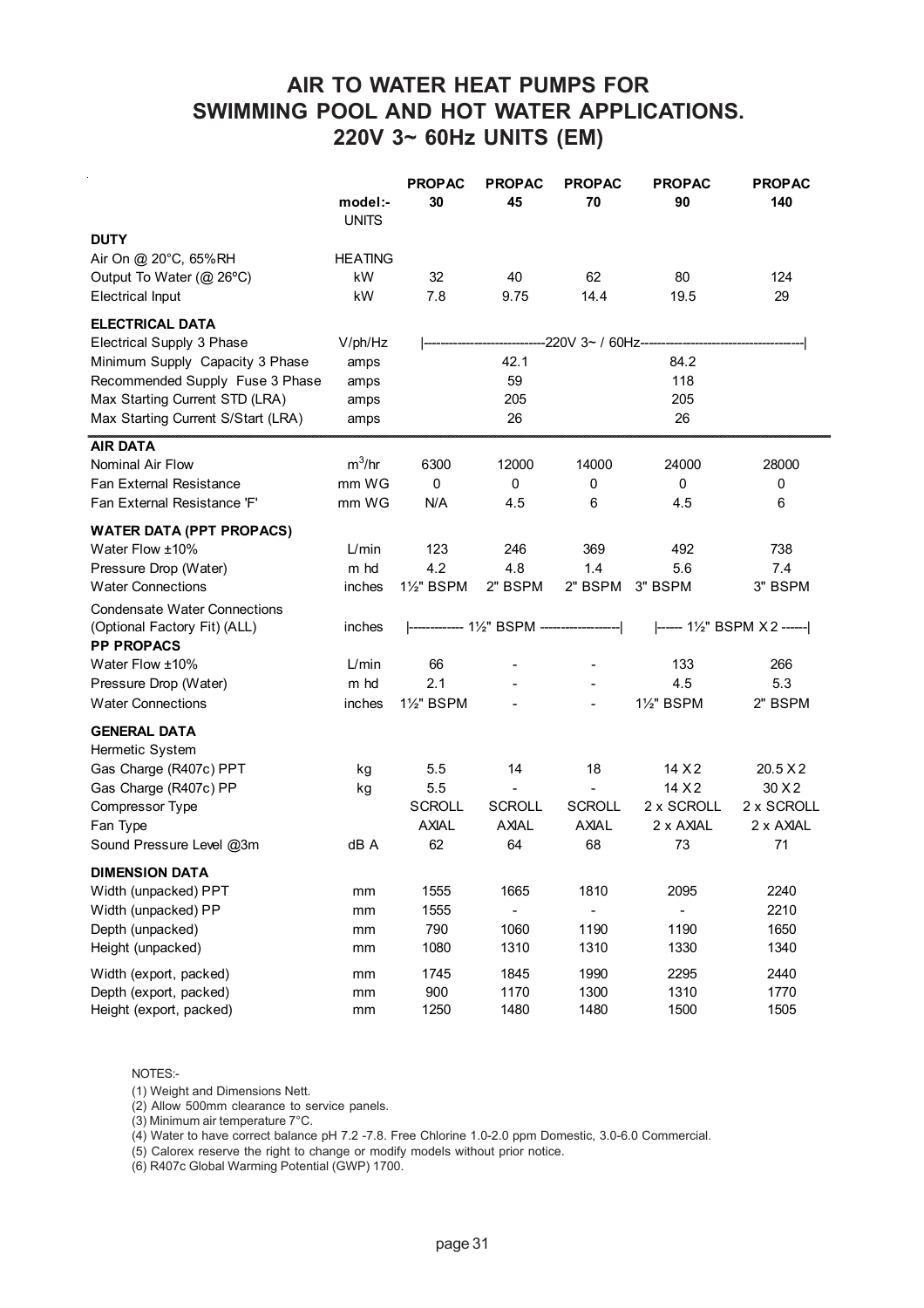# **AIR TO WATER HEAT PUMPS FOR SWIMMING POOL AND HOT WATER APPLICATIONS. 400V 3N~ 50Hz UNITS (BMY)**

|                                                              |                         | <b>PROPAC</b>    | <b>PROPAC</b>                          | <b>PROPAC</b>     | <b>PROPAC</b>            | <b>PROPAC</b>              |
|--------------------------------------------------------------|-------------------------|------------------|----------------------------------------|-------------------|--------------------------|----------------------------|
|                                                              | model:-<br><b>UNITS</b> | 30               | 45                                     | 70                | 90                       | 140                        |
| <b>DUTY</b>                                                  |                         |                  |                                        |                   |                          |                            |
| Air On @ 20°C, 65%RH                                         | <b>HEATING</b>          |                  |                                        |                   |                          |                            |
| Output To Water (@ 26°C)                                     | kW                      | 32               | 40                                     | 62                | 80                       | 124                        |
| <b>Electrical Input</b>                                      | kW                      | 7.8              | 9.75                                   | 14.4              | 19.5                     | 29                         |
| Air On @ 10°C, 80%RH                                         |                         |                  |                                        |                   |                          |                            |
| Output To Water (@ 26°C)                                     | kW                      | 25.5             | 32                                     | 50                | 64                       | 100                        |
| <b>Electrical Input</b>                                      | kW                      | 7.3              | 8                                      | 12.5              | 16                       | 25                         |
| Air On @ 0°C, 99%RH                                          |                         |                  |                                        |                   |                          |                            |
| Output To Water (@ 26°C)                                     | kW                      | 19.2             | 23.8                                   | 36                | 50.1                     | 71.9                       |
| Electrical Input                                             | kW                      | 5.98             | 7.67                                   | 10.96             | 16.17                    | 21.93                      |
| <b>ELECTRICAL DATA</b>                                       |                         |                  |                                        |                   |                          |                            |
| Electrical Supply 3 Phase                                    | V/ph/Hz                 |                  |                                        | -400V 3N~ / 50Hz- |                          |                            |
| Minimum Supply Capacity 3 Phase                              | amps                    | 20               | 25                                     | 42                | 50                       | 67                         |
| Recommended Supply Fuse 3 Phase                              | amps                    | 30               | 35                                     | 50                | 70                       | 100                        |
| Max Starting Current STD (LRA)                               | amps                    | 80               | 102                                    | 174               | 102                      | 174                        |
| Max Starting Current S/Start (LRA)                           | amps                    | 31               | 34                                     | 40                | 34                       | 40                         |
|                                                              |                         |                  |                                        |                   |                          |                            |
| <b>AIR DATA</b><br>Nominal Air Flow                          | $m^3/hr$                | 6300             | 12000                                  | 14000             | 24000                    | 28000                      |
| <b>Fan External Resistance</b>                               | mm WG                   | $\mathbf 0$      | $\mathbf 0$                            | 0                 | $\mathbf 0$              | 0                          |
| <b>Fan External Resistance</b>                               | mm WG                   | N/A              | 4.5                                    | 6                 | 4.5                      | 6                          |
|                                                              |                         |                  |                                        |                   |                          |                            |
| <b>WATER DATA PPT PROPACS</b>                                |                         |                  |                                        |                   |                          |                            |
| Water Flow ±10%                                              | L/min                   | 123              | 246                                    | 369               | 492                      | 738                        |
| Pressure Drop (Water)                                        | m hd                    | 4.2              | 4.8                                    | 1.4               | 5.6                      | 7.4                        |
| <b>Water Connections</b>                                     | inches                  | 1½" BSPM 2" BSPM |                                        | 2" BSPM           | 3" BSPM                  | 3" BSPM                    |
| <b>Condensate Water Connections</b>                          |                         |                  | ------------- 1½" BSPM --------------- |                   | 1½" BSPM                 | 1½" BSPM<br>X <sub>2</sub> |
| (Optional Factory Fit) (ALL)<br><b>WATER DATA PP PROPACS</b> | inches                  |                  |                                        |                   | X <sub>2</sub>           |                            |
| Water Flow ±10%                                              | L/min                   |                  |                                        | 133               |                          | 266                        |
| Pressure Drop (Water)                                        | m hd                    |                  |                                        | 3.9               |                          | 5.3                        |
| <b>Water Connections</b>                                     | inches                  |                  | $\overline{a}$                         | 1½" BSPM          | $\overline{\phantom{a}}$ | 2" BSPM                    |
|                                                              |                         |                  |                                        |                   |                          |                            |
| <b>GENERAL DATA</b><br>Hermetic System                       |                         |                  |                                        |                   |                          |                            |
| Gas Charge (R407c) PPT PROPACS                               | kg                      | 6.2              | 13.5                                   | 16.4              | 18 X 2                   | 15 X 2                     |
| Gas Charge (R407c) PP PROPACS                                | kg                      | 17               |                                        | 20.5              |                          | 15 X 2                     |
| Compressor Type                                              |                         | <b>SCROLL</b>    | <b>SCROLL</b>                          | <b>SCROLL</b>     |                          | 2 x SCROLL 2 x SCROLL      |
| Fan Type                                                     |                         | <b>AXIAL</b>     | <b>AXIAL</b>                           | <b>AXIAL</b>      | 2 x AXIAL                | 2 x AXIAL                  |
| Sound Pressure Level @3m                                     | dB A                    | 62               | 64                                     | 68                | 73                       | 71                         |
|                                                              |                         |                  |                                        |                   |                          |                            |
| <b>DIMENSION DATA</b>                                        |                         |                  |                                        |                   |                          |                            |
| Width (unpacked)                                             | mm                      | 1555             | 1665                                   | 1810              | 2095                     | 2240                       |
| Width (unpacked)                                             | mm                      | 1555             |                                        |                   |                          | 2210                       |
| Depth (unpacked)                                             | mm                      | 790              | 1060                                   | 1190              | 1190                     | 1650                       |
| Height (unpacked)                                            | mm                      | 1080             | 1310                                   | 1310              | 1330                     | 1340                       |
| Width (export, packed)                                       | mm                      | 1745             | 1845                                   | 1990              | 2295                     | 2440                       |
| Depth (export, packed)                                       | mm                      | 900              | 1170                                   | 1300              | 1310                     | 1770                       |
| Height (export, packed)                                      | mm                      | 1250             | 1480                                   | 1480              | 1500                     | 1505                       |

NOTES:-

(1) Weight and Dimensions Nett.

(2) Allow 500mm clearance to service panels.

(3) Minimum air temperature 7°C.

(4) Water to have correct balance pH 7.2 -7.8. Free Chlorine 1.0-2.0 ppm Domestic, 3.0-6.0 Commercial.

(5) Calorex reserve the right to change or modify models without prior notice.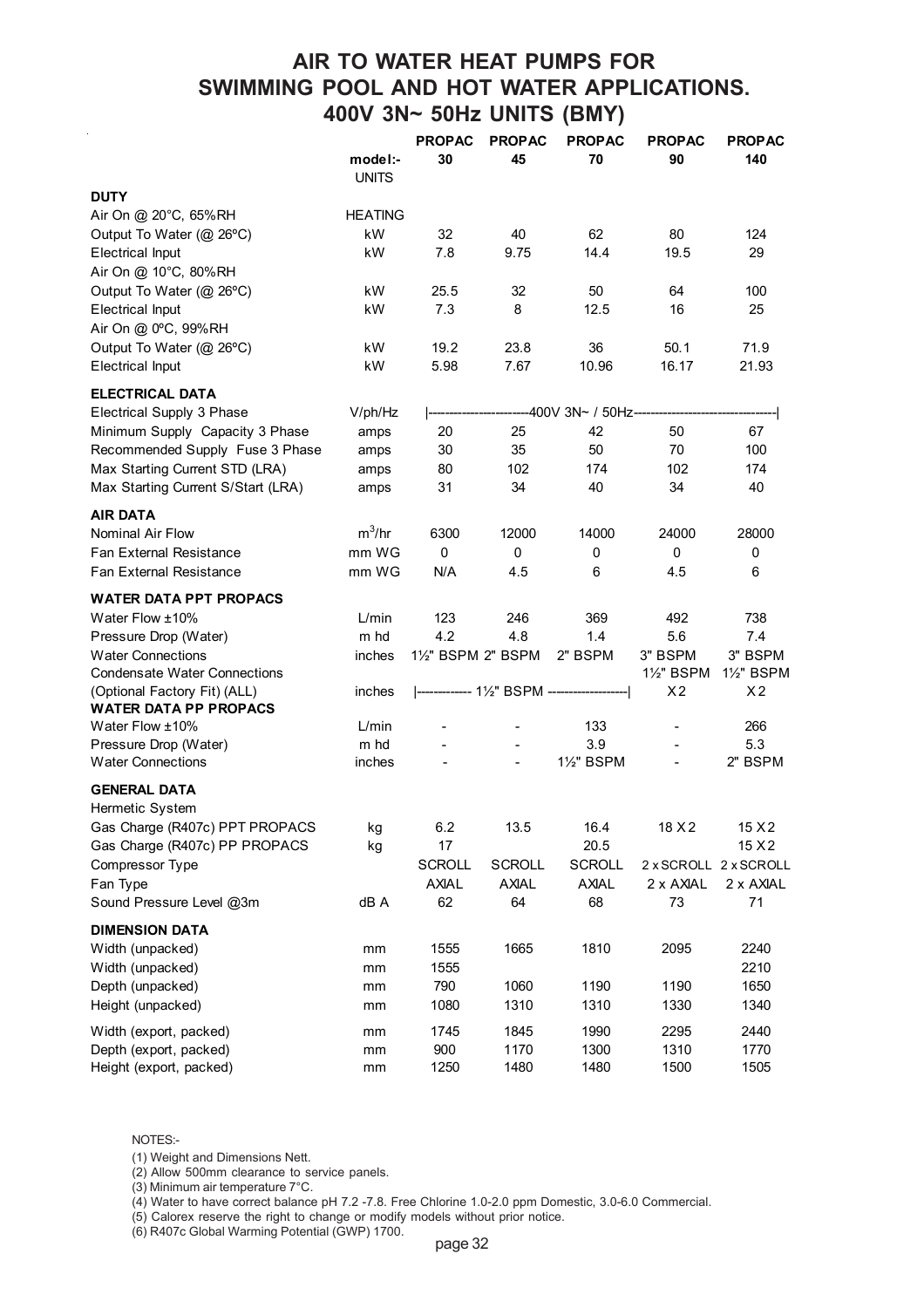# **AIR TO WATER HEAT PUMPS FOR SWIMMING POOL AND HOT WATER APPLICATIONS. 220V 3~ 60Hz UNITS (EMY)**

|                                        |                         | <b>PROPAC</b>           |               | PROPAC FROPAC           | <b>PROPAC</b> | <b>PROPAC</b>                                                      |
|----------------------------------------|-------------------------|-------------------------|---------------|-------------------------|---------------|--------------------------------------------------------------------|
|                                        | model:-<br><b>UNITS</b> | 30                      | 45            | 70                      | 90            | 140                                                                |
| <b>DUTY</b>                            |                         |                         |               |                         |               |                                                                    |
| Air On @ 20°C, 65%RH                   | <b>HEATING</b>          |                         |               |                         |               |                                                                    |
| Output To Water (@ 26°C)               | kW                      | 32                      | 40            | 62                      | 80            | 124                                                                |
| <b>Electrical Input</b>                | kW                      | 7.8                     | 9.75          | 14.4                    | 19.5          | 29                                                                 |
| Air On @ 10°C, 80%RH                   |                         |                         |               |                         |               |                                                                    |
| Output To Water (@ 26°C)               | kW                      | 25.5                    | 32            | 50                      | 64            | 100                                                                |
| <b>Electrical Input</b>                | kW                      | 7.3                     | 8             | 12.5                    | 16            | 25                                                                 |
| Air On @ 0°C, 99%RH                    |                         |                         |               |                         |               |                                                                    |
| Output To Water (@ 26°C)               | kW                      | 19.2                    | 23.8          | 36                      | 50.1          | 71.9                                                               |
| <b>Electrical Input</b>                | kW                      | 5.98                    | 7.67          | 10.96                   | 16.17         | 21.93                                                              |
| <b>ELECTRICAL DATA</b>                 |                         |                         |               |                         |               |                                                                    |
| Electrical Supply 3 Phase              | V/ph/Hz                 |                         |               | 220V 3~ / 60Hz          |               |                                                                    |
| Minimum Supply Capacity 3 Phase        | amps                    |                         | 42.1          |                         | 84.2          |                                                                    |
| Recommended Supply Fuse 3 Phase        | amps                    |                         | 59            |                         | 118           |                                                                    |
| Max Starting Current STD (LRA)         | amps                    |                         | 205           |                         | 205           |                                                                    |
| Max Starting Current S/Start (LRA)     | amps                    |                         | 26            |                         | 26            |                                                                    |
| <b>AIR DATA</b>                        |                         |                         |               |                         |               |                                                                    |
| Nominal Air Flow                       | $m^3/hr$                | 6300                    | 12000         | 14000                   | 24000         | 28000                                                              |
| Fan External Resistance                | mm WG                   | 0                       | 0             | 0                       | 0             | 0                                                                  |
| <b>Fan External Resistance</b>         | mm WG                   | N/A                     | 4.5           | 6                       | 4.5           | 6                                                                  |
| <b>WATER DATA PPT PROPAC</b>           |                         |                         |               |                         |               |                                                                    |
| Water Flow ±10%                        | L/min                   | 123                     | 246           | 369                     | 492           | 738                                                                |
| Pressure Drop (Water)                  | m hd                    | 4.2                     | 4.8           | 14                      | 5.6           | 7.4                                                                |
| <b>Water Connections</b>               | inches                  | 11/ <sub>2</sub> " BSPM | 2" BSPM       | 2" BSPM                 | 3" BSPM       | 3" BSPM                                                            |
| Condensate Water Connections (Optional |                         |                         |               |                         |               |                                                                    |
| Factory Fit) (ALL)                     | inches                  |                         |               |                         |               | ------------ 1½" BSPM -------------------  1½" BSPM X2 1½" BSPM X2 |
| <b>WATER DATA PP PROPAC</b>            |                         |                         |               |                         |               |                                                                    |
| Water Flow ±10%                        | L/min                   |                         |               | 133                     |               | 266                                                                |
| Pressure Drop (Water)                  | m hd                    |                         |               | 3.9                     |               | 5.3                                                                |
| <b>Water Connections</b>               | inches                  |                         |               | 11/ <sub>2</sub> " BSPM |               | 2" BSPM                                                            |
| <b>GENERAL DATA</b>                    |                         |                         |               |                         |               |                                                                    |
| Hermetic System                        |                         |                         |               |                         |               |                                                                    |
| Gas Charge (R407c) PPT                 | kg                      | 6.2                     | 13.5          | 16.4                    | 18 X 2        | 15 X 2                                                             |
| Gas Charge (R407c) PP                  | kg                      |                         |               |                         |               | 15 X 2                                                             |
| Compressor Type                        |                         | <b>SCROLL</b>           | <b>SCROLL</b> | <b>SCROLL</b>           | 2 x SCROLL    | 2 x SCROLL                                                         |
| Fan Type                               |                         | <b>AXAL</b>             | <b>AXAL</b>   | <b>AXAL</b>             | 2 x AXAL      | 2 x AXAL                                                           |
| Sound Pressure Level @3m               | dB A                    | 62                      | 64            | 68                      | 73            | 71                                                                 |
| <b>DIMENSION DATA</b>                  |                         |                         |               |                         |               |                                                                    |
| Width (unpacked) PPT                   | mm                      | 1555                    | 1665          | 1810                    | 2095          | 2240                                                               |
| Width (unpacked) PP                    | mm                      |                         |               |                         |               | 2210                                                               |
| Depth (unpacked)                       | mm                      | 790                     | 1060          | 1190                    | 1190          | 1650                                                               |
| Height (unpacked)                      | mm                      | 1080                    | 1310          | 1310                    | 1330          | 1340                                                               |
| Width (export, packed)                 | mm                      | 1745                    | 1845          | 1990                    | 2295          | 2440                                                               |
| Depth (export, packed)                 | mm                      | 900                     | 1170          | 1300                    | 1310          | 1770                                                               |
| Height (export, packed)                | mm                      | 1250                    | 1480          | 1480                    | 1500          | 1505                                                               |

NOTES:-

(1) Weight and Dimensions Nett.

(2) Allow 500mm clearance to service panels.

(3) Minimum air temperature 7°C.

(4) Water to have correct balance pH 7.2 -7.8. Free Chlorine 1.0-2.0 ppm Domestic, 3.0-6.0 Commercial.

(5) Calorex reserve the right to change or modify models without prior notice.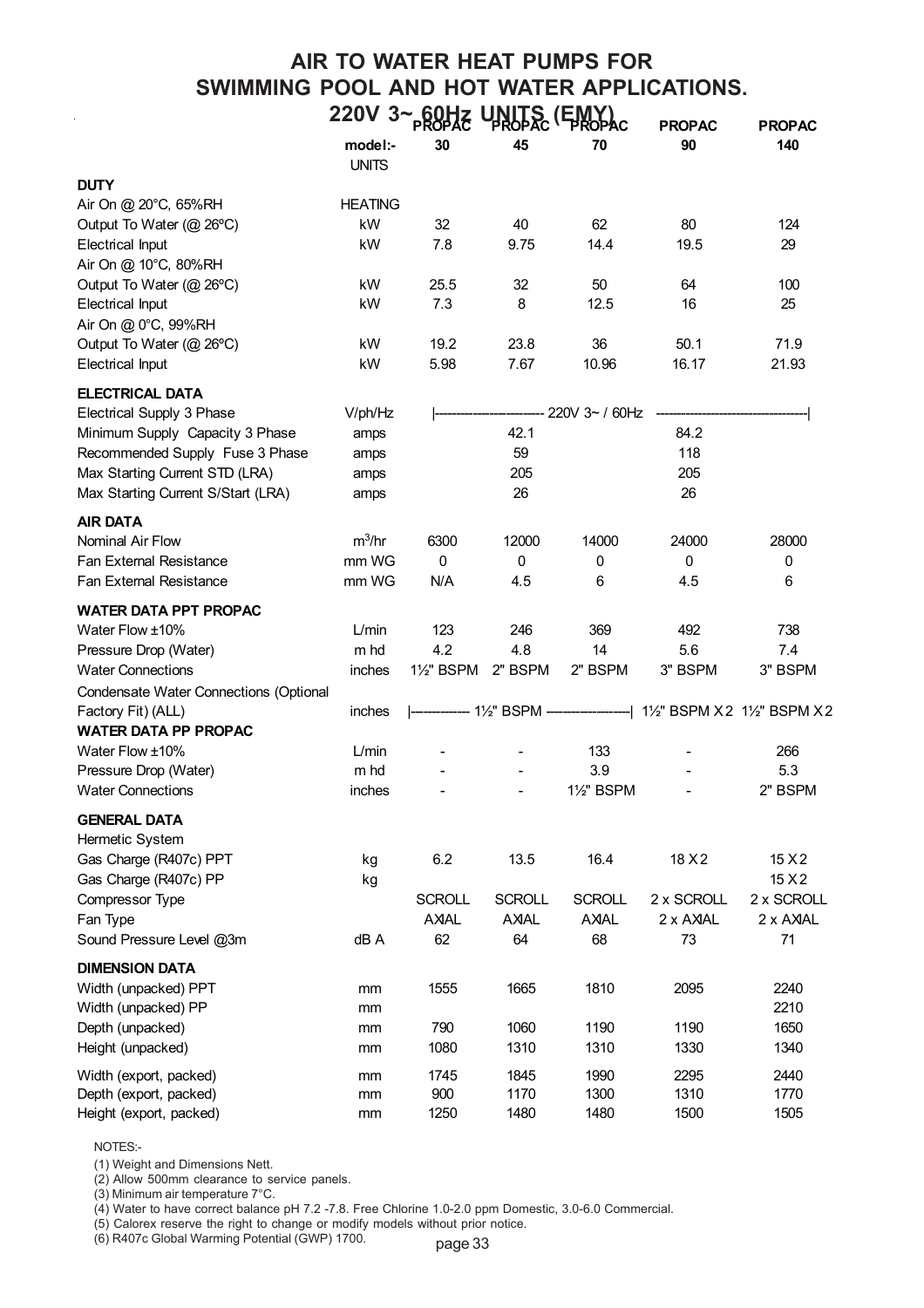

l,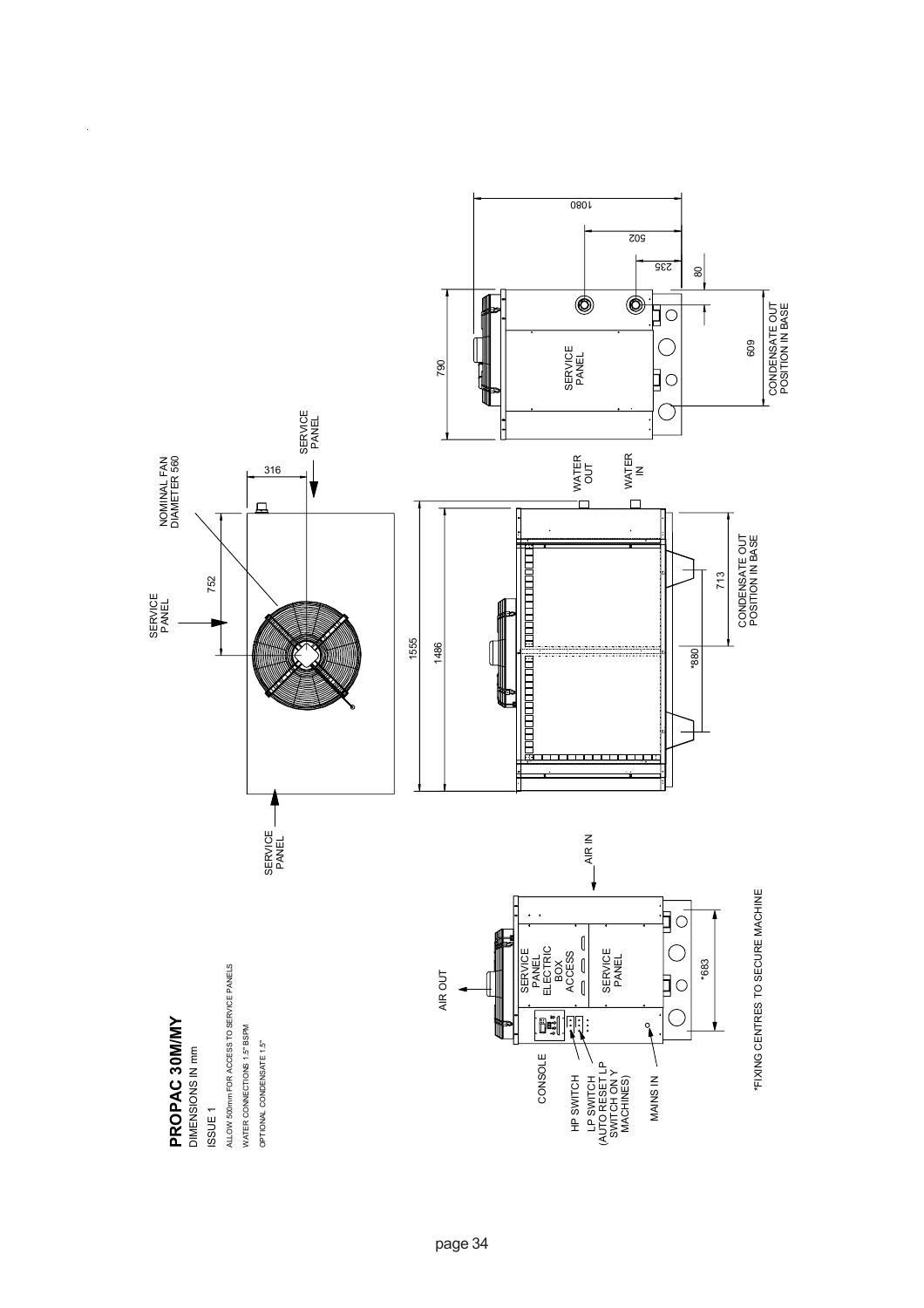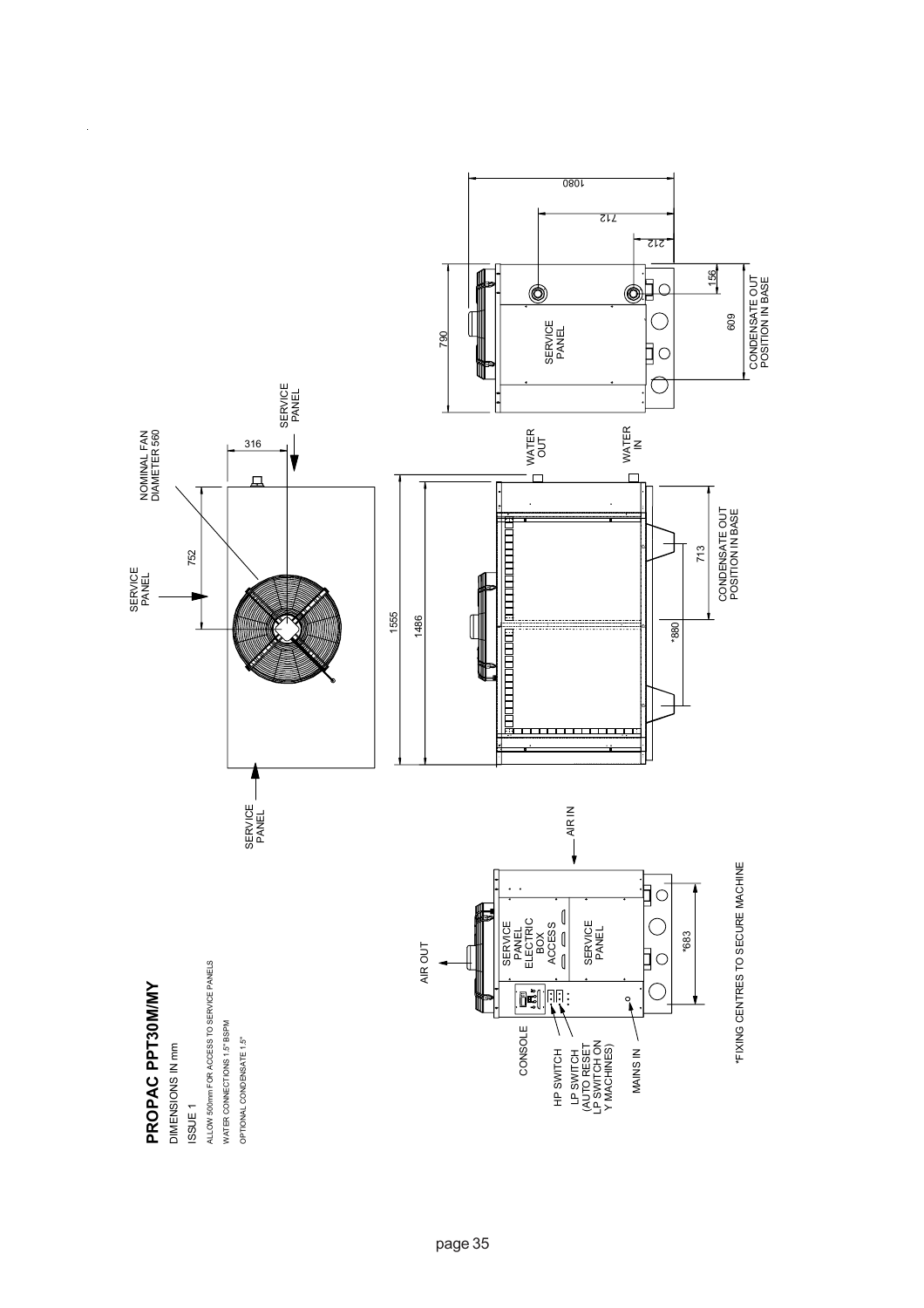

 $\bar{\bar{z}}$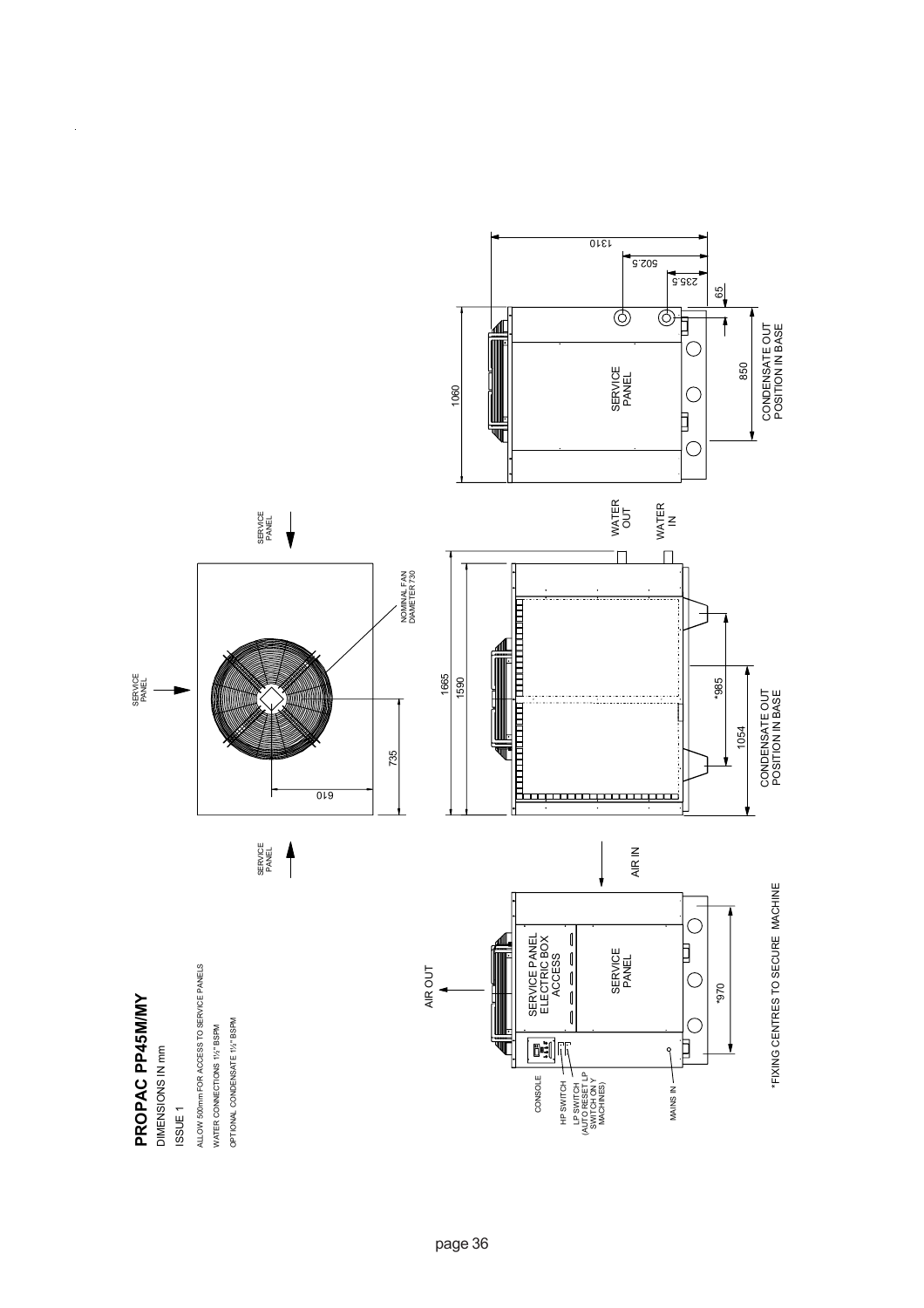

 $\overline{\phantom{a}}$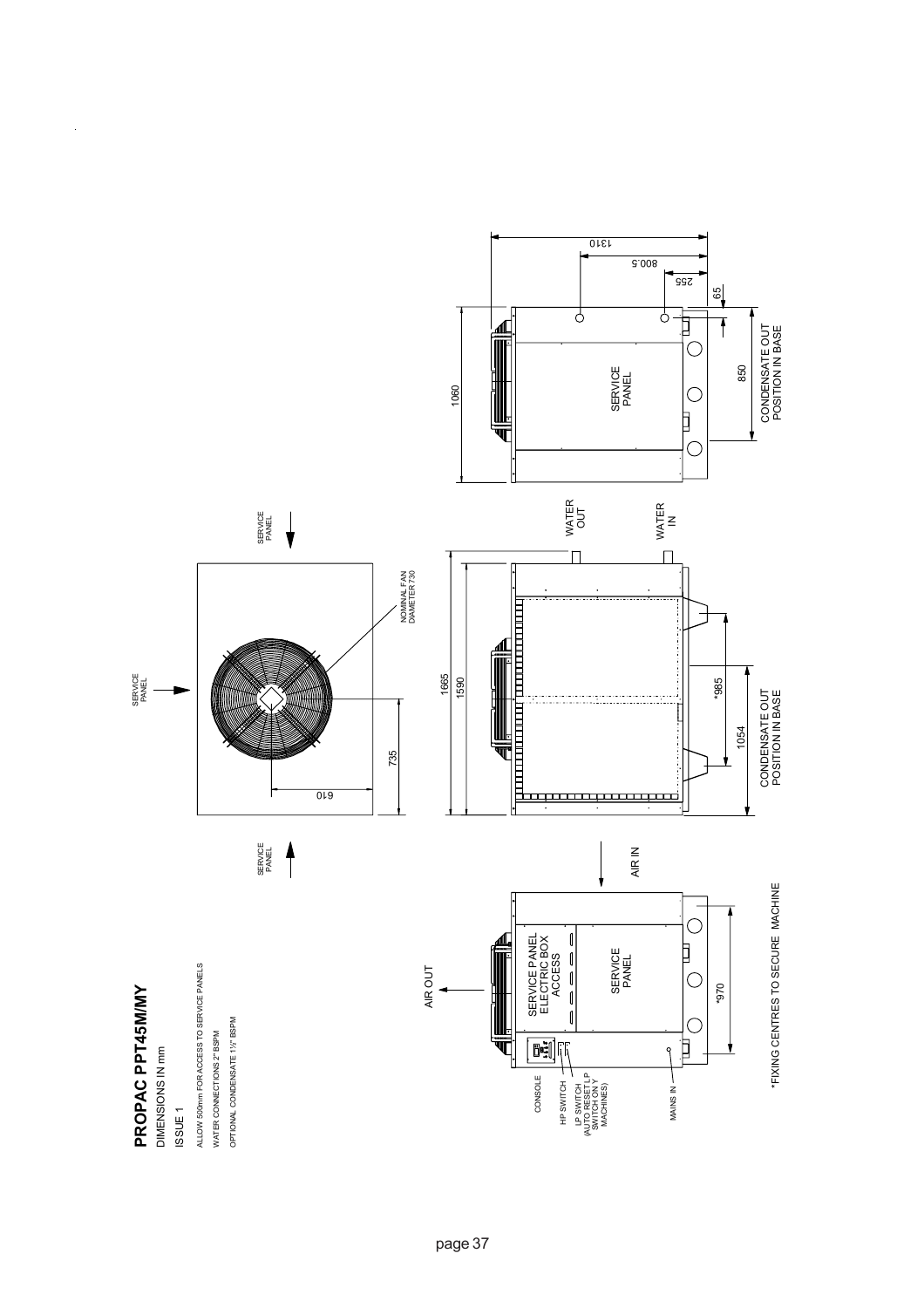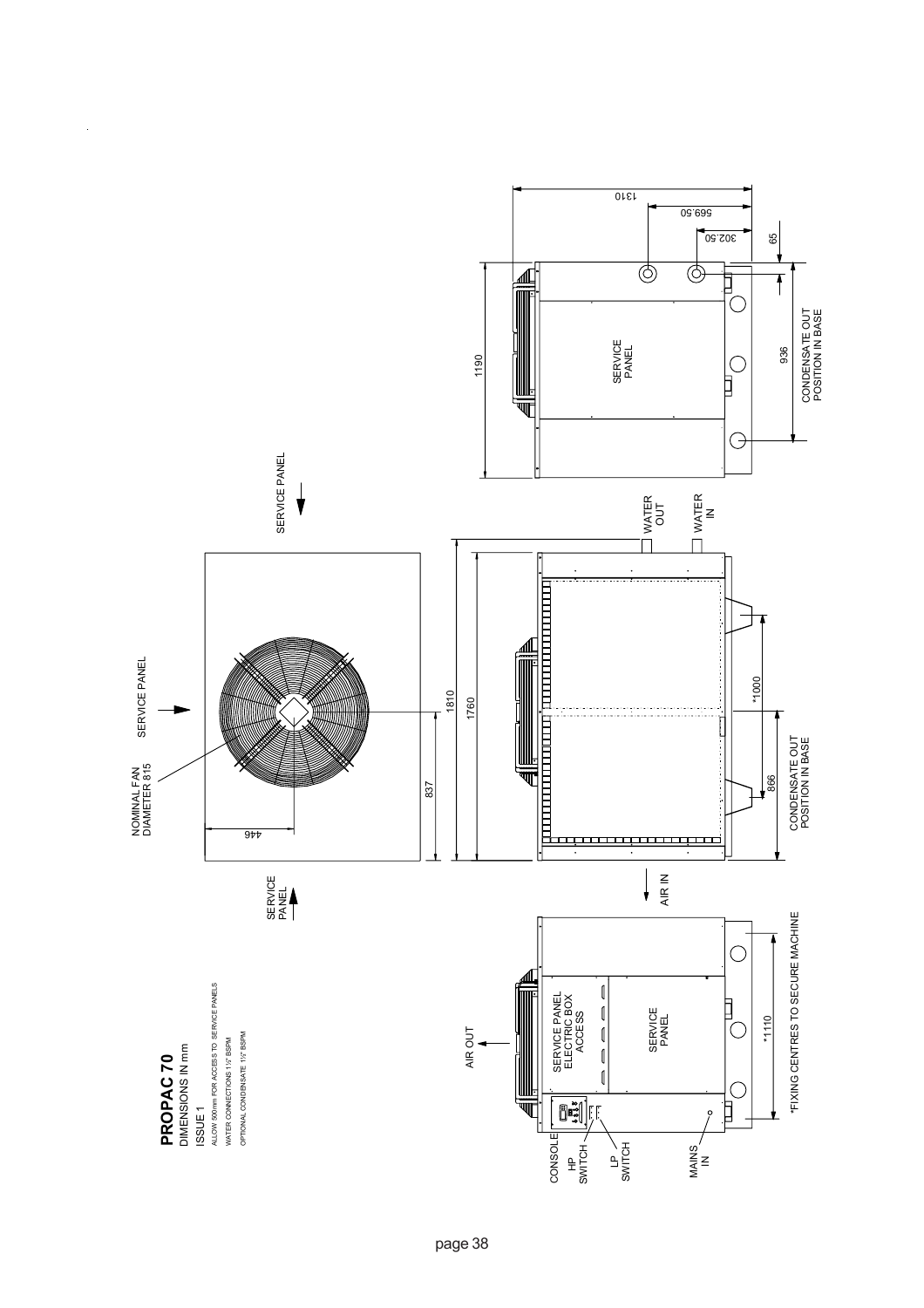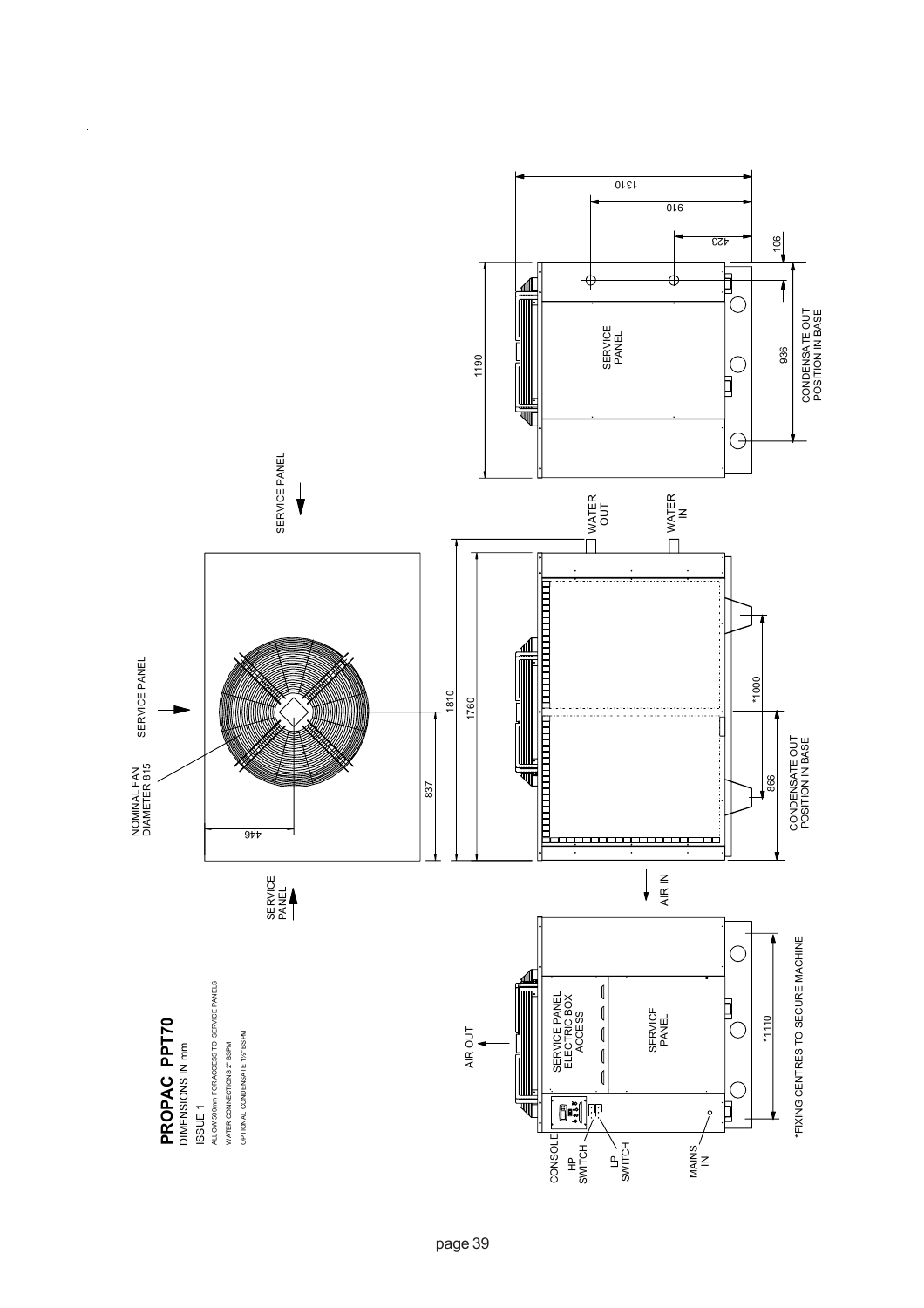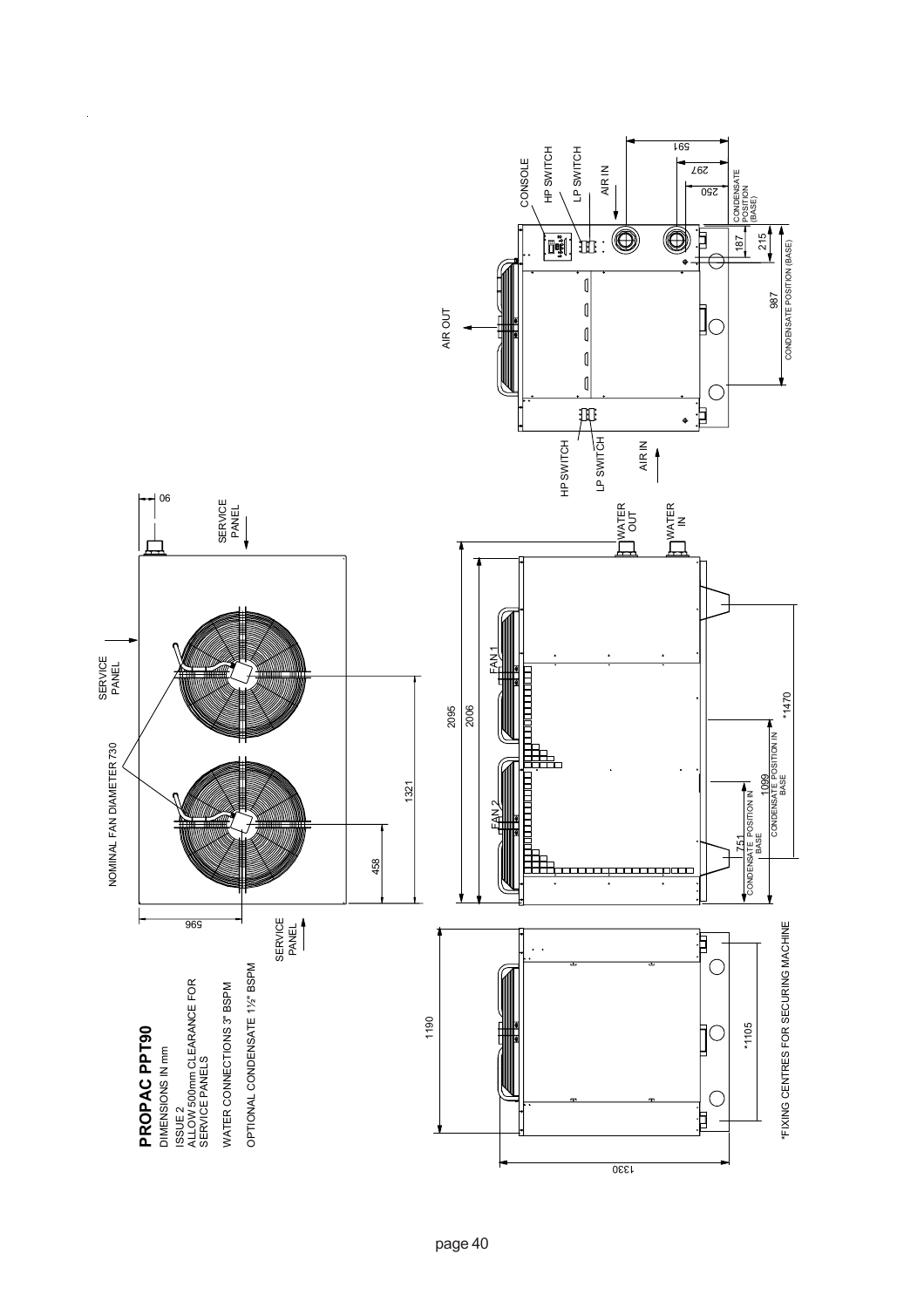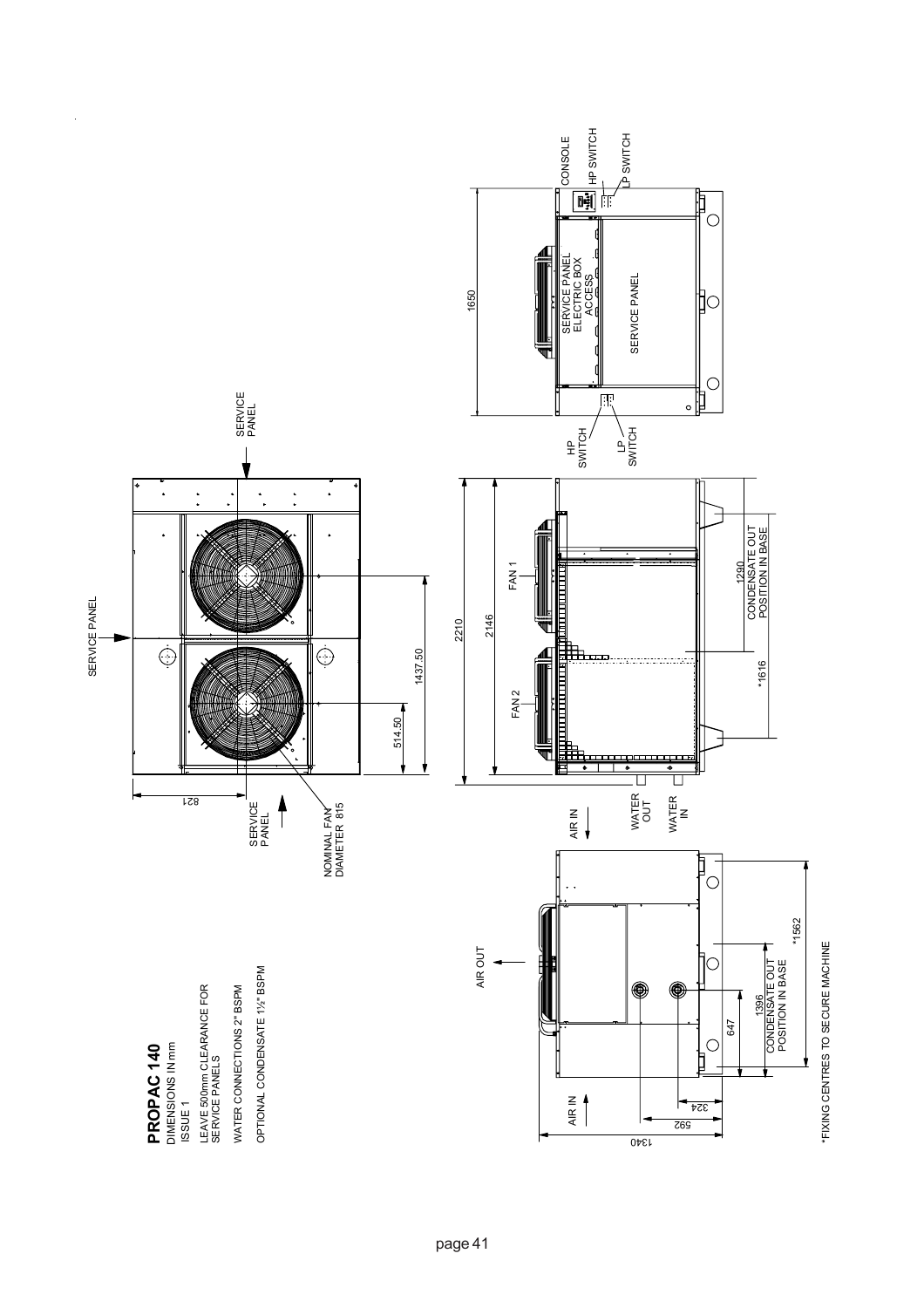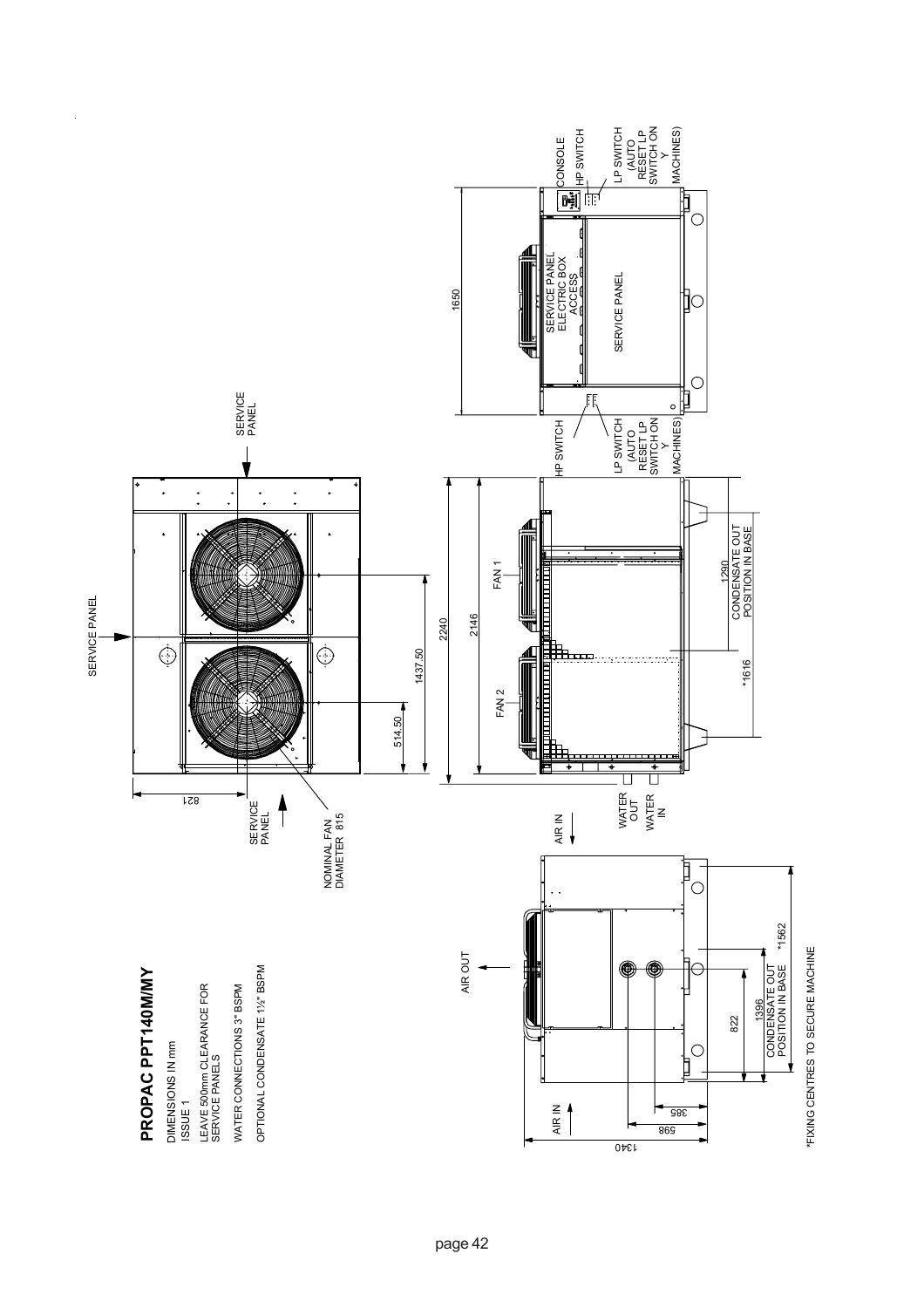# **WINTERISATION PROCEDURE**

**WARNING** 

Isolate machine before opening! As heat pump embodies electrical and rotational equipment, it is recommended for your own safety that a competent person carries out the following procedure.

Drain Down Procedure

ALL MODELS

**Object** To provide frost protection to eliminate corrosion problems To inhibit electrical components

1. Switch off electrical supply to heat pump.

2. Remove external fuses and keep in safe place away from heat pump to prevent accidental operation of heat pump.

3. Ensure water circulation pump is switched off.

- 4. Drain water from heat pump by:-
- a) drain valve if fitted.

b) disconnecting pipework to and from heat pump. c) Note that where there is more than one condenser there will be multiple drain down points, all of which need to be opened.

5. Flush through water circuit in heat pump by using CLEAN TAP WATER (NOT POOL WATER) via hose into outlet connection - run for 10 minutes minimum; use spray nozzle if available.

- 6. Allow to drain fit plastic bags secured by elastic bands over water connections.
- 7. Uncover electrical enclosure (see page 7 fig.4) and liberally spray interior of unit, with moisture repellant aerosol WD-40 or similar, reseal enclosure.
- 8. If heat pump located outside, protect from weather by covering with VENTILATED cover. Do not use plastic sheet as condensation can occur within unit.

#### **N.B. If this procedure is not adopted and frost or corrosion damage results then the warranty will become invalid.**

## **START UP PROCEDURE AFTER WINTERISATION**

- 1. Replace covers (if not fitted).
- 2. Remove front grille using soft brush clean finned surfaces of heat pump. Replace panel.
- 3. Remove plastic covers on water connections and reconnect water piping or close drain valve.
- 4. Start up water circulating pump and leave running for at least 1/4 hour to establish flow and enable any air in system to escape.
- 5. Replace fuses to heat pump circuit.
- 6. Switch on heat pump.
- 7. Check control thermostat is set to required pool temperature.
- 8. Check daily to ensure pool water is at correct pH and has correct chemical balance. See Section 3 Plumbing.
- 9. Note that the compressor will not start until after a delay of 12 hours. This allows time for the compressor to warm up and prevents damage to the refrigeration circuit.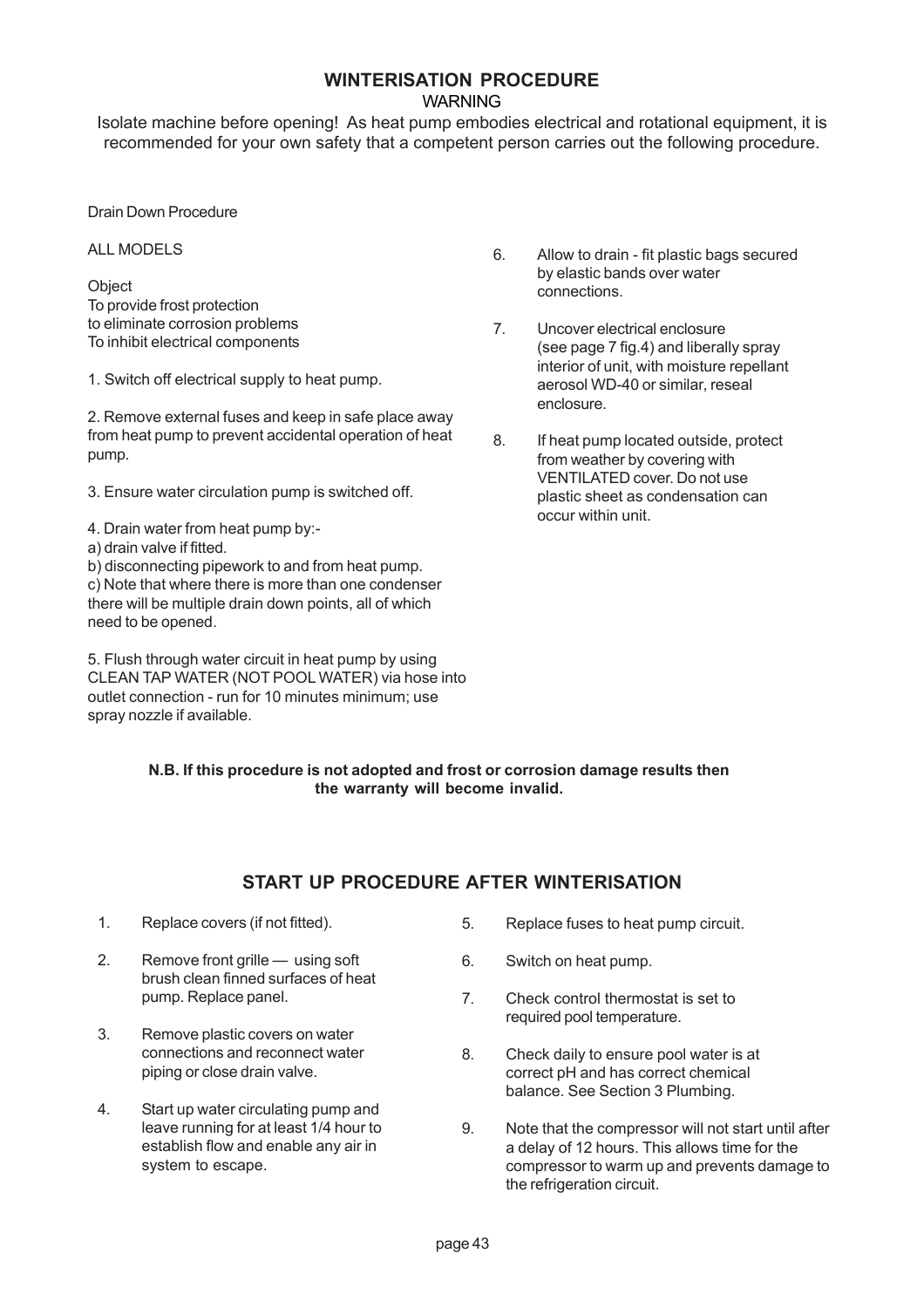## **WARRANTY CONDITIONS**

The following conditions apply to the Warranty given by Calorex Heat Pumps Ltd. No claims will be accepted if:

- 1. The heat pump is incorrectly sized for the application.
- 2. The heat pump is installed in any way that is not in accordance with the current procedures as defined by Calorex Heat Pumps Ltd.
- 3. The heat pump has been worked upon or is adjusted by anyone other than a person authorised to do so by Calorex Heat Pumps Ltd.
- 4. The air flow to and from the machine is outside the specified limits.
- 5. The water flow through the machine is outside the specified limits.
- 6. The water pH level and/or chemical balance is outside the following limits:-

| Acidity pH                                       | рH  | $7.2 - 7.8$      |
|--------------------------------------------------|-----|------------------|
| Total Alkalinity, as CaCO <sub>3</sub>           | ppm | $80 - 120$       |
| Total Hardness, as $CaCO3$                       | ppm | $150 - 250$      |
| <b>Total Dissolved Solids</b>                    | ppm | 1000             |
| Maximum Salt Content with Titanium Condenser     | ppm | 35,000           |
| Maximum Salt Content with Cupro Nickel Condenser | ppm | 8,000            |
| Free Chlorine Range                              | ppm | 1 - 2 Domestic   |
| Free Chlorine Range                              | ppm | 3 - 6 Commercial |
| Superchlorination                                | max | 30ppm for 24 hrs |
| <b>Bromine</b>                                   | ppm | $2 - 5$          |
| <b>Baquacil</b>                                  | ppm | $25 - 50$        |
| Ozone                                            | ppm | $0.9$ Max        |
| Maximum Copper Content                           | ppm |                  |
| Aquamatic Ionic Purifier                         | ppm | 2 Max            |

- 7. The heat pump has suffered frost damage.
- 8. The electrical supply is insufficient or in anyway incorrect.
- 9. The heat pump must be maintained to the service requirements on page 21.

#### **IF IN ANY DOUBT PLEASE ASK**

Note:- The Reply Paid Warranty Registration Card must be returned, to ensure that the correct warranty is given. If you do not find a Registration Card with your Heat Pump please contact the Calorex Service Department giving your name, address and serial number of your heat pump. A card will be sent to you for completion.

 $+44(0)1621857171$   $+44(0)1621856611$ 



Email: service@calorex.com Website: http//www.calorex.com

Please give MODEL NUMBER and SERIAL NUMBER of your heat pump when making technical or service enquiries. This will assist in correct diagnosis and ensure service can be provided with the minimum delay.